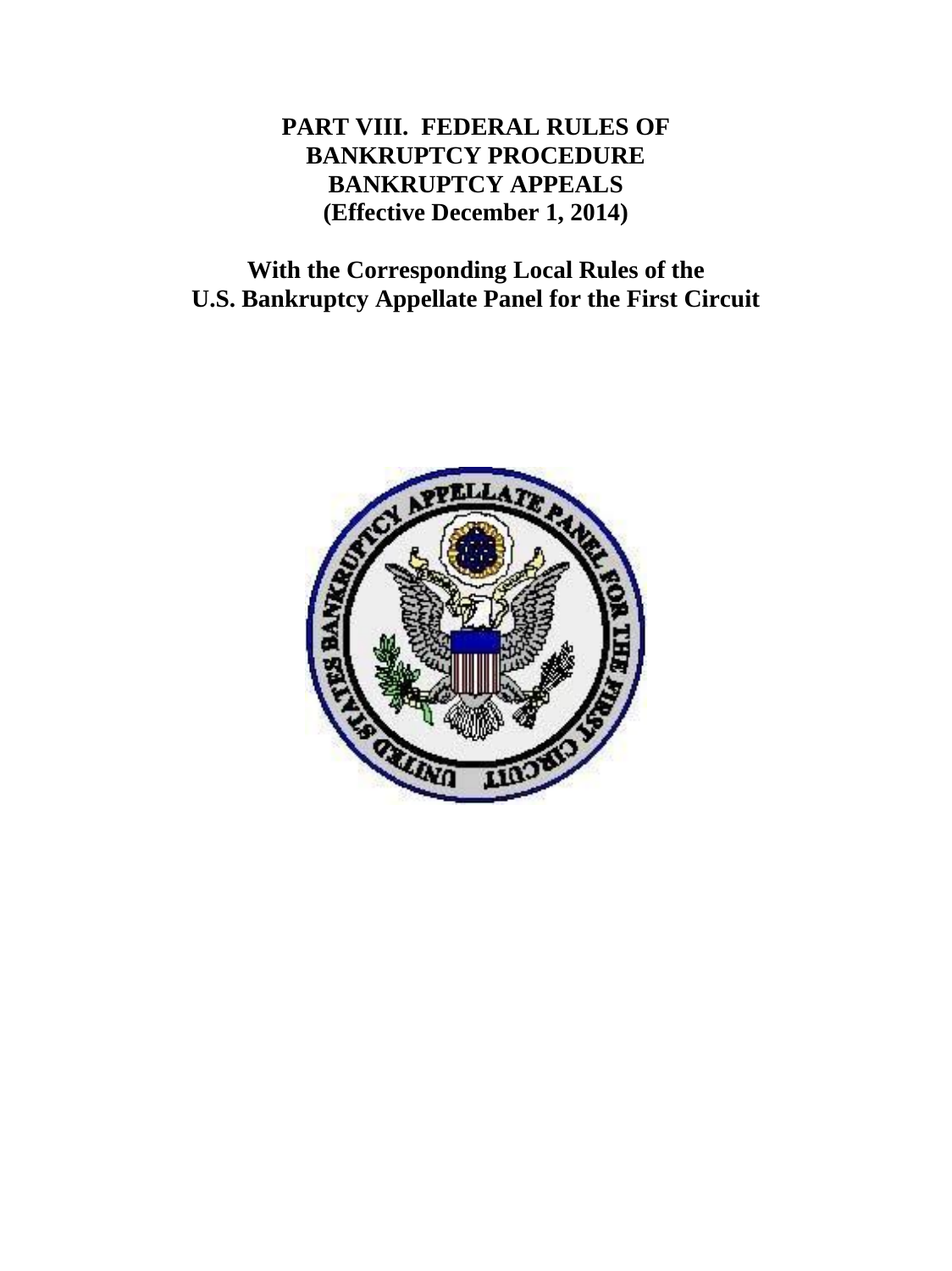# Table of Contents

| Fed. R. Bankr. P. 8001. Scope of Part VIII Rules; Definition of "BAP"; Method of Transmission |  |
|-----------------------------------------------------------------------------------------------|--|
| 1st Cir. BAP L.R. 8001-1. Title; Effective Date; Method of Transmitting Documents  5          |  |
|                                                                                               |  |
|                                                                                               |  |
|                                                                                               |  |
|                                                                                               |  |
| Fed. R. Bankr. P. 8004. Appeal by Leave-How Taken; Docketing the Appeal  9                    |  |
|                                                                                               |  |
| Fed. R. Bankr. P. 8005. Election to Have an Appeal Heard by the District Court Instead of the |  |
|                                                                                               |  |
| Fed. R. Bankr. P. 8006. Certifying a Direct Appeal to the Court of Appeals 12                 |  |
|                                                                                               |  |
| Fed. R. Bankr. P. 8007. Stay Pending Appeal; Bonds; Suspension of Proceedings 14              |  |
|                                                                                               |  |
|                                                                                               |  |
|                                                                                               |  |
|                                                                                               |  |
|                                                                                               |  |
|                                                                                               |  |
| 1st Cir. BAP L.R. 8010-1. Transmitting the Record; Notification of Bankruptcy Court           |  |
|                                                                                               |  |
|                                                                                               |  |
|                                                                                               |  |
|                                                                                               |  |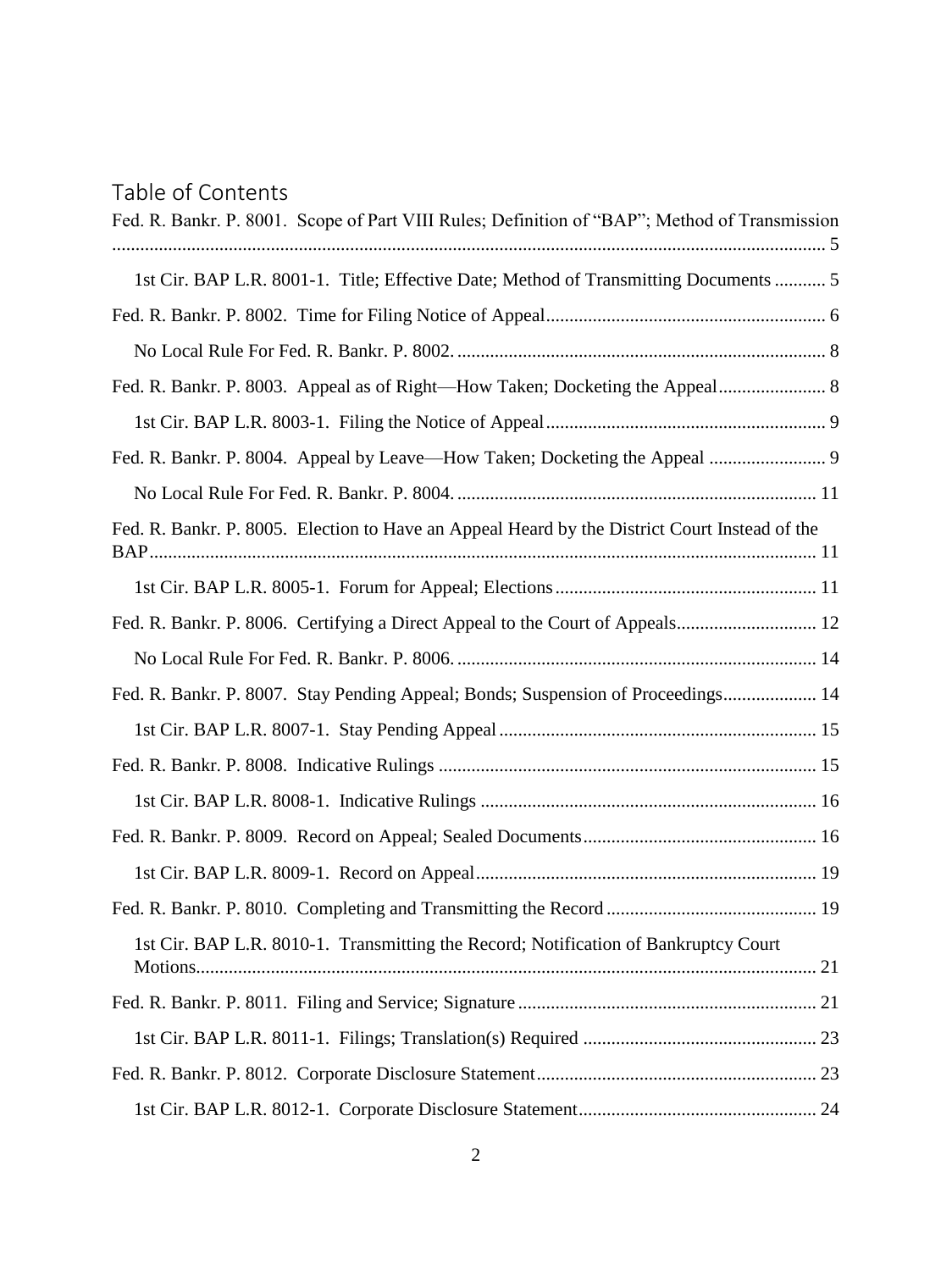| Fed. R. Bankr. P. 8015. Form and Length of Briefs; Form of Appendices and Other Papers  29     |  |
|------------------------------------------------------------------------------------------------|--|
| 1st Cir. BAP L.R. 8015-1. Form of Briefs, Appendices, and Other Documents  32                  |  |
|                                                                                                |  |
|                                                                                                |  |
|                                                                                                |  |
|                                                                                                |  |
|                                                                                                |  |
| 1st Cir. BAP L.R. 8018-1. Filing Briefs, Appendices, and Other Documents 36                    |  |
|                                                                                                |  |
|                                                                                                |  |
|                                                                                                |  |
|                                                                                                |  |
|                                                                                                |  |
|                                                                                                |  |
|                                                                                                |  |
|                                                                                                |  |
|                                                                                                |  |
|                                                                                                |  |
|                                                                                                |  |
|                                                                                                |  |
|                                                                                                |  |
|                                                                                                |  |
| Fed. R. Bankr. P. 8026. Rules by Circuit Councils and District Courts; Procedure When There is |  |
|                                                                                                |  |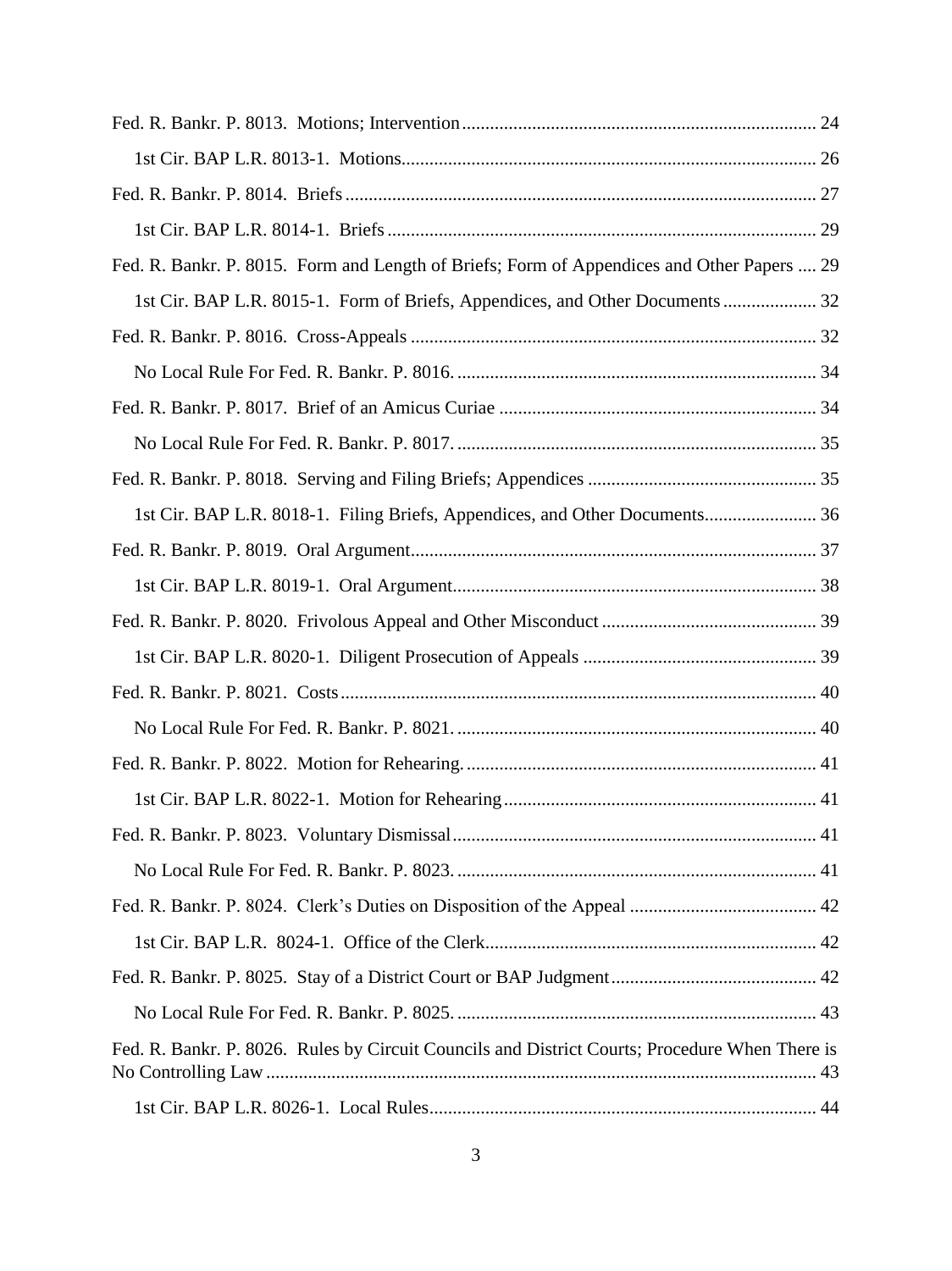| Fed. R. Bankr. P. 9010. Representation and Appearances; Powers of Attorney 45 |  |
|-------------------------------------------------------------------------------|--|
| 1st Cir. BAP L.R. 9010-1. Entry of Appearance and Admission to Practice  46   |  |
|                                                                               |  |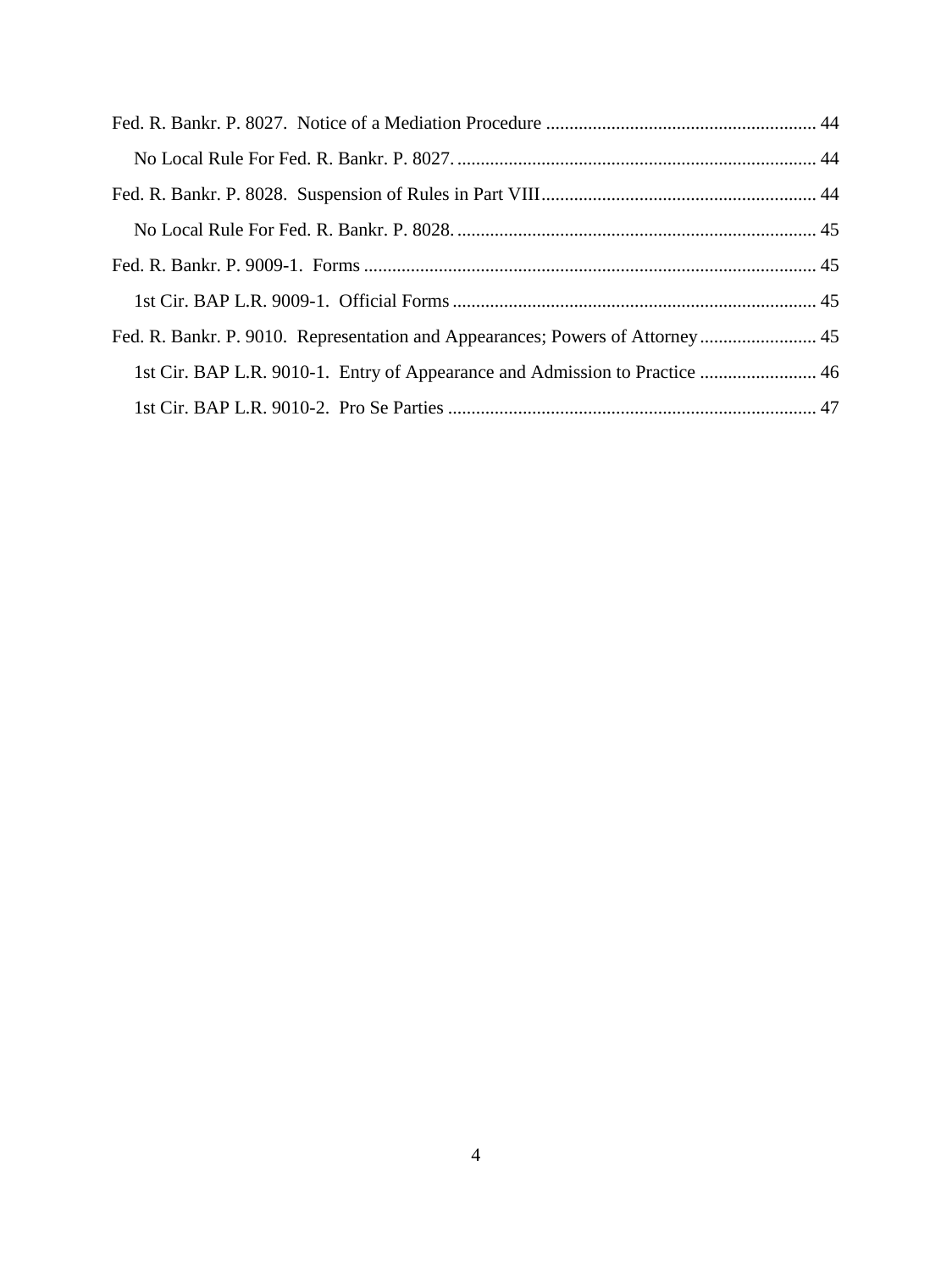# <span id="page-4-0"></span>**Fed. R. Bankr. P. 8001. Scope of Part VIII Rules; Definition of "BAP"; Method of Transmission**

**(a) GENERAL SCOPE**. These Part VIII rules govern the procedure in a United States district court and a bankruptcy appellate panel on appeal from a judgment, order, or decree of a bankruptcy court. They also govern certain procedures on appeal to a United States court of appeals under 28 U.S.C. § 158(d).

**(b) DEFINITION OF "BAP."** "BAP" means a bankruptcy appellate panel established by a circuit's judicial council and authorized to hear appeals from a bankruptcy court under 28 U.S.C. § 158.

**(c) METHOD OF TRANSMITTING DOCUMENTS**. A document must be sent electronically under these Part VIII rules, unless it is being sent by or to an individual who is not represented by counsel or the court's governing rules permit or require mailing or other means of delivery.

# <span id="page-4-1"></span>**1st Cir. BAP L.R. 8001-1. Title; Effective Date; Method of Transmitting Documents**

**(a) Title**. These local rules, promulgated under Fed. R. Bankr. P. 8026, shall govern practice before the United States Bankruptcy Appellate Panel for the First Circuit (the "BAP") and shall be known as the First Circuit BAP Local Rules. They shall be cited as "1st Cir. BAP L.R.  $\ddots$ 

**(b) Effective Date**. These rules shall take effect on December \*\*, 2014, with respect to pending cases and those filed thereafter insofar as is just and practicable.

### **(c) Method of Transmitting Documents.**

**(1) Electronic Case Filing**. BAP General Order No. 2, Order Regarding Case Management/Case Filing System (CM/ECF), sets forth the provisions for the electronic filing of documents in cases before the BAP and the exceptions thereto.

**(2) Facsimile Filing**. The BAP clerk is authorized to consider a request to accept for filing document(s) transmitted via facsimile in situations the BAP clerk determines present an emergency or are otherwise compelling. Such documents must be served on all other parties electronically or by facsimile or hand delivery within 24 hours after the initial transmission.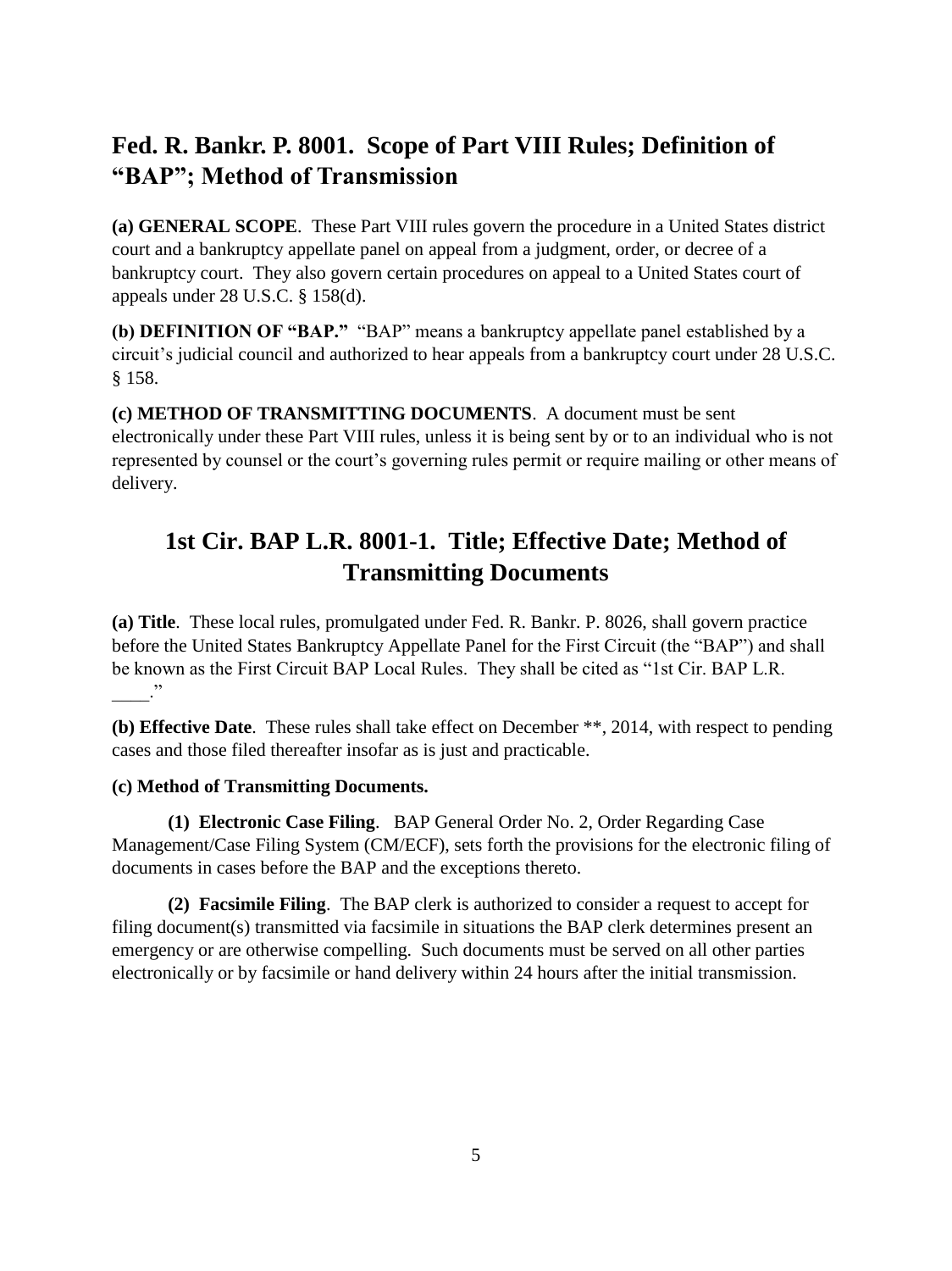### <span id="page-5-0"></span>**Fed. R. Bankr. P. 8002. Time for Filing Notice of Appeal**

#### **(a) IN GENERAL.**

**(1) Fourteen-Day Period**. Except as provided in subdivisions (b) and (c), a notice of appeal must be filed with the bankruptcy clerk within 14 days after entry of the judgment, order, or decree being appealed.

**(2) Filing Before the Entry of Judgment**. A notice of appeal filed after the bankruptcy court announces a decision or order—but before entry of the judgment, order, or decree—is treated as filed on the date of and after the entry.

**(3) Multiple Appeals**. If one party files a timely notice of appeal, any other party may file a notice of appeal within 14 days after the date when the first notice was filed, or within the time otherwise allowed by this rule, whichever period ends later.

**(4) Mistaken Filing in Another Court**. If a notice of appeal is mistakenly filed in a district court, BAP, or court of appeals, the clerk of that court must state on the notice the date on which it was received and transmit it to the bankruptcy clerk. The notice of appeal is then considered filed in the bankruptcy court on the date so stated.

#### **(b) EFFECT OF A MOTION ON THE TIME TO APPEAL**.

**(1) In General**. If a party timely files in the bankruptcy court any of the following motions, the time to file an appeal runs for all parties from the entry of the order disposing of the last such remaining motion:

(A) to amend or make additional findings under Rule 7052, whether or not granting the motion would alter the judgment;

(B) to alter or amend the judgment under Rule 9023;

(C) for a new trial under Rule 9023; or

(D) for relief under Rule 9024 if the motion is filed within 14 days after the judgment is entered.

**(2) Filing an Appeal Before the Motion is Decided.** If a party files a notice of appeal after the court announces or enters a judgment, order, or decree—but before it disposes of any motion listed in subdivision  $(b)(1)$ —the notice becomes effective when the order disposing of the last such remaining motion is entered.

**(3) Appealing the Ruling on the Motion**. If a party intends to challenge an order disposing of any motion listed in subdivision  $(b)(1)$ —or the alteration or amendment of a judgment, order, or decree upon the motion—the party must file a notice of appeal or an amended notice of appeal. The notice or amended notice must comply with Rule 8003 or 8004 and be filed within the time prescribed by this rule, measured from the entry of the order disposing of the last such remaining motion.

**(4) No Additional Fee**. No additional fee is required to file an amended notice of appeal.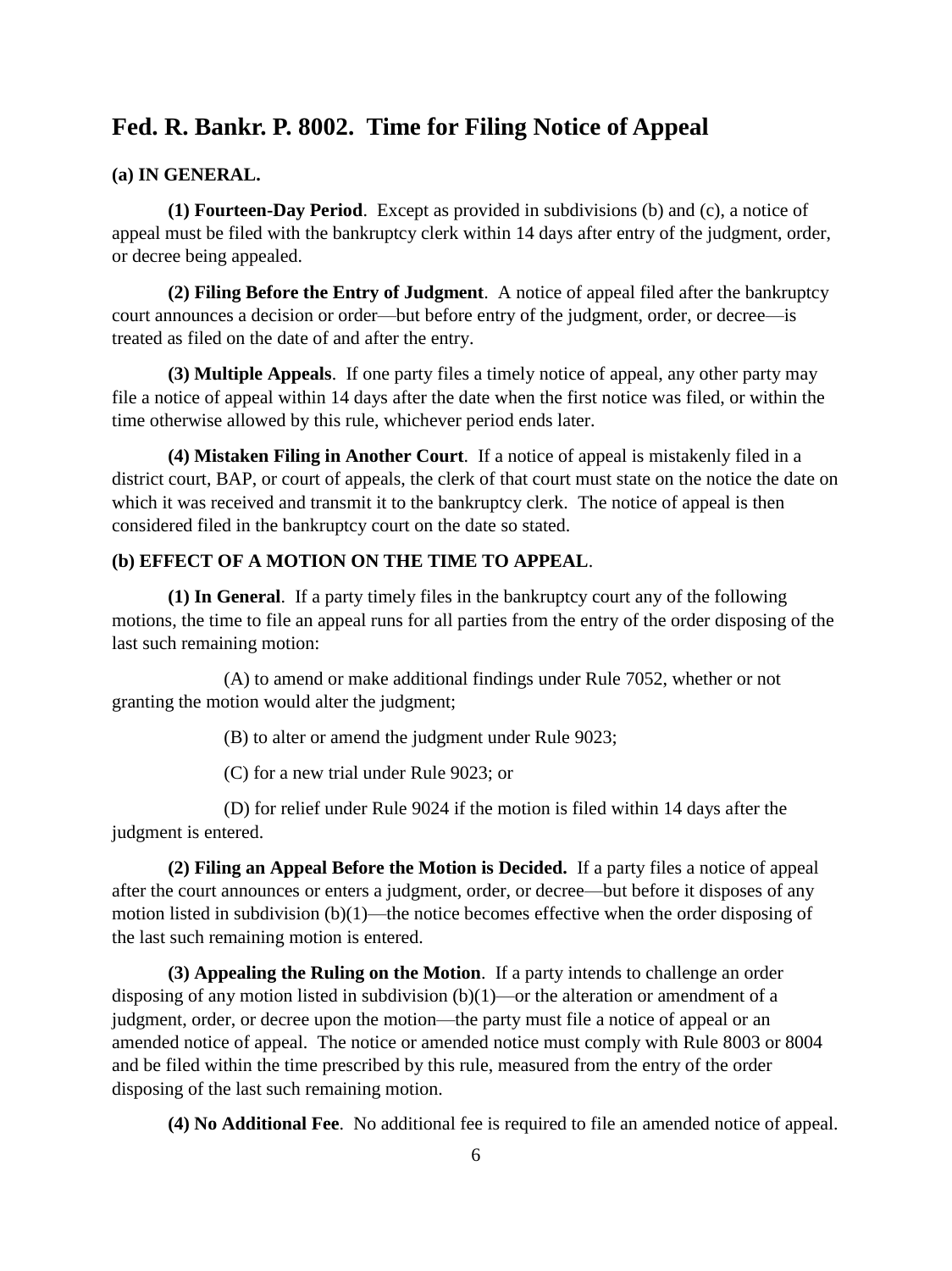#### **(c) APPEAL BY AN INMATE CONFINED IN AN INSTITUTION**.

**(1) In General**. If an inmate confined in an institution files a notice of appeal from a judgment, order, or decree of a bankruptcy court, the notice is timely if it is deposited in the institution's internal mail system on or before the last day for filing. If the institution has a system designed for legal mail, the inmate must use that system to receive the benefit of this rule. Timely filing may be shown by a declaration in compliance with 28 U.S.C. § 1746 or by a notarized statement, either of which must set forth the date of deposit and state that first-class postage has been prepaid.

**(2) Multiple Appeals**. If an inmate files under this subdivision the first notice of appeal, the 14-day period provided in subdivision (a)(3) for another party to file a notice of appeal runs from the date when the bankruptcy clerk dockets the first notice.

#### **(d) EXTENDING THE TIME TO APPEAL.**

**(1) When the Time May be Extended**. Except as provided in subdivision (d)(2), the bankruptcy court may extend the time to file a notice of appeal upon a party's motion that is filed:

(A) within the time prescribed by this rule; or

(B) within 21 days after that time, if the party shows excusable neglect.

**(2) When the Time May Not be Extended**. The bankruptcy court may not extend the time to file a notice of appeal if the judgment, order, or decree appealed from:

(A) grants relief from an automatic stay under § 362, 922, 1201, or 1301 of the

Code;

(B) authorizes the sale or lease of property or the use of cash collateral under § 363 of the Code;

(C) authorizes the obtaining of credit under § 364 of the Code;

(D) authorizes the assumption or assignment of an executory contract or unexpired lease under § 365 of the Code;

(E) approves a disclosure statement under § 1125 of the Code; or

(F) confirms a plan under § 943, 1129, 1225, or 1325 of the Code.

(3) Time Limits on an Extension. No extension of time may exceed 21 days after the time prescribed by this rule, or 14 days after the order granting the motion to extend time is entered, whichever is later.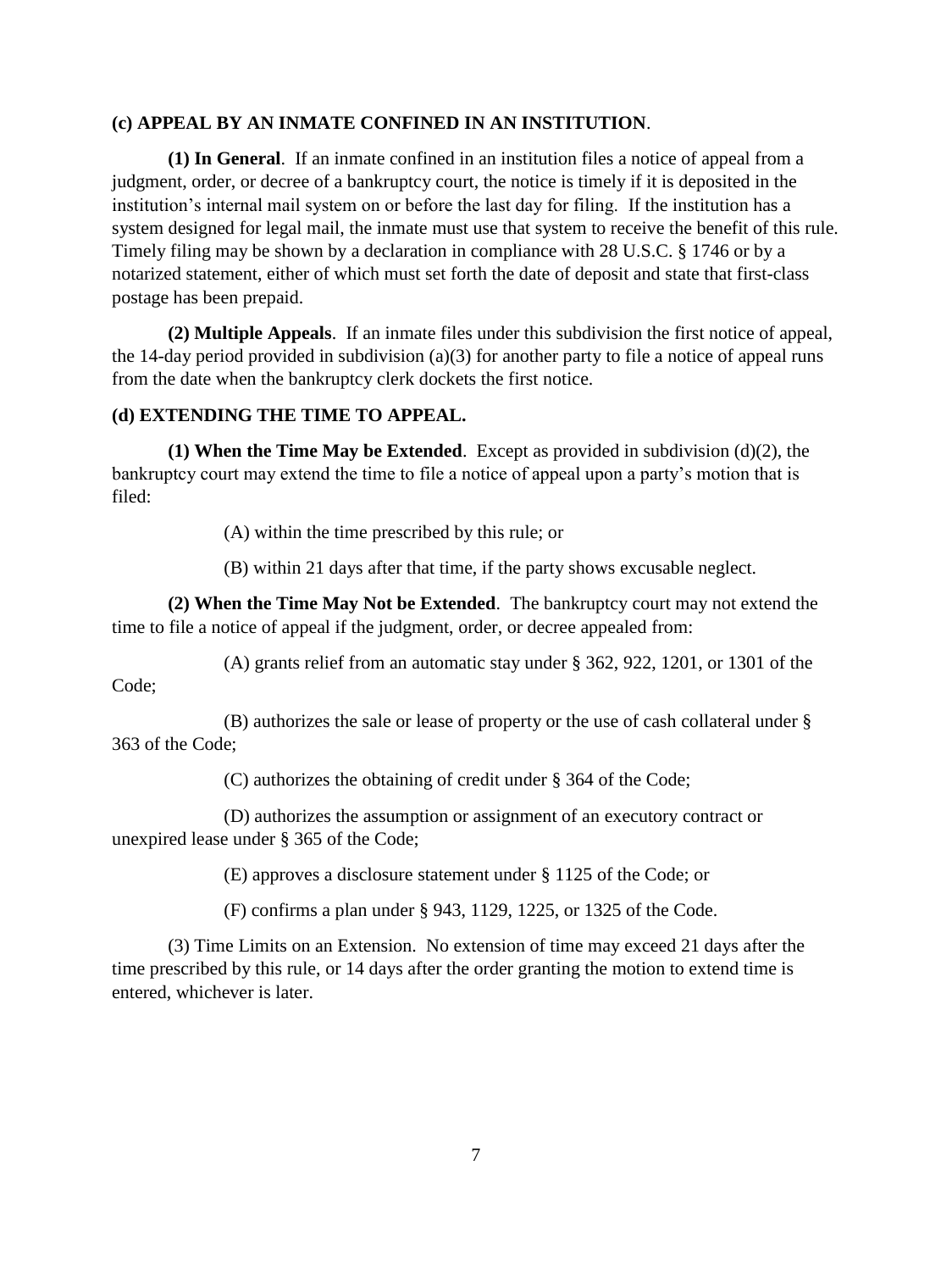### **No Local Rule For Fed. R. Bankr. P. 8002.**

# <span id="page-7-1"></span><span id="page-7-0"></span>**Fed. R. Bankr. P. 8003. Appeal as of Right—How Taken; Docketing the Appeal**

#### **(a) FILING THE NOTICE OF APPEAL.**

**(1) In General**. An appeal from a judgment, order, or decree of a bankruptcy court to a district court or BAP under 28 U.S.C. § 158(a)(1) or (a)(2) may be taken only by filing a notice of appeal with the bankruptcy clerk within the time allowed by Rule 8002.

**(2) Effect of Not Taking Other Steps**. An appellant's failure to take any step other than the timely filing of a notice of appeal does not affect the validity of the appeal, but is ground only for the district court or BAP to act as it considers appropriate, including dismissing the appeal.

**(3) Contents**. The notice of appeal must:

(A) conform substantially to the appropriate Official Form;

(B) be accompanied by the judgment, order, or decree, or the part of it, being appealed; and

(C) be accompanied by the prescribed fee.

**(4) Additional Copies**. If requested to do so, the appellant must furnish the bankruptcy clerk with enough copies of the notice to enable the clerk to comply with subdivision (c).

#### **(b) JOINT OR CONSOLIDATED APPEALS.**

**(1) Joint Notice of Appeal**. When two or more parties are entitled to appeal from a judgment, order, or decree of a bankruptcy court and their interests make joinder practicable, they may file a joint notice of appeal. They may then proceed on appeal as a single appellant.

**(2) Consolidating Appeals**. When parties have separately filed timely notices of appeal, the district court or BAP may join or consolidate the appeals.

#### **(c) SERVING THE NOTICE OF APPEAL**.

**(1) Serving Parties and Transmitting to the United States Trustee**. The bankruptcy clerk must serve the notice of appeal on counsel of record for each party to the appeal, excluding the appellant, and transmit it to the United States trustee. If a party is proceeding pro se, the clerk must send the notice of appeal to the party's last known address. The clerk must note, on each copy, the date when the notice of appeal was filed.

**(2) Effect of Failing to Transmit Notice**. The bankruptcy clerk's failure to transmit notice to a party or the United States trustee does not affect the validity of the appeal.

**(3) Noting Service on the Docket**. The clerk must note on the docket the names of the parties served and the date and method of the service.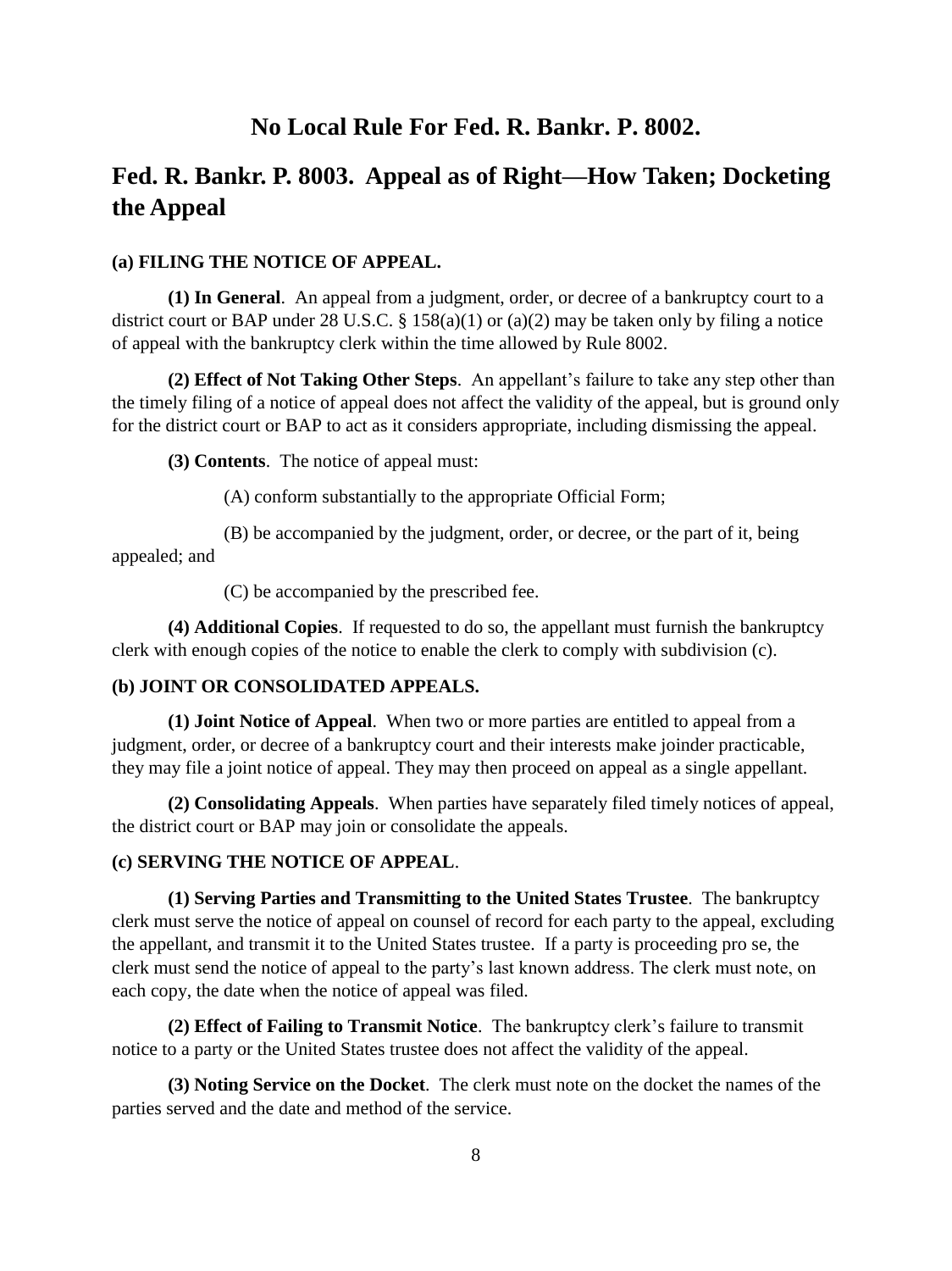#### **(d) TRANSMITTING THE NOTICE OF APPEAL TO THE DISTRICT COURT OR BAP; DOCKETING THE APPEAL**.

**(1) Transmitting the Notice**. The bankruptcy clerk must promptly transmit the notice of appeal to the BAP clerk if a BAP has been established for appeals from that district and the appellant has not elected to have the district court hear the appeal. Otherwise, the bankruptcy clerk must promptly transmit the notice to the district clerk.

**(2) Docketing in the District Court or BAP**. Upon receiving the notice of appeal, the district or BAP clerk must docket the appeal under the title of the bankruptcy case and the title of any adversary proceeding, and must identify the appellant, adding the appellant's name if necessary.

### **1st Cir. BAP L.R. 8003-1. Filing the Notice of Appeal**

<span id="page-8-0"></span>**(a) Filing Requirements**. A notice of appeal, substantially in conformance with Official Bankruptcy Form 17A, shall be filed with the appropriate bankruptcy court with the filing fee in the total amount provided in 28 U.S.C. § 1930(c) and the Bankruptcy Court Miscellaneous Fee Schedule promulgated pursuant to 28 U.S.C. § 1930(b). In addition to the requirements set forth in Fed. R. Bankr. P. 8003(a)(3), the appellant shall include in the notice of appeal the names of all parties to the judgment, order, or decree appealed from and the names, addresses, and telephone numbers of their respective attorneys.

**(b) Separate Notices**. A separate notice of appeal and filing fee shall be filed for each bankruptcy court judgment, order, or decree being appealed except as provided in Fed. R. Bankr. P. 8002(b)(3).

**(c) Consequence of Noncompliance**. The BAP may dismiss the appeal if the appellant fails:

(1) within 14 days after filing the notice of appeal or the order granting the motion for leave to appeal to pay the filing fee or to file a motion to waive the filing fee; or

(2) to pay the filing fee within 14 days after the entry of the order denying the motion to waive the fee unless the bankruptcy court orders otherwise.

# <span id="page-8-1"></span>**Fed. R. Bankr. P. 8004. Appeal by Leave—How Taken; Docketing the Appeal**

**(a) NOTICE OF APPEAL AND MOTION FOR LEAVE TO APPEAL**. To appeal from an interlocutory order or decree of a bankruptcy court under 28 U.S.C. § 158(a)(3), a party must file with the bankruptcy clerk a notice of appeal as prescribed by Rule 8003(a). The notice must:

(1) be filed within the time allowed by Rule 8002;

(2) be accompanied by a motion for leave to appeal prepared in accordance with subdivision (b); and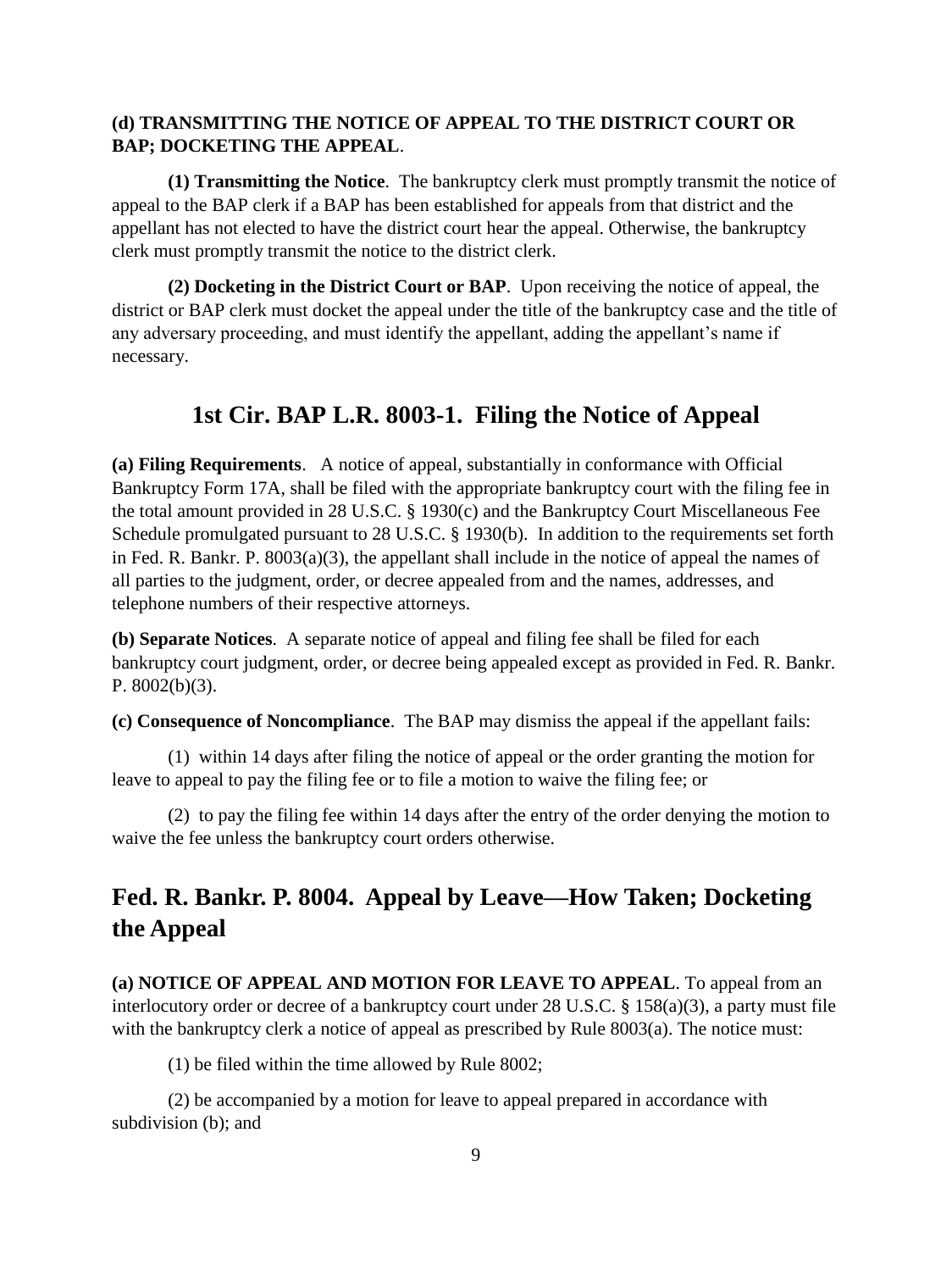(3) unless served electronically using the court's transmission equipment, include proof of service in accordance with Rule 8011(d).

#### **(b) CONTENTS OF THE MOTION; RESPONSE.**

**(1) Contents**. A motion for leave to appeal under 28 U.S.C. § 158(a)(3) must include the following:

(A) the facts necessary to understand the question presented;

(B) the question itself;

(C) the relief sought;

(D) the reasons why leave to appeal should be granted; and

(E) a copy of the interlocutory order or decree and any related opinion or

memorandum.

**(2) Response**. A party may file with the district or BAP clerk a response in opposition or a cross-motion within 14 days after the motion is served.

### **(c) TRANSMITTING THE NOTICE OF APPEAL AND THE MOTION; DOCKETING THE APPEAL; DETERMINING THE MOTION.**

**(1) Transmitting to the District Court or BAP.** The bankruptcy clerk must promptly transmit the notice of appeal and the motion for leave to the BAP clerk if a BAP has been established for appeals from that district and the appellant has not elected to have the district court hear the appeal. Otherwise, the bankruptcy clerk must promptly transmit the notice and motion to the district clerk.

**(2) Docketing in the District Court or BAP**. Upon receiving the notice and motion, the district or BAP clerk must docket the appeal under the title of the bankruptcy case and the title of any adversary proceeding, and must identify the appellant, adding the appellant's name if necessary.

**(3) Oral Argument Not Required**. The motion and any response or cross-motion are submitted without oral argument unless the district court or BAP orders otherwise.

**(d) FAILURE TO FILE A MOTION WITH A NOTICE OF APPEAL**. If an appellant timely files a notice of appeal under this rule but does not include a motion for leave, the district court or BAP may order the appellant to file a motion for leave, or treat the notice of appeal as a motion for leave and either grant or deny it. If the court orders that a motion for leave be filed, the appellant must do so within 14 days after the order is entered, unless the order provides otherwise.

**(e) DIRECT APPEAL TO A COURT OF APPEALS**. If leave to appeal an interlocutory order or decree is required under 28 U.S.C. § 158(a)(3), an authorization of a direct appeal by the court of appeals under 28 U.S.C. § 158(d)(2) satisfies the requirement.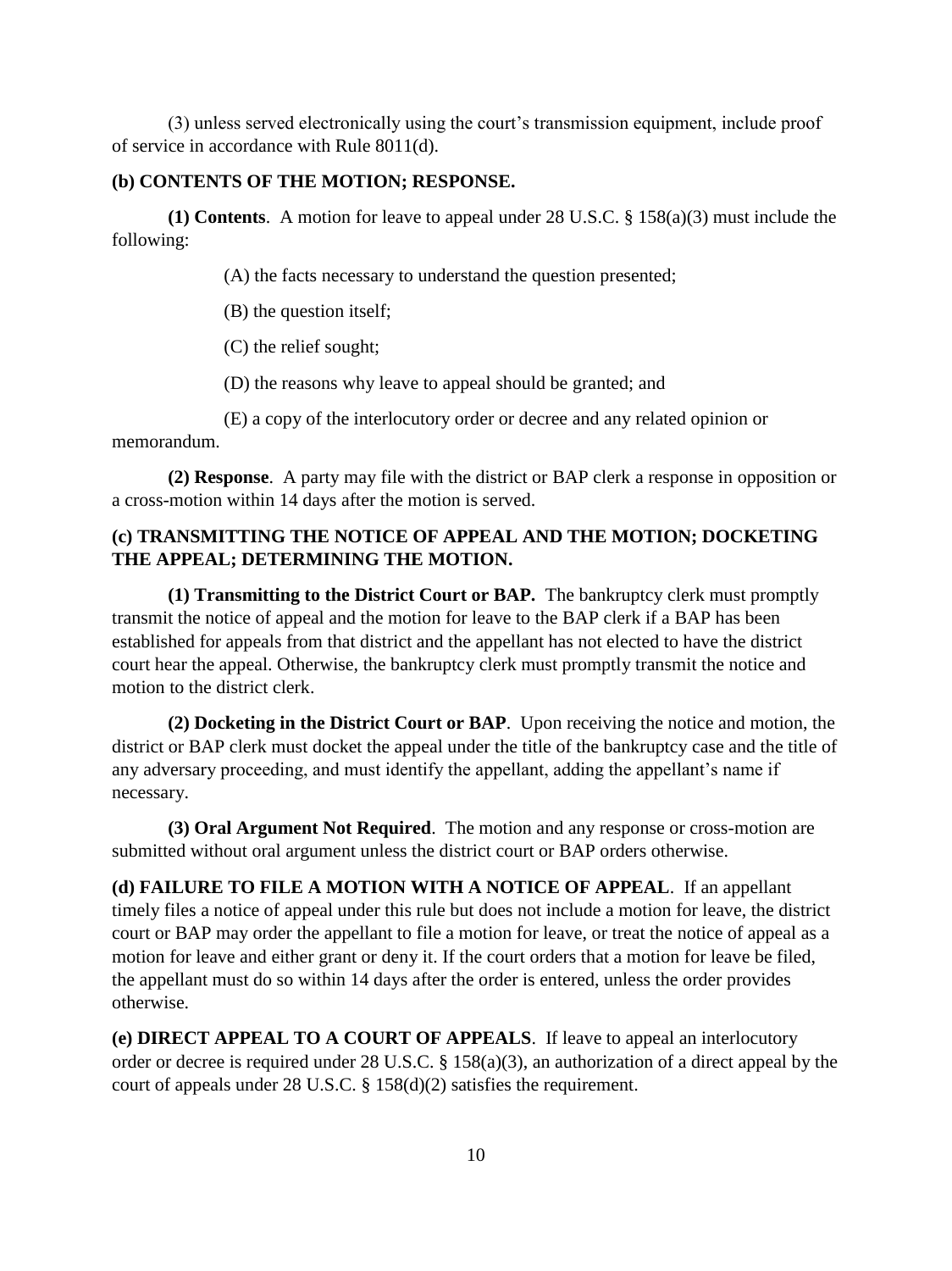### **No Local Rule For Fed. R. Bankr. P. 8004.**

## <span id="page-10-1"></span><span id="page-10-0"></span>**Fed. R. Bankr. P. 8005. Election to Have an Appeal Heard by the District Court Instead of the BAP**

**(a) FILING OF A STATEMENT OF ELECTION**. To elect to have an appeal heard by the district court, a party must:

(1) file a statement of election that conforms substantially to the appropriate Official Form; and

(2) do so within the time prescribed by 28 U.S.C.  $\S$  158(c)(1).

**(b) TRANSFERRING THE DOCUMENTS RELATED TO THE APPEAL**. Upon receiving an appellant's timely statement of election, the bankruptcy clerk must transmit to the district clerk all documents related to the appeal. Upon receiving timely statement of election by a party other than the appellant, the BAP clerk must transmit to the district clerk all documents related to the appeal and notify the bankruptcy clerk of the transmission.

**(c) DETERMINING THE VALIDITY OF AN ELECTION**. A party seeking a determination of the validity of an election must file a motion in the court where the appeal is then pending. The motion must be filed within 14 days after the statement of election is filed.

**(d) MOTION FOR LEAVE WITHOUT A NOTICE OF APPEAL—EFFECT ON THE** 

**TIMING OF AN ELECTION.** If an appellant moves for leave to appeal under Rule 8004 but fails to file a separate notice of appeal with the motion, the motion must be treated as a notice of appeal for purposes of determining the timeliness of a statement of election.

**(b) Separate Notices**. A separate notice of appeal and filing fee shall be filed for each bankruptcy court judgment, order, or decree being appealed except as provided in Fed. R. Bankr. P. 8002(b)(3).

**(c) Consequence of Noncompliance**. The BAP may dismiss the appeal if the appellant fails:

(1) within 14 days after filing the notice of appeal or the order granting the motion for leave to appeal to pay the filing fee or to file a motion to waive the filing fee; or

<span id="page-10-2"></span>(2) to pay the filing fee within 14 days after the entry of the order denying the motion to waive the fee unless the bankruptcy court orders otherwise.

## **1st Cir. BAP L.R. 8005-1. Forum for Appeal; Elections**

**(a) Appeals to the BAP**. Pursuant to 28 U.S.C. § 158(c)(1), all appeals from bankruptcy courts are to the BAP, unless one of the parties to the appeal elects to have the district court hear the appeal.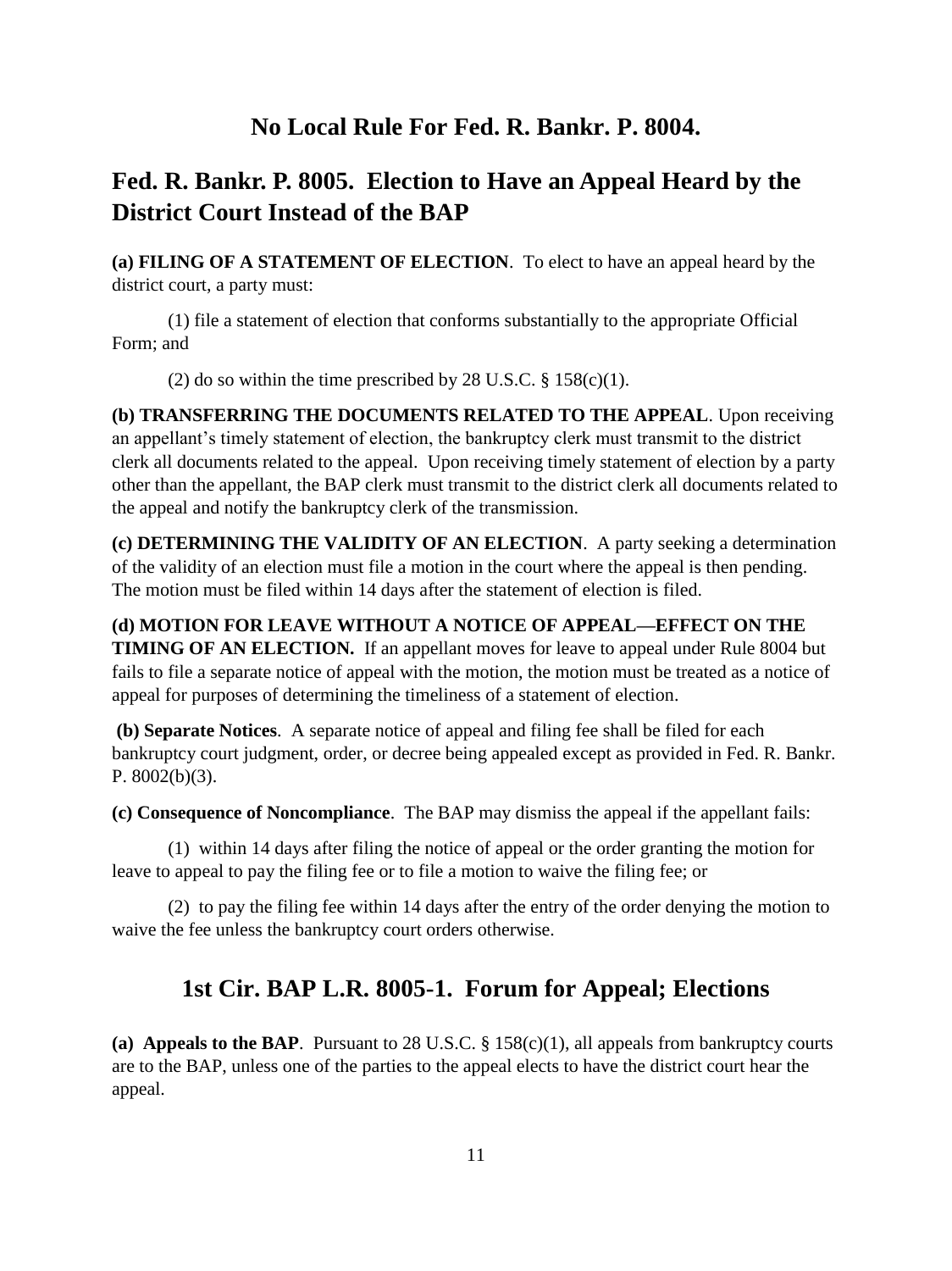#### **(b) Election to Have District Court Hear Appeal.**

**(1) Appellant Election; Waiver**. To elect to have the district court hear the appeal, an appellant must indicate the election in the notice of appeal. The notice of appeal shall conform substantially to Official Form 17A. Failure to include a statement of election in a notice of appeal will result in a waiver of the right of election under 28 U.S.C. § 158(c)(1).

**(2) Appellee Election; Waiver.** An appellee electing to have the district court hear the appeal shall file with the BAP, within 30 days from service of the notice of appeal, a statement of election that conforms substantially to Official Form 17B. Failure to elect within the time prescribed will result in a waiver of the right of election under 28 U.S.C. § 158(c)(1). Unless the BAP orders otherwise, the filing of any document(s) (other than a notice of appearance) by an appellee with the BAP or with the bankruptcy court in connection with an appeal prior to filing a statement of election will result in a waiver of any time remaining in the thirty (30) day election period.

**(c) Transfer**. The BAP may transfer an appeal to the district court to further the interests of justice or for any other reason the BAP deems appropriate including circumstances where a timely statement of election has been filed in a related appeal. The BAP clerk will notify the bankruptcy clerk of the transmission.

# <span id="page-11-0"></span>**Fed. R. Bankr. P. 8006. Certifying a Direct Appeal to the Court of Appeals**

**(a) EFFECTIVE DATE OF A CERTIFICATION**. A certification of a judgment, order, or decree of a bankruptcy court for direct review in a court of appeals under 28 U.S.C. § 158(d)(2) is effective when:

- (1) the certification has been filed;
- (2) a timely appeal has been taken under Rule 8003 or 8004; and
- (3) the notice of appeal has become effective under Rule 8002.

**(b) FILING THE CERTIFICATION.** The certification must be filed with the clerk of the court where the matter is pending. For purposes of this rule, a matter remains pending in the bankruptcy court for 30 days after the effective date under Rule 8002 of the first notice of appeal from the judgment, order, or decree for which direct review is sought. A matter is pending in the district court or BAP thereafter.

**(c) JOINT CERTIFICATION BY ALL APPELLANTS AND APPELLEES**. A joint certification by all the appellants and appellees under 28 U.S.C. § 158(d)(2)(A) must be made by using the appropriate Official Form. The parties may supplement the certification with a short statement of the basis for the certification, which may include the information listed in subdivision  $(f)(2)$ .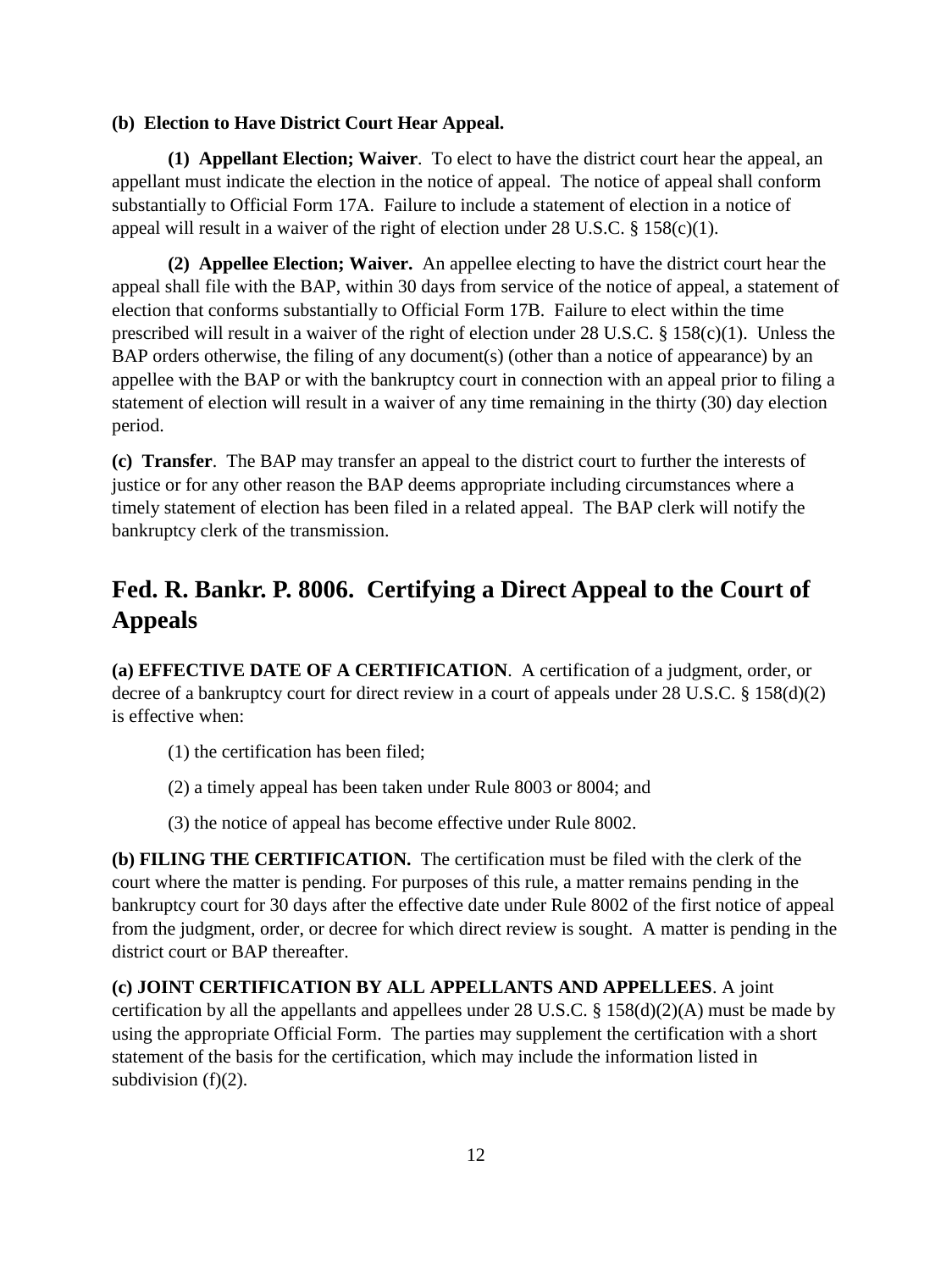**(d) THE COURT THAT MAY MAKE THE CERTIFICATION**. Only the court where the matter is pending, as provided in subdivision (b), may certify a direct review on request of parties or on its own motion.

#### **(e) CERTIFICATION ON THE COURT'S OWN MOTION**.

**(1) How Accomplished**. A certification on the court's own motion must be set forth in a separate document. The clerk of the certifying court must serve it on the parties to the appeal in the manner required for service of a notice of appeal under Rule  $8003(c)(1)$ . The certification must be accompanied by an opinion or memorandum that contains the information required by subdivision  $(f)(2)(A)-(D)$ .

**(2) Supplemental Statement by a Party**. Within 14 days after the court's certification, a party may file with the clerk of the certifying court a short supplemental statement regarding the merits of certification.

#### **(f) CERTIFICATION BY THE COURT ON REQUEST.**

**(1) How Requested**. A request by a party for certification that a circumstance specified in 28 U.S.C. §158(d)(2)(A)(i)-(iii) applies—or a request by a majority of the appellants and a majority of the appellees—must be filed with the clerk of the court where the matter is pending within 60 days after the entry of the judgment, order, or decree.

**(2) Service and Contents**. The request must be served on all parties to the appeal in the manner required for service of a notice of appeal under Rule 8003(c)(1), and it must include the following:

(A) the facts necessary to understand the question presented;

(B) the question itself;

(C) the relief sought;

(D) the reasons why the direct appeal should be allowed, including which circumstance specified in 28 U.S.C. § 158(d)(2)(A)(i)-(iii) applies; and

(E) a copy of the judgment, order, or decree and any related opinion or memorandum.

**(3) Time to File a Response or a Cross-Request.** A party may file a response to the request within 14 days after the request is served, or such other time as the court where the matter is pending allows. A party may file a cross-request for certification within 14 days after the request is served, or within 60 days after the entry of the judgment, order, or decree, whichever occurs first.

**(4) Oral Argument Not Required**. The request, cross-request, and any response are submitted without oral argument unless the court where the matter is pending orders otherwise.

**(5) Form and Service of the Certification**. If the court certifies a direct appeal in response to the request, it must do so in a separate document. The certification must be served on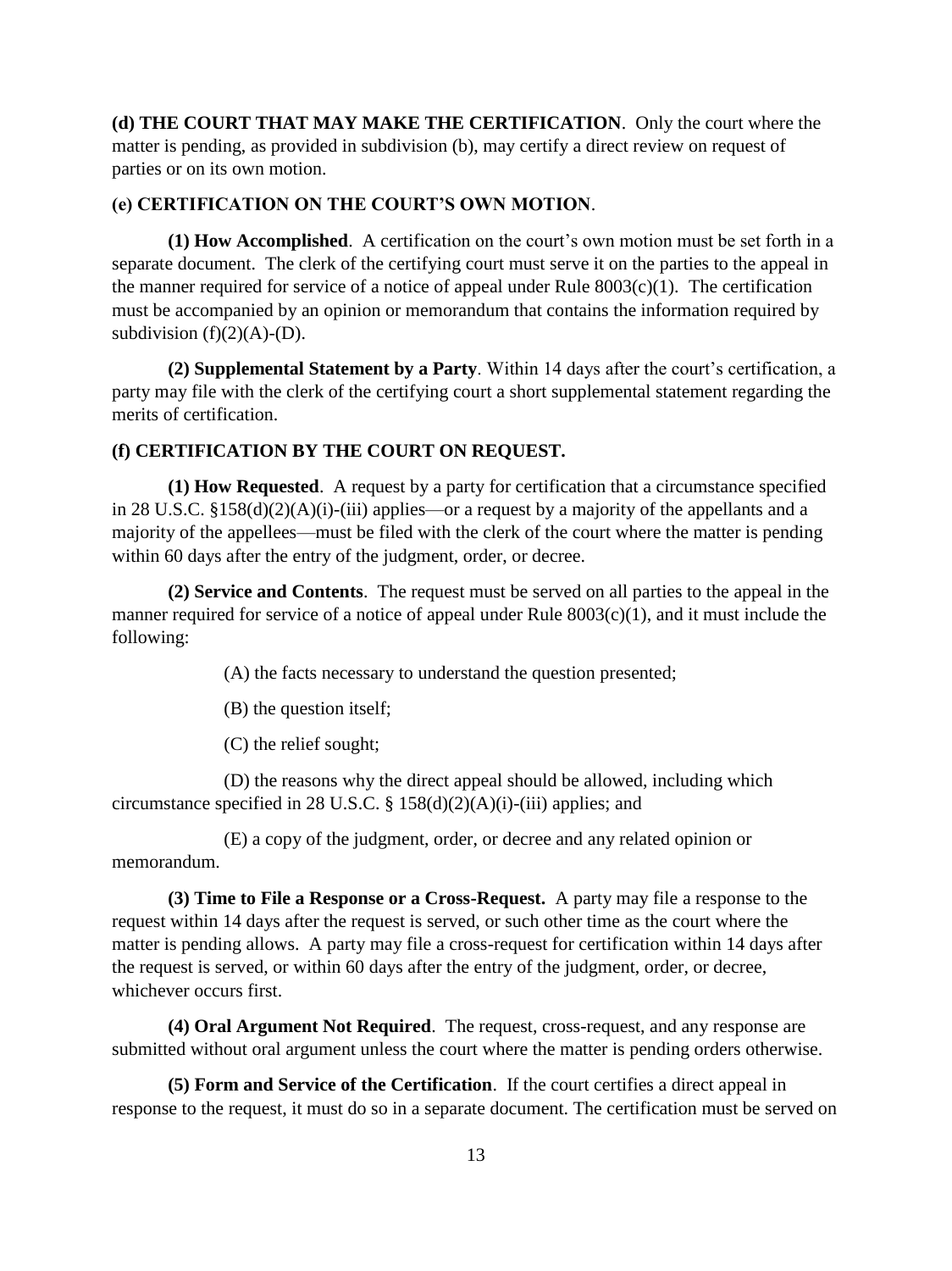the parties to the appeal in the manner required for service of a notice of appeal under Rule  $8003(c)(1)$ .

**(g) PROCEEDING IN THE COURT OF APPEALS FOLLOWING A CERTIFICATION**. Within 30 days after the date the certification becomes effective under subdivision (a), a request for permission to take a direct appeal to the court of appeals must be filed with the circuit clerk in accordance with F. R. App. P. 6(c).

### **No Local Rule For Fed. R. Bankr. P. 8006.**

# <span id="page-13-1"></span><span id="page-13-0"></span>**Fed. R. Bankr. P. 8007. Stay Pending Appeal; Bonds; Suspension of Proceedings**

### **(a) INITIAL MOTION IN THE BANKRUPTCY COURT.**

**(1) In General**. Ordinarily, a party must move first in the bankruptcy court for the following relief:

(A) a stay of a judgment, order, or decree of the bankruptcy court pending appeal;

(B) the approval of a supersedeas bond;

(C) an order suspending, modifying, restoring, or granting an injunction while an appeal is pending; or

(D) the suspension or continuation of proceedings in a case or other relief permitted by subdivision (e).

**(2) Time to File**. The motion may be made either before or after the notice of appeal is filed.

### **(b) MOTION IN THE DISTRICT COURT, THE BAP, OR THE COURT OF APPEALS ON DIRECT APPEAL.**

**(1) Request for Relief**. A motion for the relief specified in subdivision (a)(1)—or to vacate or modify a bankruptcy court's order granting such relief—may be made in the court where the appeal is pending.

**(2) Showing or Statement Required**. The motion must:

(A) show that moving first in the bankruptcy court would be impracticable; or

(B) if a motion was made in the bankruptcy court, either state that the court has not yet ruled on the motion, or state that the court has ruled and set out any reasons given for the ruling.

**(3) Additional Content**. The motion must also include:

(A) the reasons for granting the relief requested and the facts relied upon;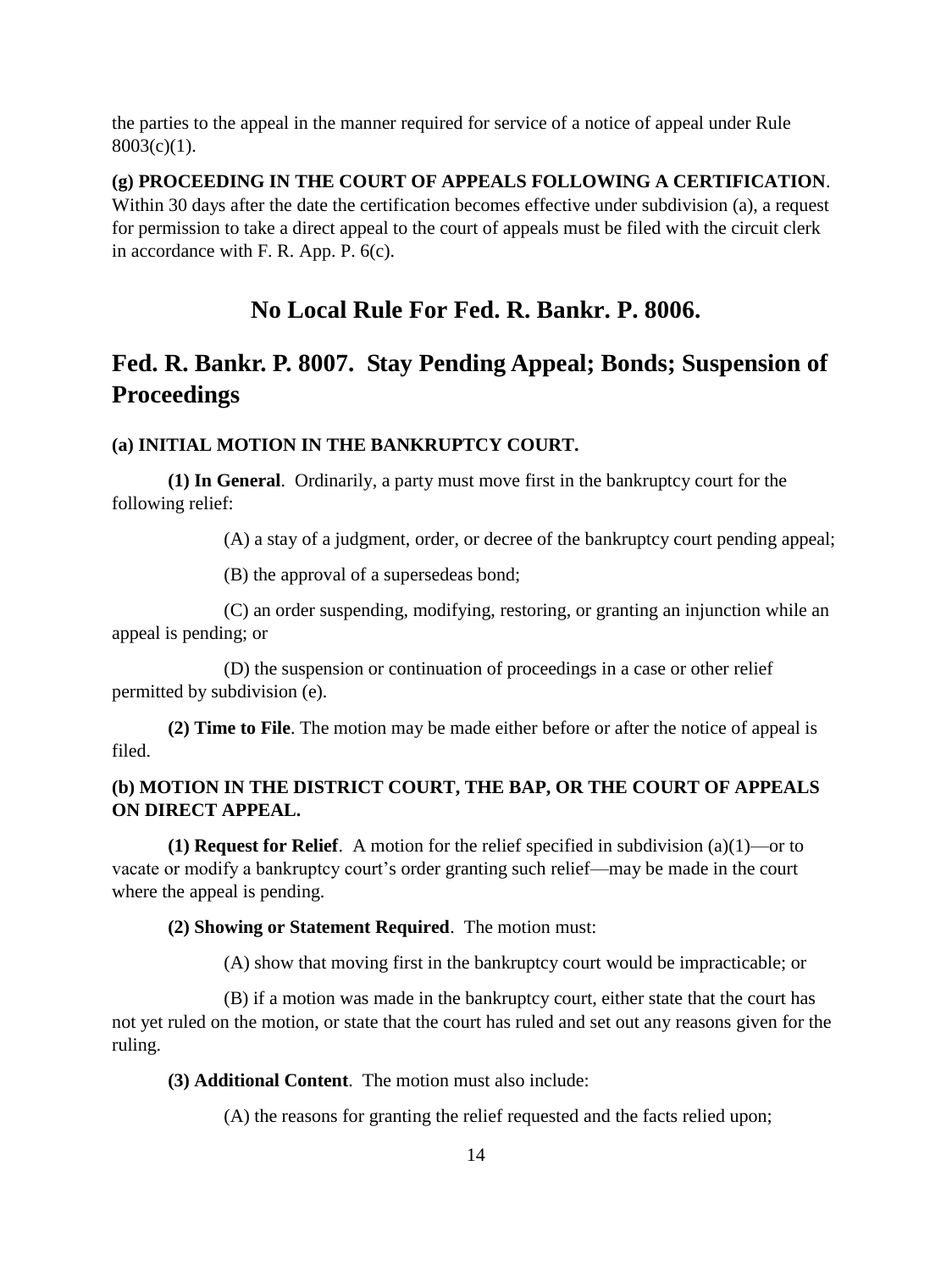(B) affidavits or other sworn statements supporting facts subject to dispute; and

(C) relevant parts of the record.

**(4) Serving Notice**. The movant must give reasonable notice of the motion to all parties.

**(c) FILING A BOND OR OTHER SECURITY.** The district court, BAP, or court of appeals may condition relief on filing a bond or other appropriate security with the bankruptcy court.

**(d) BOND FOR A TRUSTEE OR THE UNITED STATES**. The court may require a trustee to file a bond or other appropriate security when the trustee appeals. A bond or other security is not required when an appeal is taken by the United States, its officer, or its agency or by direction of any department of the federal government.

**(e) CONTINUATION OF PROCEEDINGS IN THE BANKRUPTCY COURT**. Despite Rule 7062 and subject to the authority of the district court, BAP, or court of appeals, the bankruptcy court may:

(1) suspend or order the continuation of other proceedings in the case; or

<span id="page-14-0"></span>(2) issue any other appropriate orders during the pendency of an appeal to protect the rights of all parties in interest.

### **1st Cir. BAP L.R. 8007-1. Stay Pending Appeal**

**(a) Time to File**. The BAP may deny a motion for stay if it is not presented promptly. If the motion is an emergency motion, the movant shall comply with Fed. R. Bankr. P. 8013(d) and 1st Cir. BAP L.R. 8013-1(d).

## <span id="page-14-1"></span>**Fed. R. Bankr. P. 8008. Indicative Rulings**

**(a) RELIEF PENDING APPEAL**. If a party files a timely motion in the bankruptcy court for relief that the court lacks authority to grant because of an appeal that has been docketed and is pending, the bankruptcy court may:

(1) defer considering the motion;

(2) deny the motion; or

(3) state that the court would grant the motion if the court where the appeal is pending remands for that purpose, or state that the motion raises a substantial issue.

**(b) NOTICE TO THE COURT WHERE THE APPEAL IS PENDING.** The movant must promptly notify the clerk of the court where the appeal is pending if the bankruptcy court states that it would grant the motion or that the motion raises a substantial issue.

**(c) REMAND AFTER AN INDICATIVE RULING**. If the bankruptcy court states that it would grant the motion or that the motion raises a substantial issue, the district court or BAP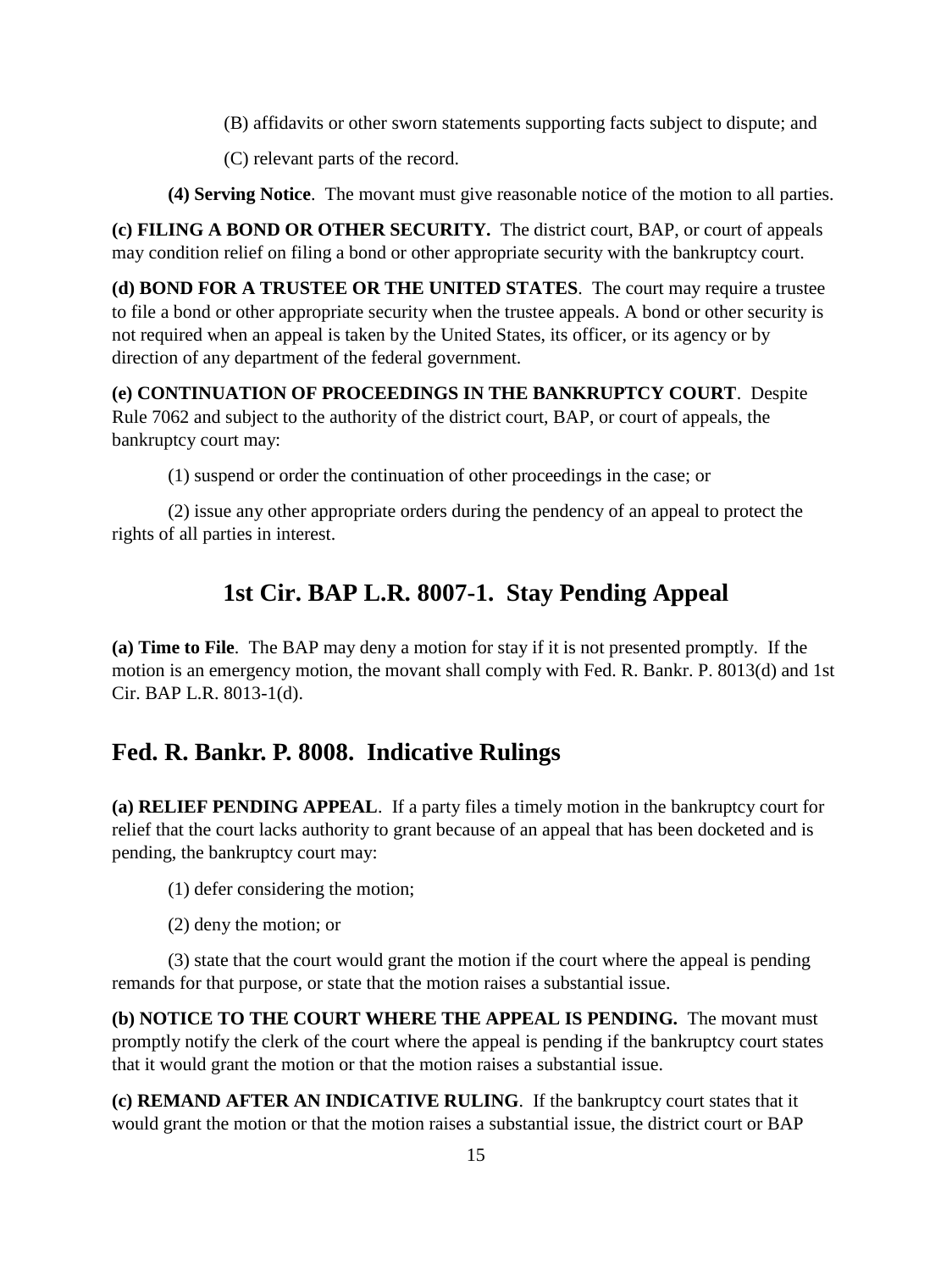may remand for further proceedings, but it retains jurisdiction unless it expressly dismisses the appeal. If the district court or BAP remands but retains jurisdiction, the parties must promptly notify the clerk of that court when the bankruptcy court has decided the motion on remand.

## **1st Cir. BAP L.R. 8008-1. Indicative Rulings**

<span id="page-15-0"></span>**(a) Notice of Indicative Ruling**. If a party files a timely motion in the bankruptcy court for relief that the court lacks authority to grant because of an appeal that has been docketed and is pending, and the bankruptcy court issues a ruling under Fed. R. Bankr. P. 8008(a), the movant shall, within 7 days, file with the BAP a motion in which it will notify the BAP of the bankruptcy court ruling and indicate whether it is seeking an order of remand and retention of jurisdiction or whether it is seeking an order dismissing the appeal.

**(b) Remand After Indicative Ruling**. If the BAP issues an order of remand and retention of jurisdiction, the movant shall, within 7 days after the bankruptcy court has issued an order on the underlying motion, file with the BAP a report indicating the disposition of the underlying motion and whether the appeal has been rendered moot or the movant intends to proceed with the appeal.

## <span id="page-15-1"></span>**Fed. R. Bankr. P. 8009. Record on Appeal; Sealed Documents**

### **(a) DESIGNATING THE RECORD ON APPEAL; STATEMENT OF THE ISSUES.**

### **(1) Appellant**.

(A) The appellant must file with the bankruptcy clerk and serve on the appellee a designation of the items to be included in the record on appeal and a statement of the issues to be presented.

(B) The appellant must file and serve the designation and statement within 14

days after:

(i) the appellant's notice of appeal as of right becomes effective under

Rule 8002; or

(ii) an order granting leave to appeal is entered. A designation and statement served prematurely must be treated as served on the first day on which filing is timely.

**(2) Appellee and Cross-Appellant.** Within 14 days after being served, the appellee may file with the bankruptcy clerk and serve on the appellant a designation of additional items to be included in the record. An appellee who files a cross-appeal must file and serve a designation of additional items to be included in the record and a statement of the issues to be presented on the cross-appeal.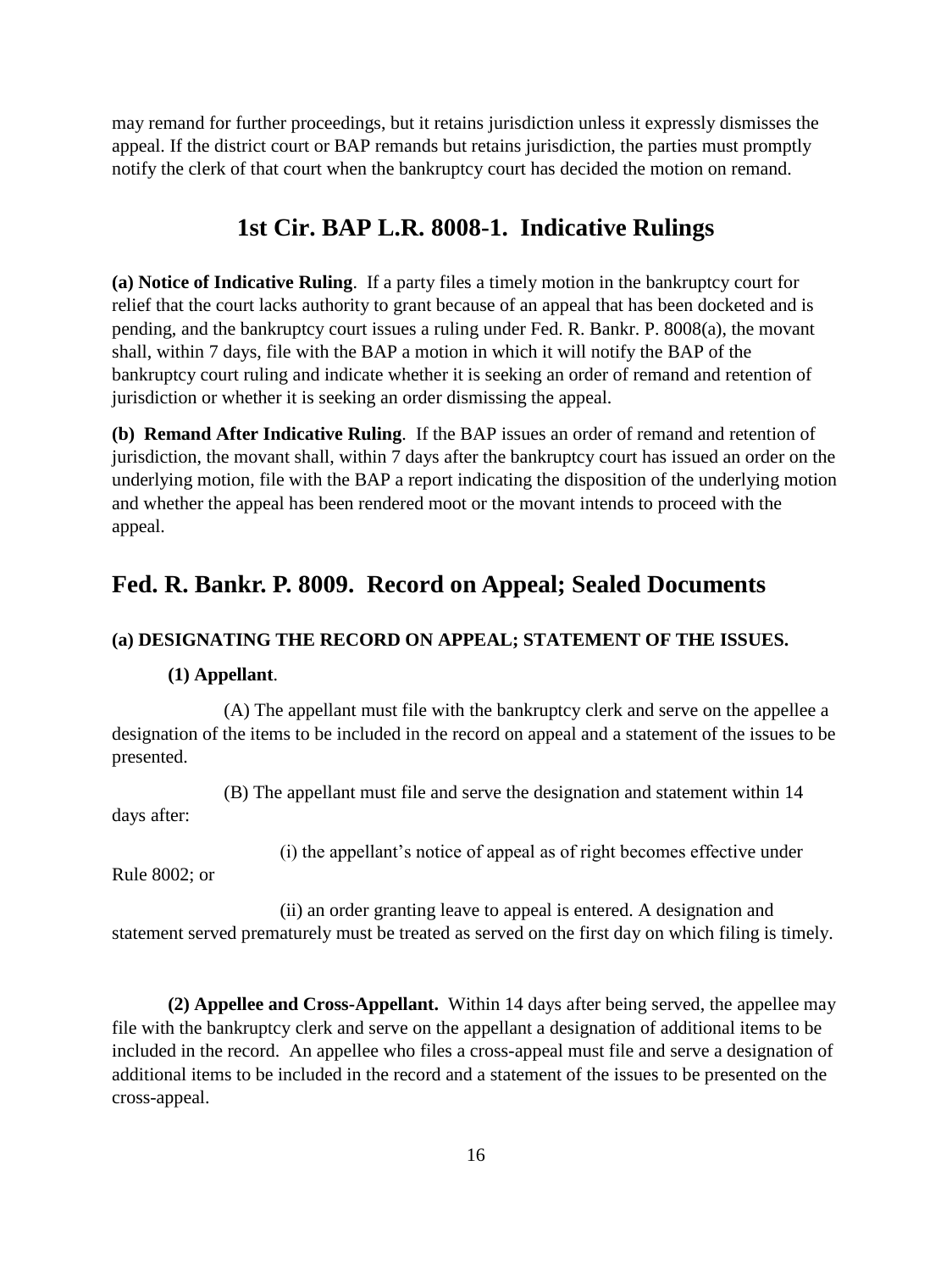**(3) Cross-Appellee**. Within 14 days after service of the cross-appellant's designation and statement, a cross appellee may file with the bankruptcy clerk and serve on the crossappellant a designation of additional items to be included in the record.

**(4) Record on Appeal**. The record on appeal must include the following:

- the docket entries kept by the bankruptcy clerk;
- items designated by the parties;
- the notice of appeal;
- the judgment, order, or decree being appealed;
- any order granting leave to appeal;
- any certification required for a direct appeal to the court of appeals;

• any opinion, findings of fact, and conclusions of law relating to the issues on appeal, including transcripts of all oral rulings;

- any transcript ordered under subdivision (b);
- any statement required by subdivision (c); and
- any additional items from the record that the court where the appeal is pending

orders.

**(5) Copies for the Bankruptcy Clerk.** If paper copies are needed, a party filing a designation of items must provide a copy of any of those items that the bankruptcy clerk requests. If the party fails to do so, the bankruptcy clerk must prepare the copy at the party's expense.

### **(b) TRANSCRIPT OF PROCEEDINGS**.

**(1) Appellant's Duty to Order**. Within the time period prescribed by subdivision (a)(1), the appellant must:

 $(A)$  order in writing from the reporter, as defined in Rule  $8010(a)(1)$ , a transcript of such parts of the proceedings not already on file as the appellant considers necessary for the appeal, and file a copy of the order with the bankruptcy clerk; or

(B) file with the bankruptcy clerk a certificate stating that the appellant is not ordering a transcript.

**(2) Cross-Appellant's Duty to Order**. Within 14 days after the appellant files a copy of the transcript order or a certificate of not ordering a transcript, the appellee as cross-appellant must:

(A) order in writing from the reporter, as defined in Rule  $8010(a)(1)$ , a transcript of such additional parts of the proceedings as the cross-appellant considers necessary for the appeal, and file a copy of the order with the bankruptcy clerk; or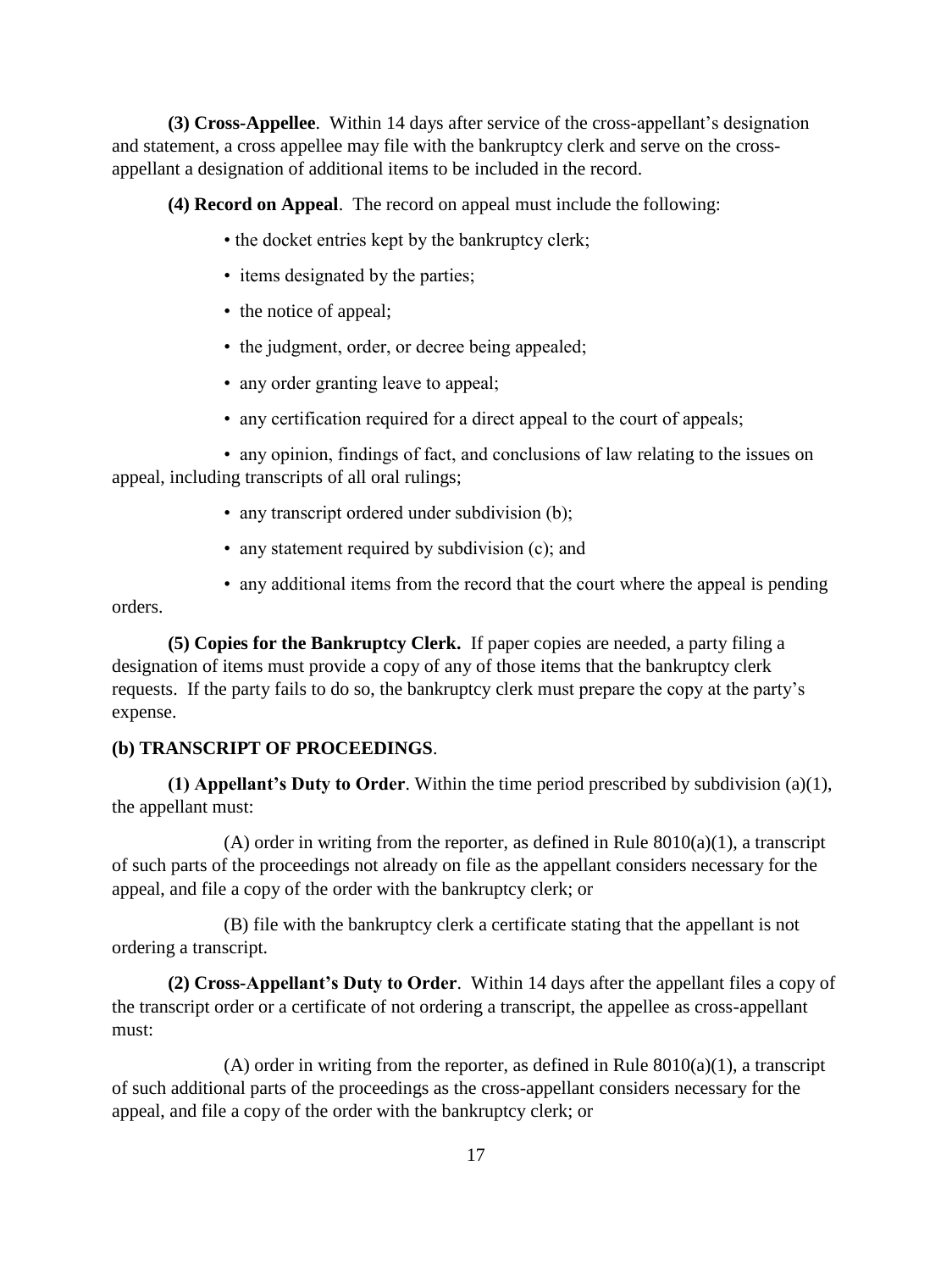(B) file with the bankruptcy clerk a certificate stating that the cross-appellant is not ordering a transcript.

**(3) Appellee's or Cross-Appellee's Right to Order**. Within 14 days after the appellant or cross-appellant files a copy of a transcript order or certificate of not ordering a transcript, the appellee or cross-appellee may order in writing from the reporter a transcript of such additional parts of the proceedings as the appellee or cross-appellee considers necessary for the appeal. A copy of the order must be filed with the bankruptcy clerk.

**(4) Payment**. At the time of ordering, a party must make satisfactory arrangements with the reporter for paying the cost of the transcript.

**(5) Unsupported Finding or Conclusion**. If the appellant intends to argue on appeal that a finding or conclusion is unsupported by the evidence or is contrary to the evidence, the appellant must include in the record a transcript of all relevant testimony and copies of all relevant exhibits.

**(c) STATEMENT OF THE EVIDENCE WHEN A TRANSCRIPT IS UNAVAILABLE**. If a transcript of a hearing or trial is unavailable, the appellant may prepare a statement of the evidence or proceedings from the best available means, including the appellant's recollection. The statement must be filed within the time prescribed by subdivision (a)(1) and served on the appellee, who may serve objections or proposed amendments within 14 days after being served. The statement and any objections or proposed amendments must then be submitted to the bankruptcy court for settlement and approval. As settled and approved, the statement must be included by the bankruptcy clerk in the record on appeal.

**(d) AGREED STATEMENT AS THE RECORD ON APPEAL**. Instead of the record on appeal as defined in subdivision (a), the parties may prepare, sign, and submit to the bankruptcy court a statement of the case showing how the issues presented by the appeal arose and were decided in the bankruptcy court. The statement must set forth only those facts alleged and proved or sought to be proved that are essential to the court's resolution of the issues. If the statement is accurate, it—together with any additions that the bankruptcy court may consider necessary to a full presentation of the issues on appeal—must be approved by the bankruptcy court and must then be certified to the court where the appeal is pending as the record on appeal. The bankruptcy clerk must then transmit it to the clerk of that court within the time provided by Rule 8010. A copy of the agreed statement may be filed in place of the appendix required by Rule 8018(b) or, in the case of a direct appeal to the court of appeals, by F.R.App.P. 30.

#### **(e) CORRECTING OR MODIFYING THE RECORD**.

**(1) Submitting to the Bankruptcy Court.** If any difference arises about whether the record accurately discloses what occurred in the bankruptcy court, the difference must be submitted to and settled by the bankruptcy court and the record conformed accordingly. If an item has been improperly designated as part of the record on appeal, a party may move to strike that item.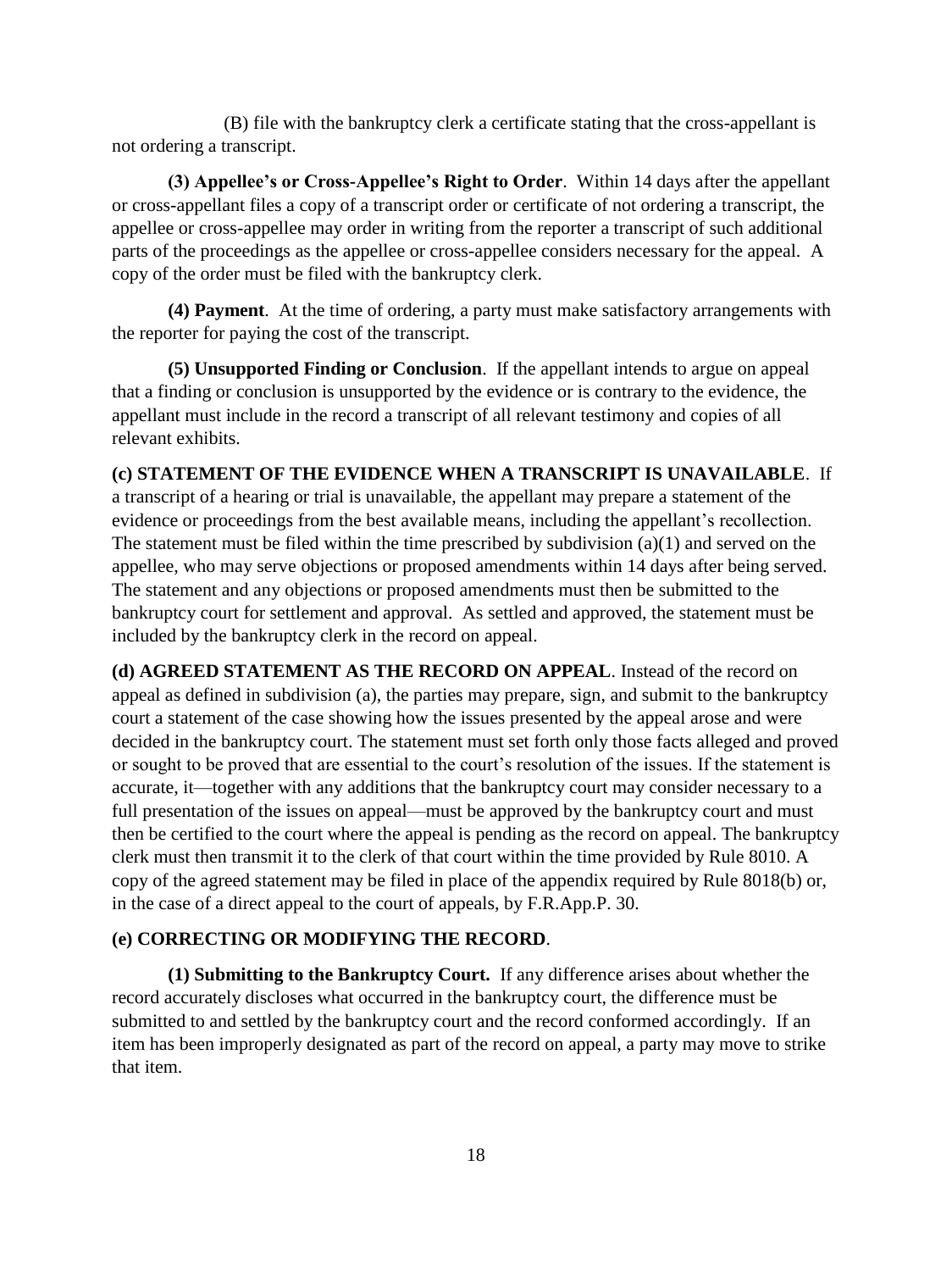**(2) Correcting in Other Ways**. If anything material to either party is omitted from or misstated in the record by error or accident, the omission or misstatement may be corrected, and a supplemental record may be certified and transmitted:

(A) on stipulation of the parties;

(B) by the bankruptcy court before or after the record has been forwarded; or

(C) by the court where the appeal is pending.

**(3) Remaining Questions**. All other questions as to the form and content of the record must be presented to the court where the appeal is pending.

**(f) SEALED DOCUMENTS**. A document placed under seal by the bankruptcy court may be designated as part of the record on appeal. In doing so, a party must identify it without revealing confidential or secret information, but the bankruptcy clerk must not transmit it to the clerk of the court where the appeal is pending as part of the record. Instead, a party must file a motion with the court where the appeal is pending to accept the document under seal. If the motion is granted, the movant must notify the bankruptcy court of the ruling, and the bankruptcy clerk must promptly transmit the sealed document to the clerk of the court where the appeal is pending.

<span id="page-18-0"></span>**(g) OTHER NECESSARY ACTIONS**. All parties to an appeal must take any other action necessary to enable the bankruptcy clerk to assemble and transmit the record.

## **1st Cir. BAP L.R. 8009-1. Record on Appeal**

**(a) Inadequate Record**. The BAP need not remedy any failure by a party to designate an adequate record.

## <span id="page-18-1"></span>**Fed. R. Bankr. P. 8010. Completing and Transmitting the Record**

### **(a) REPORTER'S DUTIES.**

**(1) Proceedings Recorded Without a Reporter Present**. If proceedings were recorded without a reporter being present, the person or service selected under bankruptcy court procedures to transcribe the recording is the reporter for purposes of this rule.

**(2) Preparing and Filing the Transcript**. The reporter must prepare and file a transcript as follows:

(A) Upon receiving an order for a transcript in accordance with Rule 8009(b), the reporter must file in the bankruptcy court an acknowledgment of the request that shows when it was received, and when the reporter expects to have the transcript completed.

(B) After completing the transcript, the reporter must file it with the bankruptcy clerk, who will notify the district, BAP, or circuit clerk of its filing.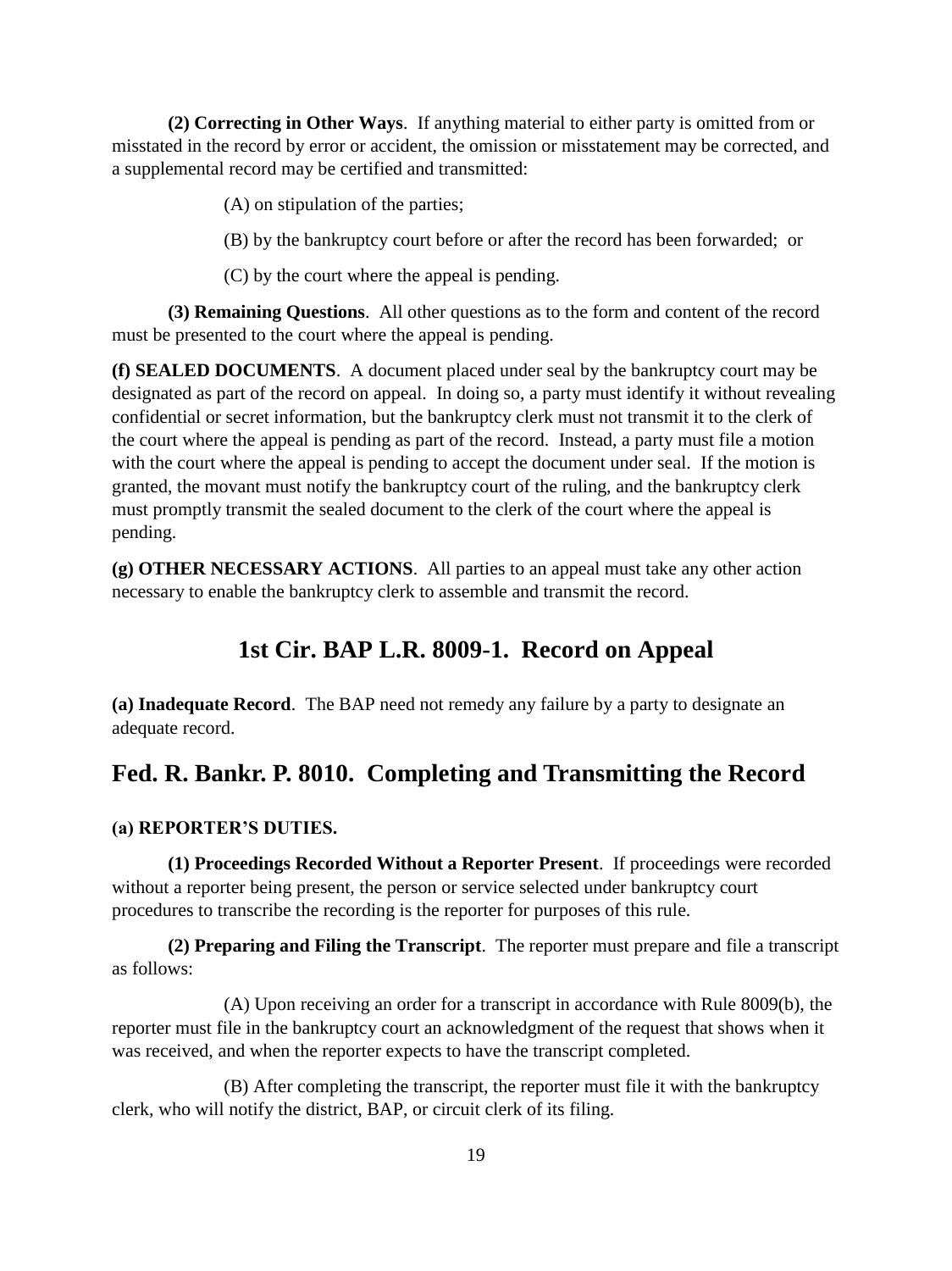(C) If the transcript cannot be completed within 30 days after receiving the order, the reporter must request an extension of time from the bankruptcy clerk. The clerk must enter on the docket and notify the parties whether the extension is granted.

(D) If the reporter does not file the transcript on time, the bankruptcy clerk must notify the bankruptcy judge.

### **(b) CLERK'S DUTIES.**

**(1) Transmitting the Record—In General**. Subject to Rule 8009(f) and subdivision (b)(5) of this rule, when the record is complete, the bankruptcy clerk must transmit to the clerk of the court where the appeal is pending either the record or a notice that the record is available electronically.

**(2) Multiple Appeals.** If there are multiple appeals from a judgment, order, or decree, the bankruptcy clerk must transmit a single record.

**(3) Receiving the Record**. Upon receiving the record or notice that it is available electronically, the district, BAP, or circuit clerk must enter that information on the docket and promptly notify all parties to the appeal.

**(4) If Paper Copies Are Ordered**. If the court where the appeal is pending directs that paper copies of the record be provided, the clerk of that court must so notify the appellant. If the appellant fails to provide them, the bankruptcy clerk must prepare them at the appellant's expense.

**(5) When Leave to Appeal is Requested**. Subject to subdivision (c), if a motion for leave to appeal has been filed under Rule 8004, the bankruptcy clerk must prepare and transmit the record only after the district court, BAP, or court of appeals grants leave.

**(c) RECORD FOR A PRELIMINARY MOTION IN THE DISTRICT COURT, BAP, OR COURT OF APPEALS**. This subdivision (c) applies if, before the record is transmitted, a party moves in the district court, BAP, or court of appeals for any of the following relief:

- leave to appeal;
- dismissal:
- a stay pending appeal;

• approval of a supersedeas bond, or additional security on a bond or undertaking on appeal; or

• any other intermediate order.

The bankruptcy clerk must then transmit to the clerk of the court where the relief is sought any parts of the record designated by a party to the appeal or a notice that those parts are available electronically.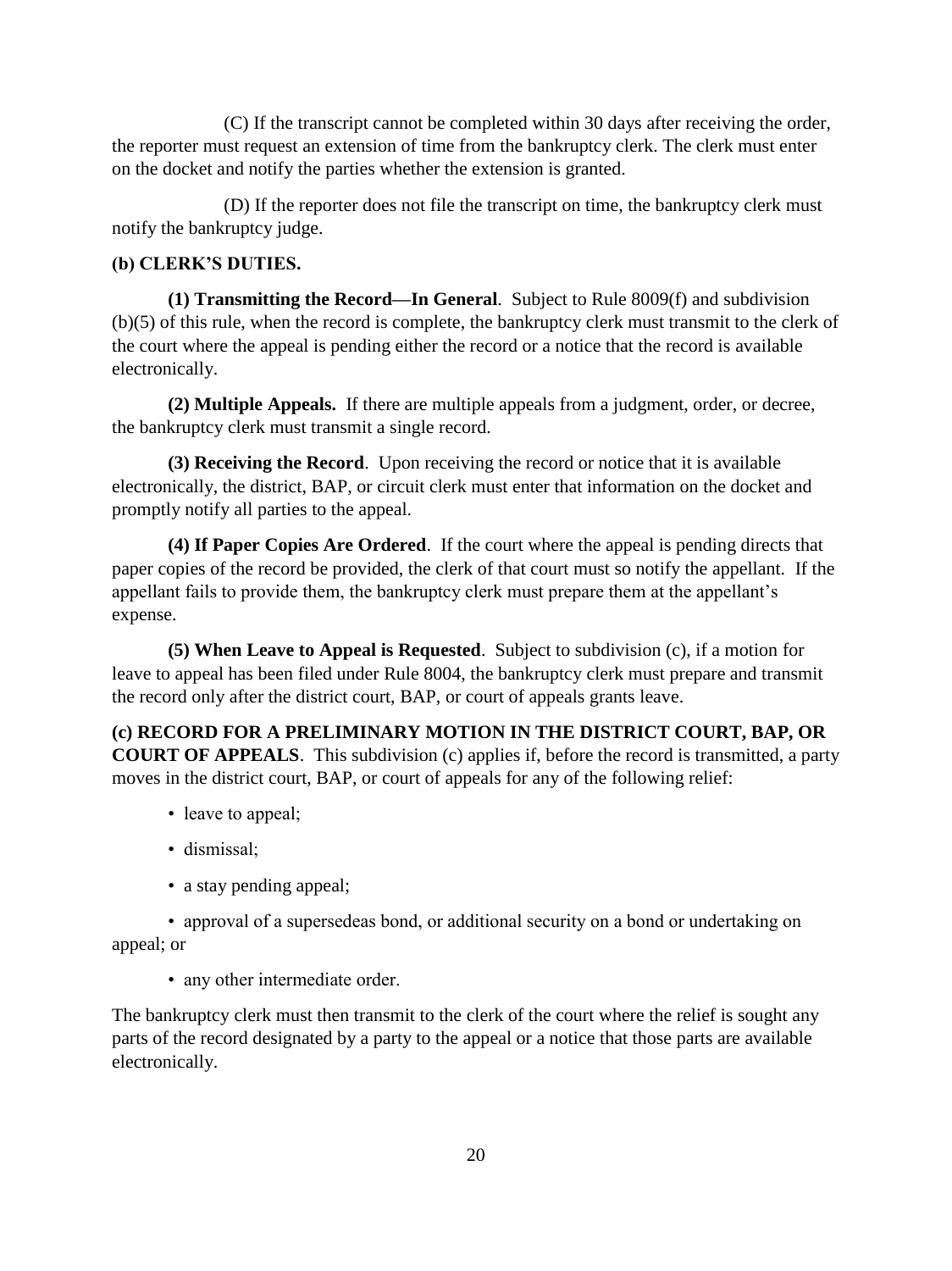# <span id="page-20-0"></span>**1st Cir. BAP L.R. 8010-1. Transmitting the Record; Notification of Bankruptcy Court Motions**

**(a) Transmitting An Incomplete Record**. If, after the expiration of the deadlines set forth in Fed. R. Bankr. P. 8009(a), the record is incomplete, the bankruptcy clerk may transmit to the BAP a Certificate of Readiness indicating that the record is incomplete. When the deficiency is cured, the bankruptcy clerk may send a Supplemental Certificate of Readiness.

**(b) Notification of Bankruptcy Court Motions**. If, after the BAP dockets the appeal, any motion regarding the matter on appeal is filed at the bankruptcy court, the bankruptcy court clerk shall promptly notify the BAP clerk of the filing of the motion and any order disposing of the motion.

## <span id="page-20-1"></span>**Fed. R. Bankr. P. 8011. Filing and Service; Signature**

### **(a) FILING**.

**(1) With the Clerk**. A document required or permitted to be filed in a district court or BAP must be filed with the clerk of that court.

#### **(2) Method and Timeliness**.

**(A) In general**. Filing may be accomplished by transmission to the clerk of the district court or BAP. Except as provided in subdivision (a)(2)(B) and (C), filing is timely only if the clerk receives the document within the time fixed for filing.

**(B) Brief or Appendix**. A brief or appendix is also timely filed if, on or before the last day for filing, it is:

(i) mailed to the clerk by first-class mail—or other class of mail that is at least as expeditious—postage prepaid, if the district court's or BAP's procedures permit or require a brief or appendix to be filed by mailing; or

(ii) dispatched to a third-party commercial carrier for delivery within 3 days to the clerk, if the court's procedures so permit or require.

**(C) Inmate Filing**. A document filed by an inmate confined in an institution is timely if deposited in the institution's internal mailing system on or before the last day for filing. If the institution has a system designed for legal mail, the inmate must use that system to receive the benefit of this rule. Timely filing may be shown by a declaration in compliance with 28 U.S.C. § 1746 or by a notarized statement, either of which must set forth the date of deposit and state that first-class postage has been prepaid.

**(D) Copies**. If a document is filed electronically, no paper copy is required. If a document is filed by mail or delivery to the district court or BAP, no additional copies are required. But the district court or BAP may require by local rule or by order in a particular case the filing or furnishing of a specified number of paper copies.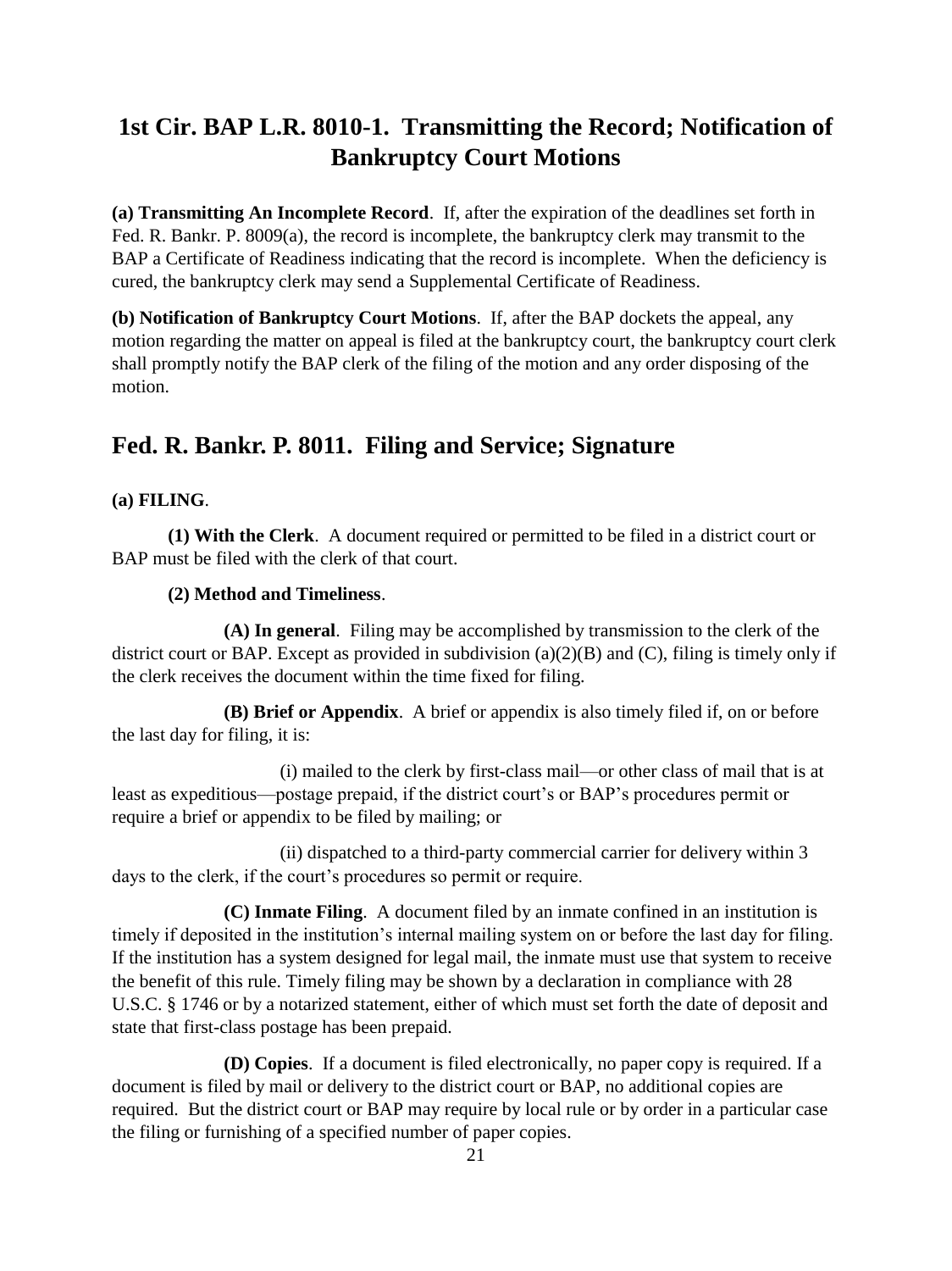**(3) Clerk's Refusal of Documents**. The court's clerk must not refuse to accept for filing any document transmitted for that purpose solely because it is not presented in proper form as required by these rules or by any local rule or practice.

**(b) SERVICE OF ALL DOCUMENTS REQUIRED**. Unless a rule requires service by the clerk, a party must, at or before the time of the filing of a document, serve it on the other parties to the appeal. Service on a party represented by counsel must be made on the party's counsel.

### **(c) MANNER OF SERVICE**.

**(1) Methods**. Service must be made electronically, unless it is being made by or on an individual who is not represented by counsel or the court's governing rules permit or require service by mail or other means of delivery. Service may be made by or on an unrepresented party by any of the following methods:

(A) personal delivery;

(B) mail; or

(C) third-party commercial carrier for delivery within 3 days.

**(2) When Service Is Complete.** Service by electronic means is complete on transmission, unless the party making service receives notice that the document was not transmitted successfully. Service by mail or by commercial carrier is complete on mailing or delivery to the carrier.

#### **(d) PROOF OF SERVICE.**

**(1) What Is Required**. A document presented for filing must contain either:

(A) an acknowledgment of service by the person served; or

(B) proof of service consisting of a statement by the person who made service

certifying:

(i) the date and manner of service;

(ii) the names of the persons served; and

(iii) the mail or electronic address, the fax number, or the address of the place of delivery, as appropriate for the manner of service, for each person served.

**(2) Delayed Proof**. The district or BAP clerk may permit documents to be filed without acknowledgment or proof of service, but must require the acknowledgment or proof to be filed promptly thereafter.

**(3) Brief or Appendix**. When a brief or appendix is filed, the proof of service must also state the date and manner by which it was filed.

**(e) SIGNATURE**. Every document filed electronically must include the electronic signature of the person filing it or, if the person is represented, the electronic signature of counsel. The electronic signature must be provided by electronic means that are consistent with any technical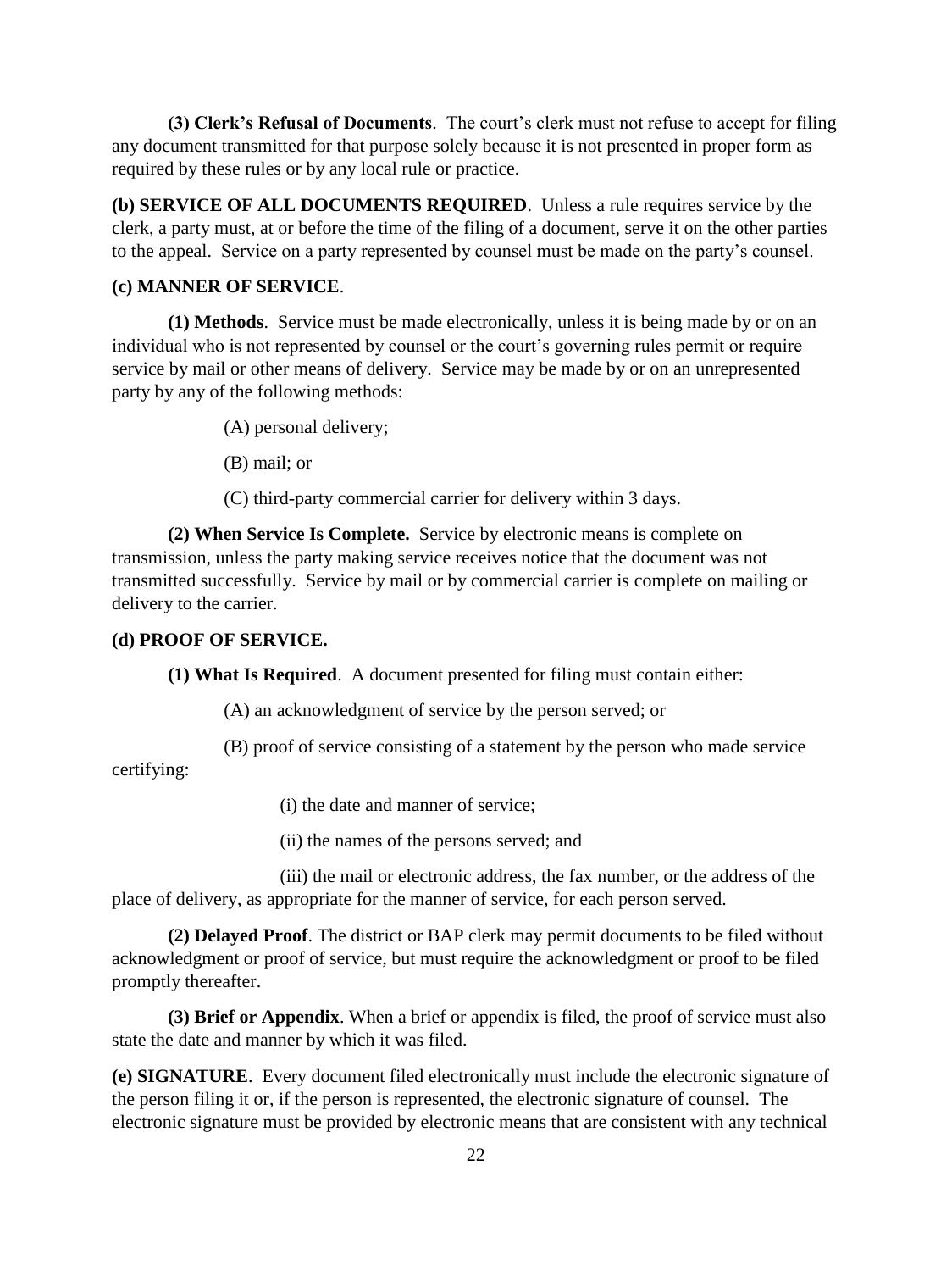standards that the Judicial Conference of the United States establishes. Every document filed in paper form must be signed by the person filing the document or, if the person is represented, by counsel.

### <span id="page-22-0"></span>**1st Cir. BAP L.R. 8011-1. Filings; Translation(s) Required**

**(a) Timeliness.** Unless the BAP orders otherwise, any document(s), other than briefs and appendices, which are not filed electronically are timely filed if received in the office of the BAP clerk by 5:00 p.m. All documents filed shall be received and docketed by the BAP clerk, whether or not timely filed. The BAP has established procedures for electronic filing of documents, with certain exceptions, as set forth in General Order No. 2 and any amendments to that order.

**(b) Translation(s) Required.** The BAP will disregard any document(s) not in the English language unless a contemporaneous official, certified, or stipulated translation(s) is furnished. Whenever a party cites to a statute, Rule, or regulation of the Commonwealth of Puerto Rico ("Puerto Rico"), an opinion of the Supreme Court of Puerto Rico, or other court of Puerto Rico in an appendix, brief, or at oral argument and the cited authority is not available in the bound English language volumes, an official, certified, or stipulated translation thereof shall be filed. Translations of pertinent and relevant excerpts of the foregoing may be accepted if stipulated to by the parties or submitted by a party not less than 30 days before oral argument. Where translations of excerpts are submitted by one party, opposing parties may submit, prior to oral argument, translations of such additional parts as they deem necessary for a proper understanding of the substance of any such statute, rule, regulation, or holding.

**(c) Privacy Protection**. An appeal in a case or proceeding to which Fed. R. Bankr. P. 9037 privacy protection applied is governed by the same rule on appeal. In all other appeals, Fed. R. Civ. P. 5.2 privacy protection governs. The BAP clerk may but shall not be required to redact personally identifiable information that a party neglects to redact.

**(d) Hyperlinks**. Electronically filed documents may, but need not, contain hyperlinks except as stated herein. Hyperlinks to cited authority may not replace standard citation format and will not be considered part of the record. The BAP accepts no responsibility for the availability or functionality of any hyperlink and does not endorse the content or provider of any hyperlink.

## <span id="page-22-1"></span>**Fed. R. Bankr. P. 8012. Corporate Disclosure Statement**

**(a) WHO MUST FILE**. Any nongovernmental corporate party appearing in the district court or BAP must file a statement that identifies any parent corporation and any publicly held corporation that owns 10% or more of its stock or states that there is no such corporation.

**(b) TIME TO FILE; SUPPLEMENTAL FILING.** A party must file the statement with its principal brief or upon filing a motion, response, petition, or answer in the district court or BAP, whichever occurs first, unless a local rule requires earlier filing. Even if the statement has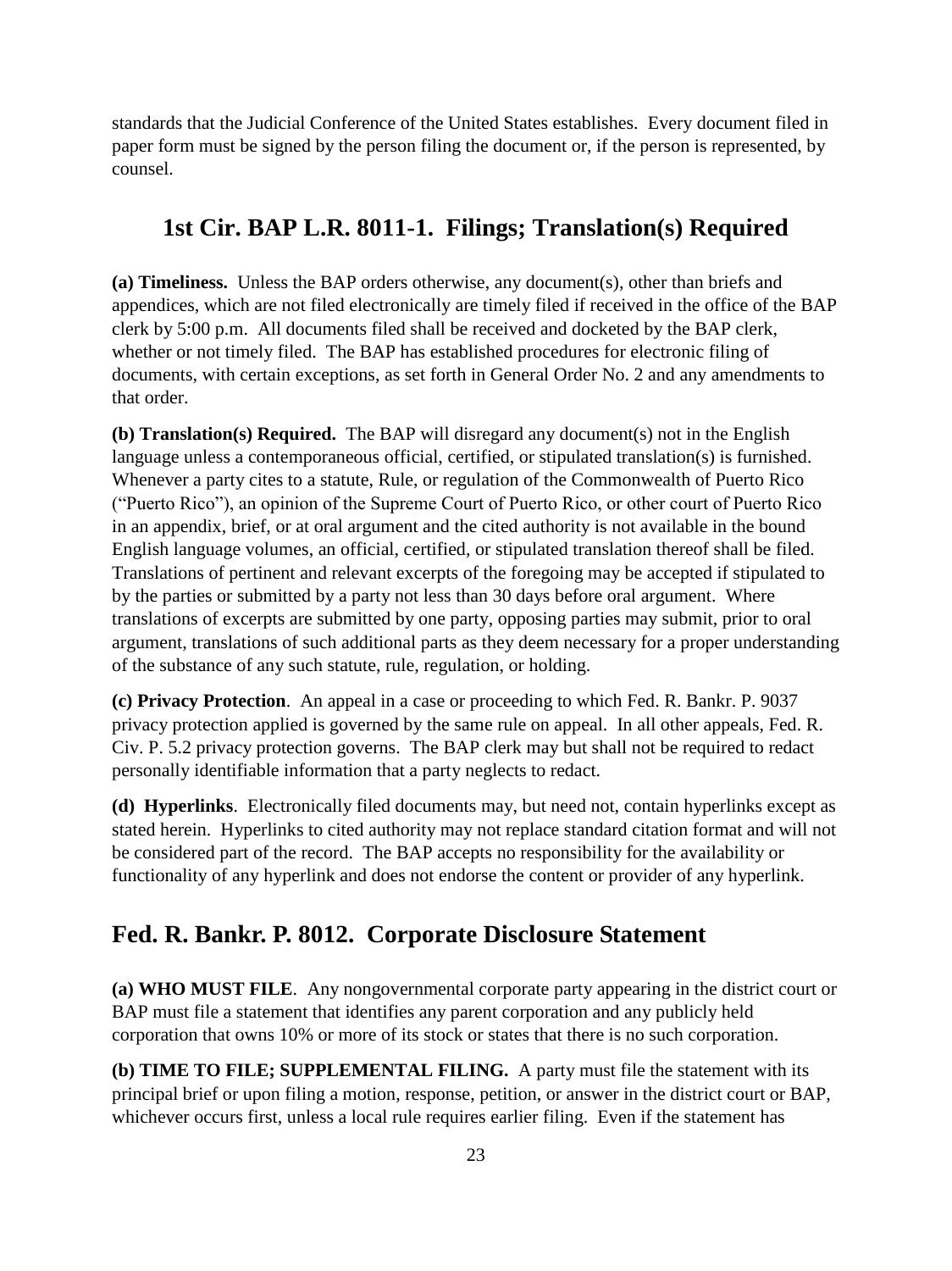<span id="page-23-0"></span>already been filed, the party's principal brief must include a statement before the table of contents. A party must supplement its statement whenever the required information changes.

### **1st Cir. BAP L.R. 8012-1. Corporate Disclosure Statement**

**(a) Statement**. Filing a timely Statement Regarding Interested Parties pursuant to 1st Cir. BAP L.R. 8014-1(a)(3) satisfies a party's obligation under Fed. R. Bankr. P. 8012.

## <span id="page-23-1"></span>**Fed. R. Bankr. P. 8013. Motions; Intervention**

### **(a) CONTENTS OF A MOTION; RESPONSE; REPLY**.

**(1) Request for Relief**. A request for an order or other relief is made by filing a motion with the district or BAP clerk, with proof of service on the other parties to the appeal.

#### **(2) Contents of a Motion**.

**(A) Grounds and the Relief Sought.** A motion must state with particularity the grounds for the motion, the relief sought, and the legal argument necessary to support it.

**(B) Motion to Expedite an Appeal**. A motion to expedite an appeal must explain what justifies considering the appeal ahead of other matters. If the district court or BAP grants the motion, it may accelerate the time to transmit the record, the deadline for filing briefs and other documents, oral argument, and the resolution of the appeal. A motion to expedite an appeal may be filed as an emergency motion under subdivision (d).

### **(C) Accompanying Documents**.

(i) Any affidavit or other document necessary to support a motion must be served and filed with the motion.

(ii) An affidavit must contain only factual information, not legal argument.

(iii) A motion seeking substantive relief must include a copy of the bankruptcy court's judgment, order, or decree, and any accompanying opinion as a separate exhibit.

#### **(D) Documents Barred or Not Required**.

(i) A separate brief supporting or responding to a motion must not be filed.

(ii) Unless the court orders otherwise, a notice of motion or a proposed

order is not required.

**(3) Response and Reply; Time to File**. Unless the district court or BAP orders otherwise,

(A) any party to the appeal may file a response to the motion within 7 days after service of the motion; and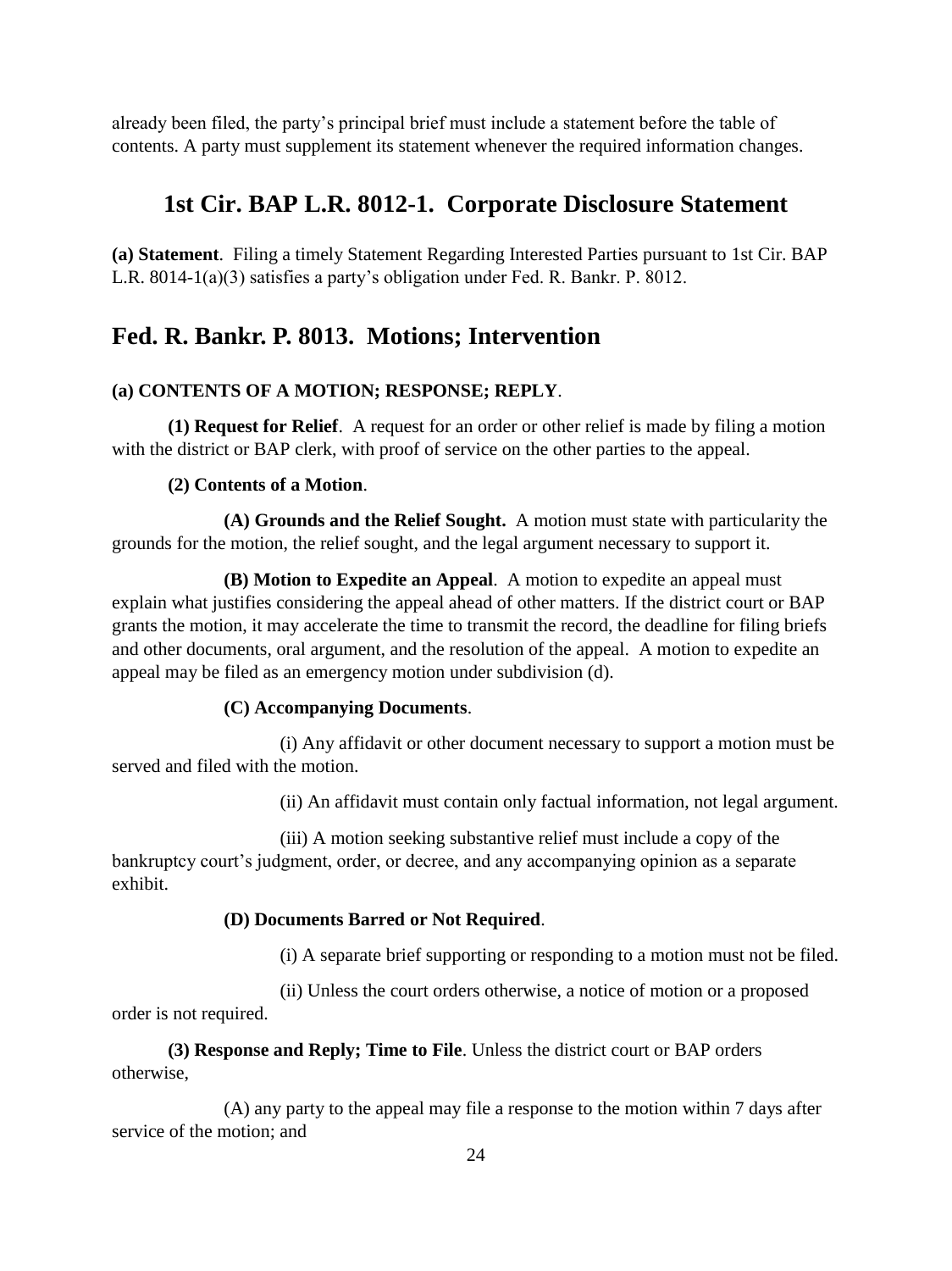(B) the movant may file a reply to a response within 7 days after service of the response, but may only address matters raised in the response.

**(b) DISPOSITION OF A MOTION FOR A PROCEDURAL ORDER**. The district court or BAP may rule on a motion for a procedural order—including a motion under Rule 9006(b) or (c)—at any time without awaiting a response. A party adversely affected by the ruling may move to reconsider, vacate, or modify it within 7 days after the procedural order is served.

**(c) ORAL ARGUMENT**. A motion will be decided without oral argument unless the district court or BAP orders otherwise.

#### **(d) EMERGENCY MOTION.**

**(1) Noting the Emergency**. When a movant requests expedited action on a motion because irreparable harm would occur during the time needed to consider a response, the movant must insert the word "Emergency" before the title of the motion.

**(2) Contents of the Motion**. The emergency motion must

(A) be accompanied by an affidavit setting out the nature of the emergency;

(B) state whether all grounds for it were submitted to the bankruptcy court and, if not, why the motion should not be remanded for the bankruptcy court to consider;

(C) include the e-mail addresses, office addresses, and telephone numbers of moving counsel and, when known, of opposing counsel and any unrepresented parties to the appeal; and

(D) be served as prescribed by Rule 8011.

**(3) Notifying Opposing Parties**. Before filing an emergency motion, the movant must make every practicable effort to notify opposing counsel and any unrepresented parties in time for them to respond. The affidavit accompanying the emergency motion must state when and how notice was given or state why giving it was impracticable.

#### **(e) POWER OF A SINGLE BAP JUDGE TO ENTERTAIN A MOTION.**

**(1) Single Judge's Authority.** A BAP judge may act alone on any motion, but may not dismiss or otherwise determine an appeal, deny a motion for leave to appeal, or deny a motion for a stay pending appeal if denial would make the appeal moot.

**(2) Reviewing a Single Judge's Action**. The BAP may review a single judge's action, either on its own motion or on a party's motion.

#### **(f) FORM OF DOCUMENTS; PAGE LIMITS; NUMBER OF COPIES.**

**(1) Format of a Paper Document**. Rule 27(d)(1) F.R.App.P. applies in the district court or BAP to a paper version of a motion, response, or reply.

**(2) Format of an Electronically Filed Document**. A motion, response, or reply filed electronically must comply with the requirements for a paper version regarding covers, line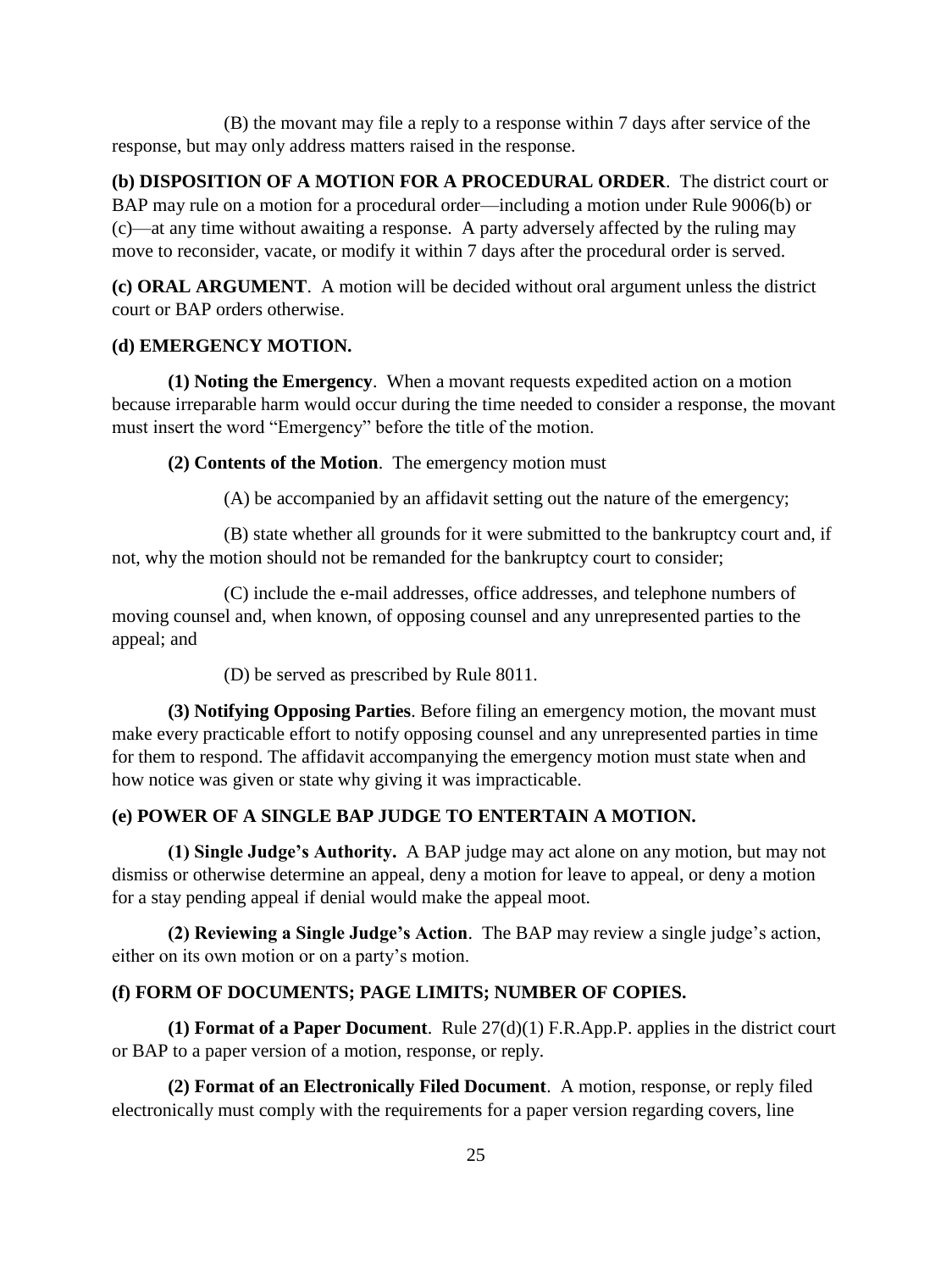spacing, margins, typeface, and type style. It must also comply with the page limits under paragraph (3).

**(3) Page Limits**. Unless the district court or BAP orders otherwise:

(A) a motion or a response to a motion must not exceed 20 pages, exclusive of the corporate disclosure statement and accompanying documents authorized by subdivision  $(a)(2)(C)$ ; and

(B) a reply to a response must not exceed 10 pages.

**(4) Paper Copies**. Paper copies must be provided only if required by local rule or by an order in a particular case.

**(g) INTERVENING IN AN APPEAL**. Unless a statute provides otherwise, an entity that seeks to intervene in an appeal pending in the district court or BAP must move for leave to intervene and serve a copy of the motion on the parties to the appeal. The motion or other notice of intervention authorized by statute must be filed within 30 days after the appeal is docketed. It must concisely state the movant's interest, the grounds for intervention, whether intervention was sought in the bankruptcy court, why intervention is being sought at this stage of the proceeding, and why participating as an amicus curiae would not be adequate.

## **1st Cir. BAP L.R. 8013-1. Motions**

#### <span id="page-25-0"></span>**(a) Procedural Motions**.

**(1) Clerk Authorized**. The BAP clerk may act on the following motions without submission to a single judge or a panel of judges:

(A) Motions relating to the production or filing of the record, transcripts, appendices, or briefs on appeal, including motions to seal;

(B) Motions for voluntary dismissal of appeals;

(C) Motions to dismiss for want of prosecution;

(D) Motions for extension of time;

(E) Motions seeking a determination of the validity of an election;

(F) Motions for reconsideration under 1st Cir. BAP L.R. 8013(a)(2);

(G) Motions for leave to consolidate appeals; and

(H) Such other motions as the BAP may designate and that are subject to disposition by a single judge under Fed. R. Bankr. P. 8013(e).

**(2) Reconsideration**. Unless the BAP clerk grants reconsideration, a motion for reconsideration of orders disposing of any motions listed in 1st Cir. BAP L.R. 8013-1(a)(1) will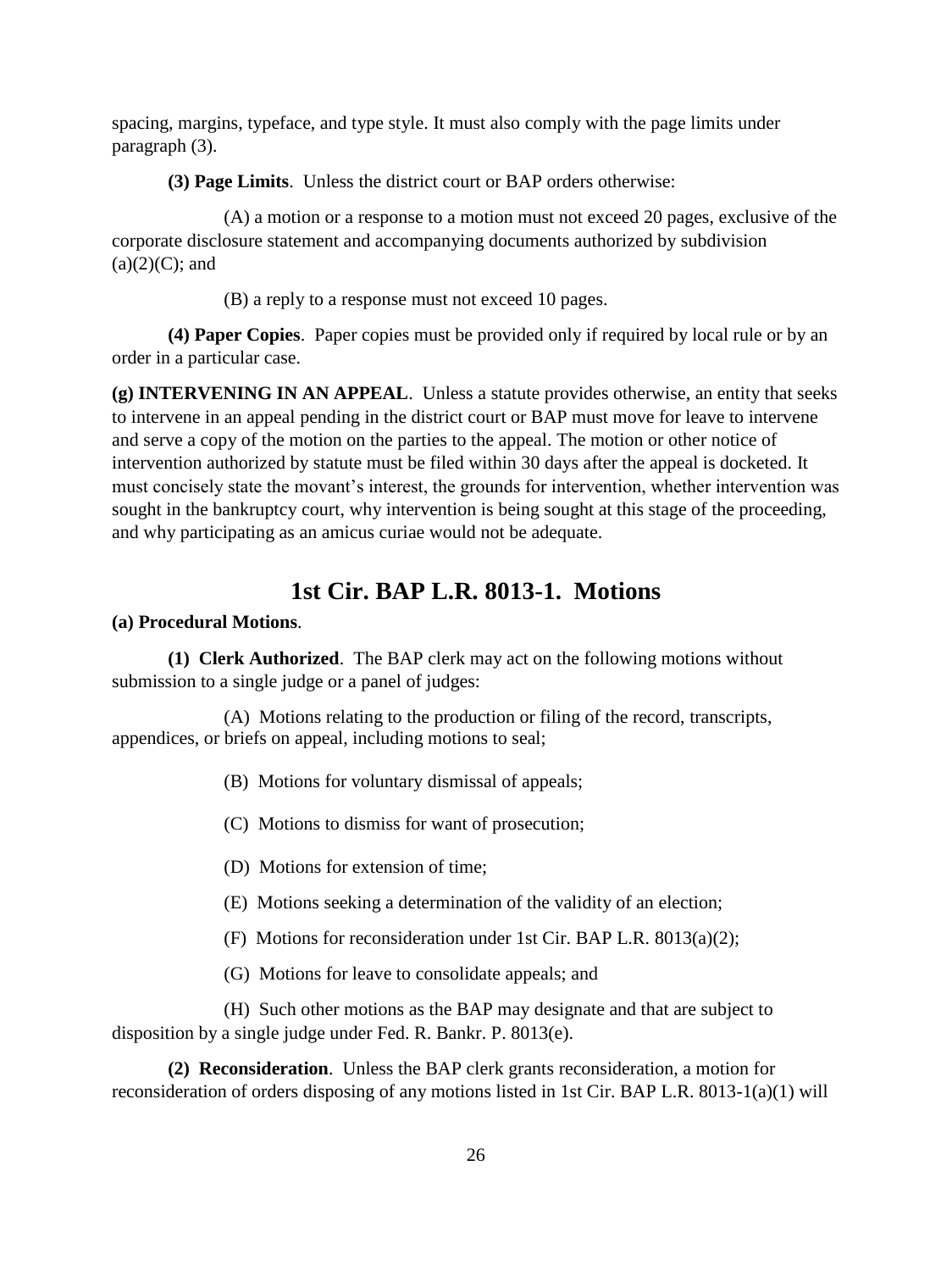be submitted to a single judge or panel of judges. Such a motion must be filed within 14 days of service of notice of the entry of the order.

**(b) Substantive Motions.** The BAP clerk shall forward substantive motions (e.g., motions for leave to appeal, to dismiss an appeal, or to reduce bond) to an appropriate judge(s) for determination.

**(c) Summary Disposition**. At any time, on motion of any appellant, any appellee, or sua sponte, the BAP may:

(1) dismiss the appeal if the BAP lacks jurisdiction;

(2) dismiss the appeal, grant any other request for relief, or affirm and enforce the judgment, order, or decree below if it appears that no substantial question is presented; or

(3) reverse in the case of obvious error.

#### **(d) Emergency Motions**.

**(1) Notice**. Before filing an emergency motion, the movant shall telephone the BAP clerk to provide advance notice of the filing. Emergency motions and responses shall be filed and served by the quickest method available. Although documents may be filed any time through CM/ECF, the filer should not expect that the filing will be addressed outside regular business hours.

**(2) Form and Content**. A party requesting emergency determination shall plainly title its motion as one for emergency relief. The motion shall set forth a date or period within which it seeks such determination and request that the period for response be reduced to a specified date or period.

### <span id="page-26-0"></span>**Fed. R. Bankr. P. 8014. Briefs**

**(a) APPELLANT'S BRIEF.** The appellant's brief must contain the following under appropriate headings and in the order indicated:

(1) a corporate disclosure statement, if required by Rule 8012;

(2) a table of contents, with page references;

(3) a table of authorities—cases (alphabetically arranged), statutes, and other authorities—with references to the pages of the brief where they are cited;

(4) a jurisdictional statement, including:

(A) the basis for the bankruptcy court's subject-matter jurisdiction, with citations to applicable statutory provisions and stating relevant facts establishing jurisdiction;

(B) the basis for the district court's or BAP's jurisdiction, with citations to applicable statutory provisions and stating relevant facts establishing jurisdiction;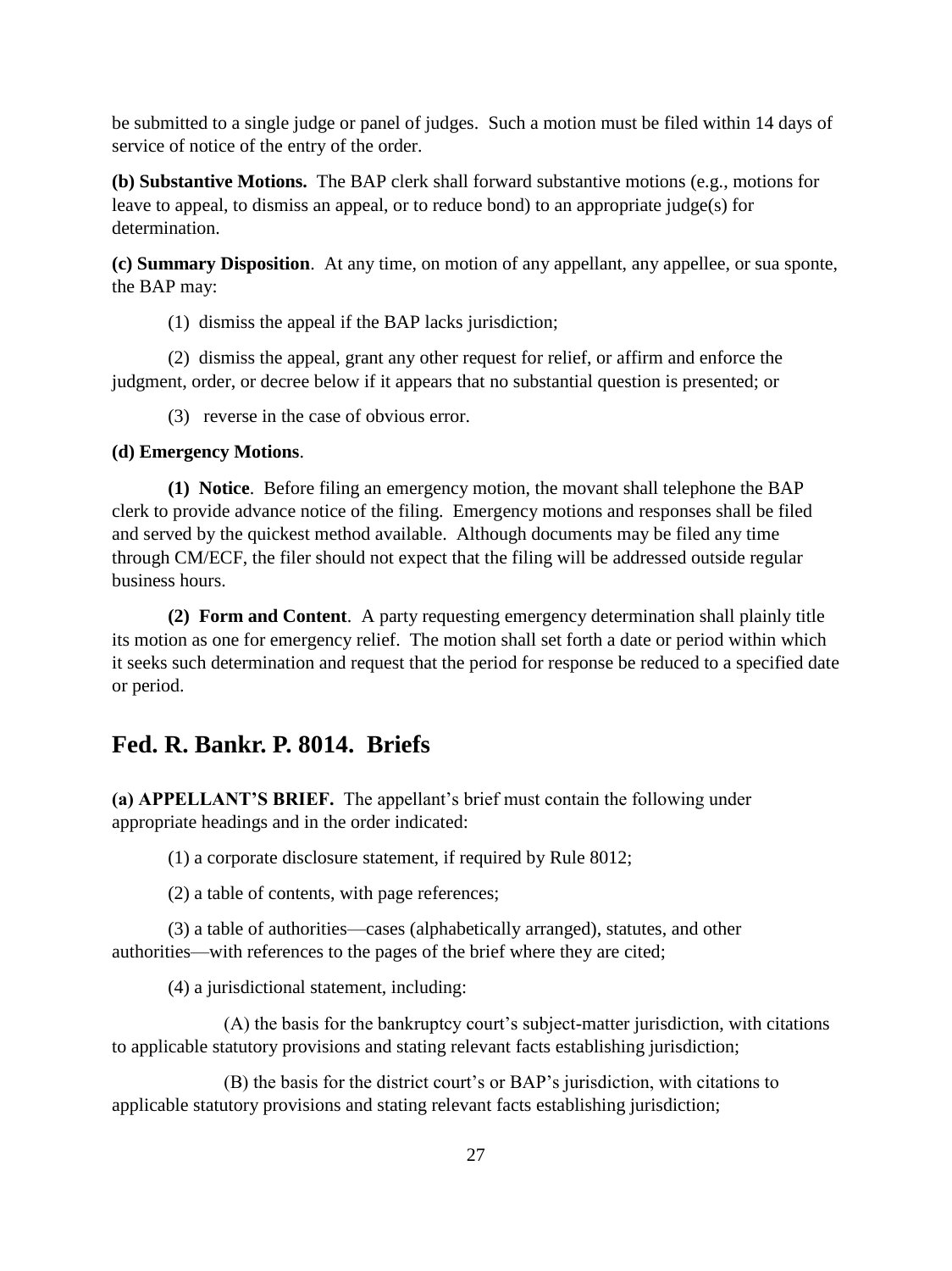(C) the filing dates establishing the timeliness of the appeal; and

(D) an assertion that the appeal is from a final judgment, order, or decree, or information establishing the district court's or BAP's jurisdiction on another basis;

(5) a statement of the issues presented and, for each one, a concise statement of the applicable standard of appellate review;

(6) a concise statement of the case setting out the facts relevant to the issues submitted for review, describing the relevant procedural history, and identifying the rulings presented for review, with appropriate references to the record;

(7) a summary of the argument, which must contain a succinct, clear, and accurate statement of the arguments made in the body of the brief, and which must not merely repeat the argument headings;

(8) the argument, which must contain the appellant's contentions and the reasons for them, with citations to the authorities and parts of the record on which the appellant relies;

(9) a short conclusion stating the precise relief sought; and

(10) the certificate of compliance, if required by Rule  $8015(a)(7)$  or (b).

**(b) APPELLEE'S BRIEF**. The appellee's brief must conform to the requirements of subdivision (a)(1)-(8) and (10), except that none of the following need appear unless the appellee is dissatisfied with the appellant's statement:

- (1) the jurisdictional statement;
- (2) the statement of the issues and the applicable standard of appellate review; and
- (3) the statement of the case.

**(c) REPLY BRIEF.** The appellant may file a brief in reply to the appellee's brief. A reply brief must comply with the requirements of subdivision  $(a)(2)-(3)$ .

**(d) STATUTES, RULES, REGULATIONS, OR SIMILAR AUTHORITY**. If the court's determination of the issues presented requires the study of the Code or other statutes, rules, regulations, or similar authority, the relevant parts must be set out in the brief or in an addendum.

**(e) BRIEFS IN A CASE INVOLVING MULTIPLE APPELLANTS OR APPELLEES**. In a case involving more than one appellant or appellee, including consolidated cases, any number of appellants or appellees may join in a brief, and any party may adopt by reference a part of another's brief. Parties may also join in reply briefs.

**(f) CITATION OF SUPPLEMENTAL AUTHORITIES**. If pertinent and significant authorities come to a party's attention after the party's brief has been filed—or after oral argument but before a decision—a party may promptly advise the district or BAP clerk by a signed submission setting forth the citations. The submission, which must be served on the other parties to the appeal, must state the reasons for the supplemental citations, referring either to the pertinent page of a brief or to a point argued orally. The body of the submission must not exceed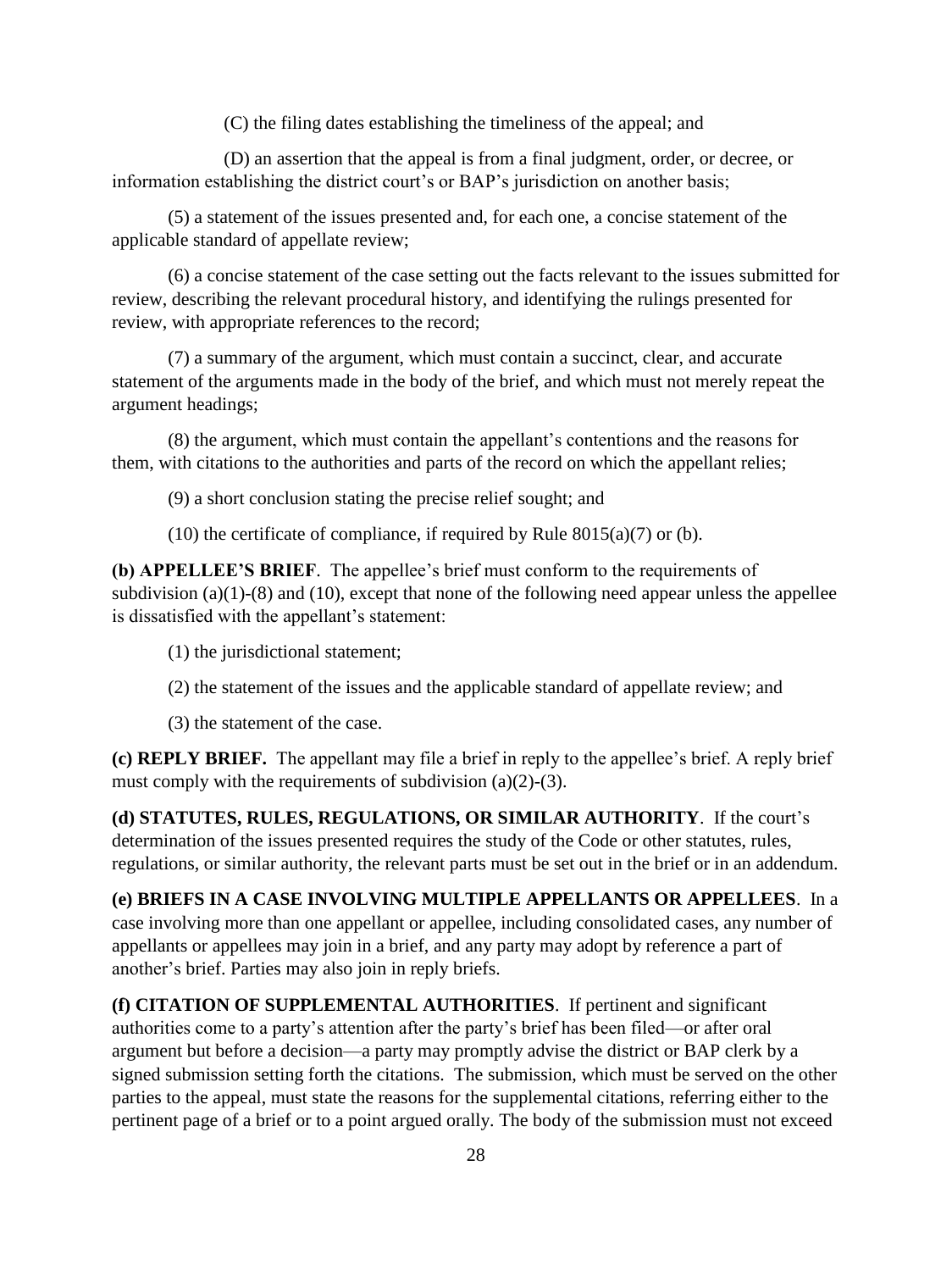<span id="page-28-0"></span>350 words. Any response must be made within 7 days after the party is served, unless the court orders otherwise, and must be similarly limited.

### **1st Cir. BAP L.R. 8014-1. Briefs**

#### **(a) Content.**

**(1) References to Appendix.** Statements in briefs regarding background facts shall be supported by citation to the appendix. Citations to documents in the appendix shall be to pages of the appendix (e.g., App. at 27, or Appellee App. at 14) rather than to page numbering that appear on original papers.

**(2) Statement Regarding Related Cases**. Any party filing a brief shall file a statement, attached to the last page of its brief and substantially in the form of 1st Cir. BAP L.R. Official Form 1, indicating whether the party knows of a related case pending before the Supreme Court of the United States or any United States Court of Appeals, United States District Court, or BAP. The filing is excluded from the brief length limitations.

**(A) Related Case**. A related case is one that involves substantially the same litigants and substantially the same fact pattern or legal issues as the pending appeal.

**(3) Statement Regarding Interested Parties**. Any party filing a brief, other than governmental parties, shall file a statement, attached to the last page of its brief and substantially in the form of 1st Cir. BAP L.R. Official Form 2, indicating whether the party knows of any interested party who is not listed in the notice of appeal. The filing is excluded from the brief length limitations.

**(A) Interested Party**. An "interested party" includes all persons, associations, firms, partnerships, corporations, guarantors, insurers, affiliates, or other legal entities that are financially interested in the outcome of the appeal. When a corporation is a party to an appeal, the Statement of Interested Parties shall identify any parent corporation and any publicly held corporation that owns 10% or more of its stock or state that there is no such corporation. An individual listing is not necessary if a large group of persons or firms can be specified by a generic description. The Statement of Interested Parties shall include the names of attorneys who have previously appeared for a party in the case or proceeding below but who have not entered an appearance with the BAP.

## <span id="page-28-1"></span>**Fed. R. Bankr. P. 8015. Form and Length of Briefs; Form of Appendices and Other Papers**.

**(a) PAPER COPIES OF A BRIEF**. If a paper copy of a brief may or must be filed, the following provisions apply:

### **(1) Reproduction**.

(A) A brief may be reproduced by any process that yields a clear black image on light paper. The paper must be opaque and unglazed. Only one side of the paper may be used.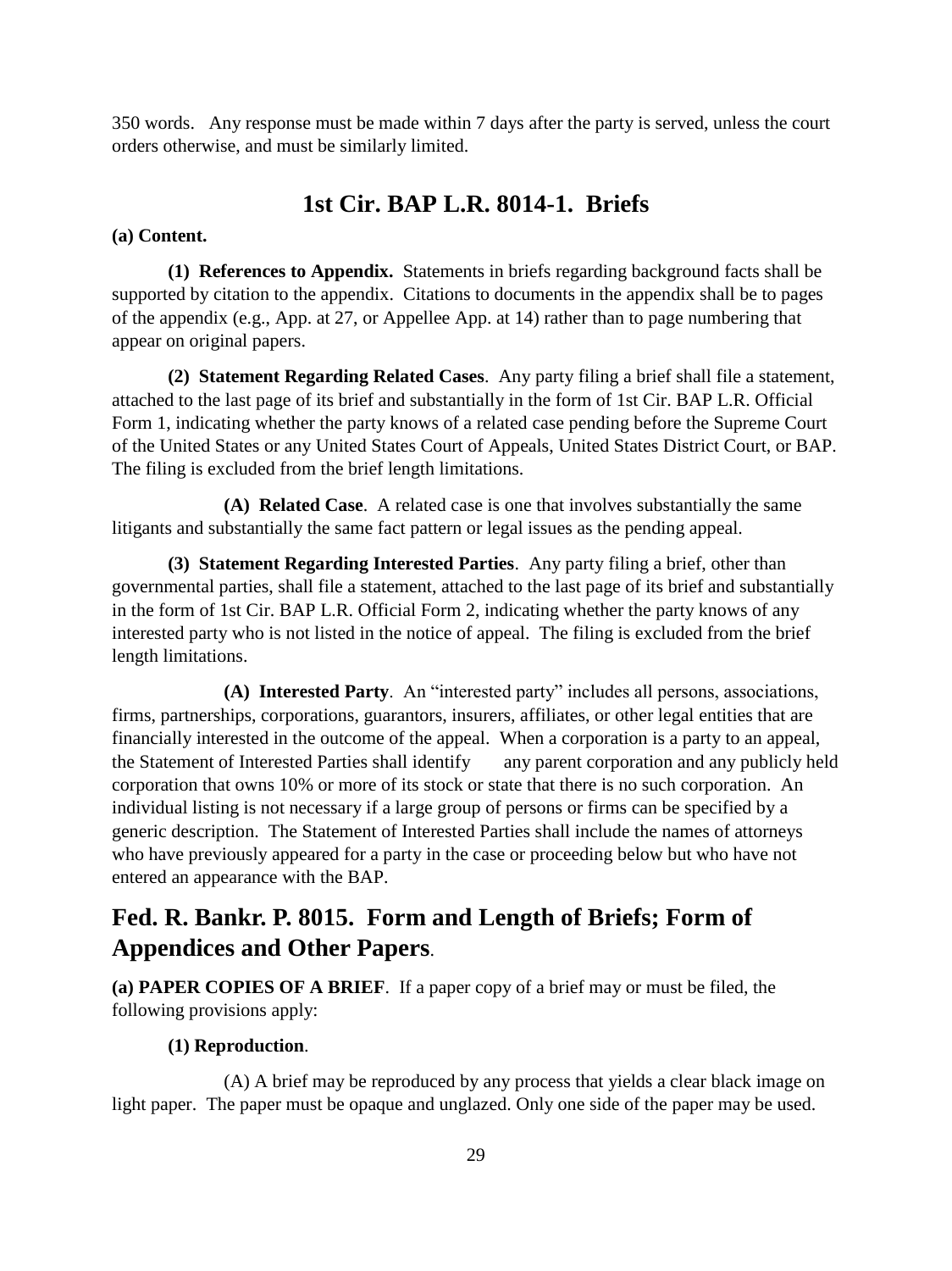(B) Text must be reproduced with a clarity that equals or exceeds the output of a laser printer

(C) Photographs, illustrations, and tables may be reproduced by any method that results in a good copy of the original. A glossy finish is acceptable if the original is glossy.

**(2) Cover**. The front cover of a brief must contain:

(A) the number of the case centered at the top;

(B) the name of the court;

(C) the title of the case as prescribed by Rule  $8003(d)(2)$  or  $8004(c)(2)$ ;

(D) the nature of the proceeding and the name of the court below;

(E) the title of the brief, identifying the party or parties for whom the brief is filed;

and

(F) the name, office address, telephone number, and e-mail address of counsel representing the party for whom the brief is filed.

**(3) Binding**. The brief must be bound in any manner that is secure, does not obscure the text, and permits the brief to lie reasonably flat when open.

**(4) Paper Size, Line Spacing, and Margins**. The brief must be on 8½-by-11 inch paper. The text must be double-spaced, but quotations more than two lines long may be indented and single-spaced. Headings and footnotes may be single-spaced. Margins must be at least one inch on all four sides. Page numbers may be placed in the margins, but no text may appear there.

**(5) Typeface**. Either a proportionally spaced or monospaced face may be used.

(A) A proportionally spaced face must include serifs, but sans-serif type may be used in headings and captions. A proportionally spaced face must be 14-point or larger.

(B) A monospaced face may not contain more than 10½ characters per inch.

**(6) Type Styles**. A brief must be set in plain, roman style, although italics or boldface may be used for emphasis. Case names must be italicized or underlined.

### **(7) Length.**

(A) Page limitation. A principal brief must not exceed 30 pages, or a reply brief 15 pages, unless it complies with (B) and (C).

(B) Type-volume limitation.

(i) A principal brief is acceptable if:

- it contains no more than 14,000 words; or
- it uses a monospaced face and contains no more than 1,300 lines

of text.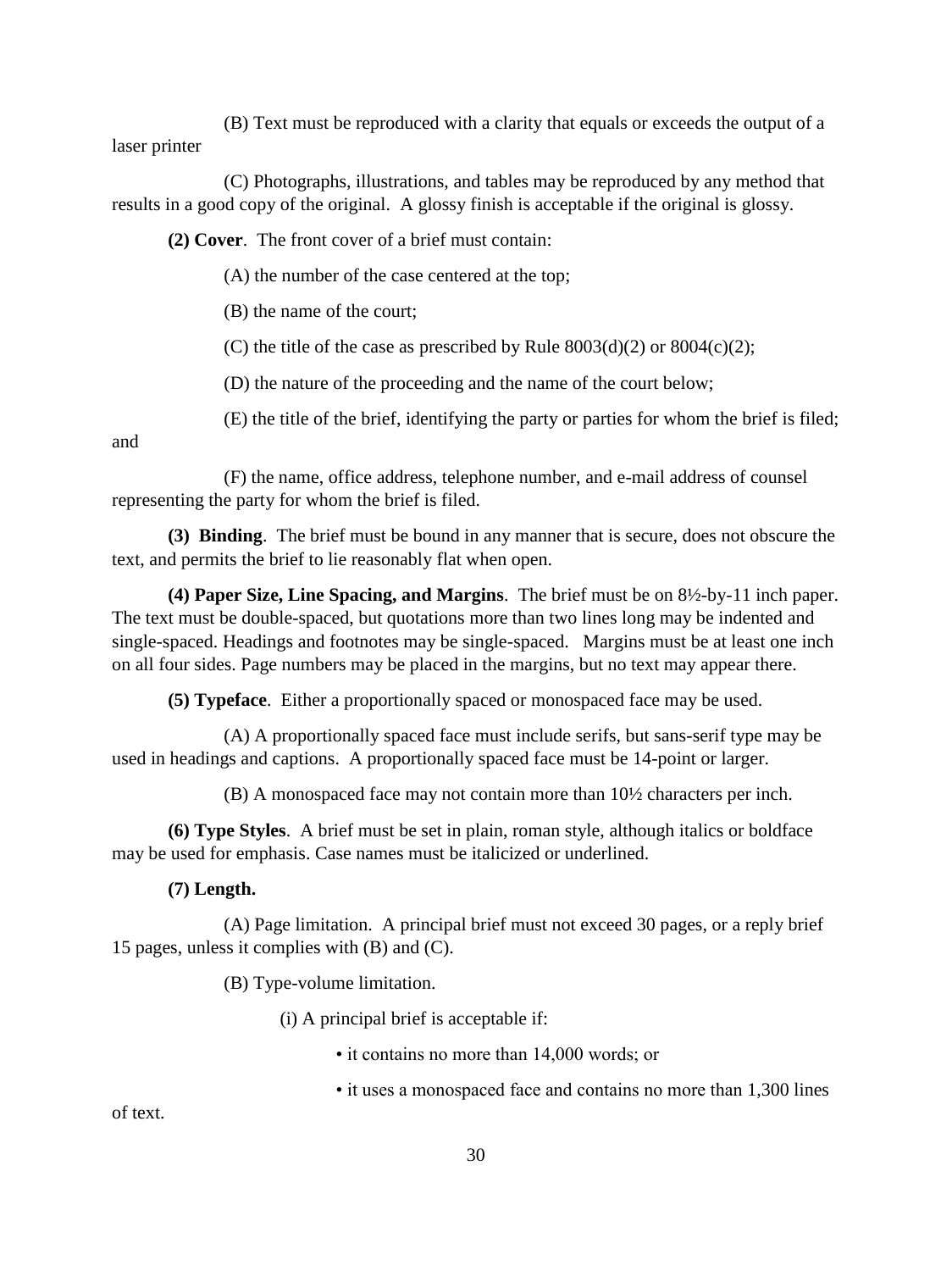(ii) A reply brief is acceptable if it contains no more than half of the type volume specified in item (i).

(iii) Headings, footnotes, and quotations count toward the word and line limitations. The corporate disclosure statement, table of contents, table of citations, statement with respect to oral argument, any addendum containing statutes, rules, or regulations, and any certificates of counsel do not count toward the limitation.

(C) Certificate of Compliance.

(i) A brief submitted under subdivision  $(a)(7)(B)$  must include a certificate signed by the attorney, or an unrepresented party, that the brief complies with the type-volume limitation. The person preparing the certificate may rely on the word or line count of the wordprocessing system used to prepare the brief. The certificate must state either:

- the number of words in the brief; or
- the number of lines of monospaced type in the brief.

(ii) The certification requirement is satisfied by a certificate of compliance that conforms substantially to the appropriate Official Form.

**(b) ELECTRONICALLY FILED BRIEFS.** A brief filed electronically must comply with subdivision (a), except for (a)(1), (a)(3), and the paper requirement of (a)(4).

**(c) PAPER COPIES OF APPENDICES**. A paper copy of an appendix must comply with subdivision (a) $(1)$ ,  $(2)$ ,  $(3)$ , and  $(4)$ , with the following exceptions:

(1) An appendix may include a legible photocopy of any document found in the record or of a printed decision.

(2) When necessary to facilitate inclusion of odd sized documents such as technical drawings, an appendix may be a size other than 8½-by-11 inches, and need not lie reasonably flat when opened.

**(d) ELECTRONICALLY FILED APPENDICES**. An appendix filed electronically must comply with subdivision (a)(2) and (4), except for the paper requirement of (a)(4).

### **(e) OTHER DOCUMENTS**.

**(1) Motion**. Rule 8013(f) governs the form of a motion, response, or reply.

**(2) Paper Copies of Other Documents.** A paper copy of any other document, other than a submission under Rule 8014(f), must comply with subdivision (a), with the following exceptions:

(A) A cover is not necessary if the caption and signature page together contain the information required by subdivision (a)(2).

(B) Subdivision (a)(7) does not apply.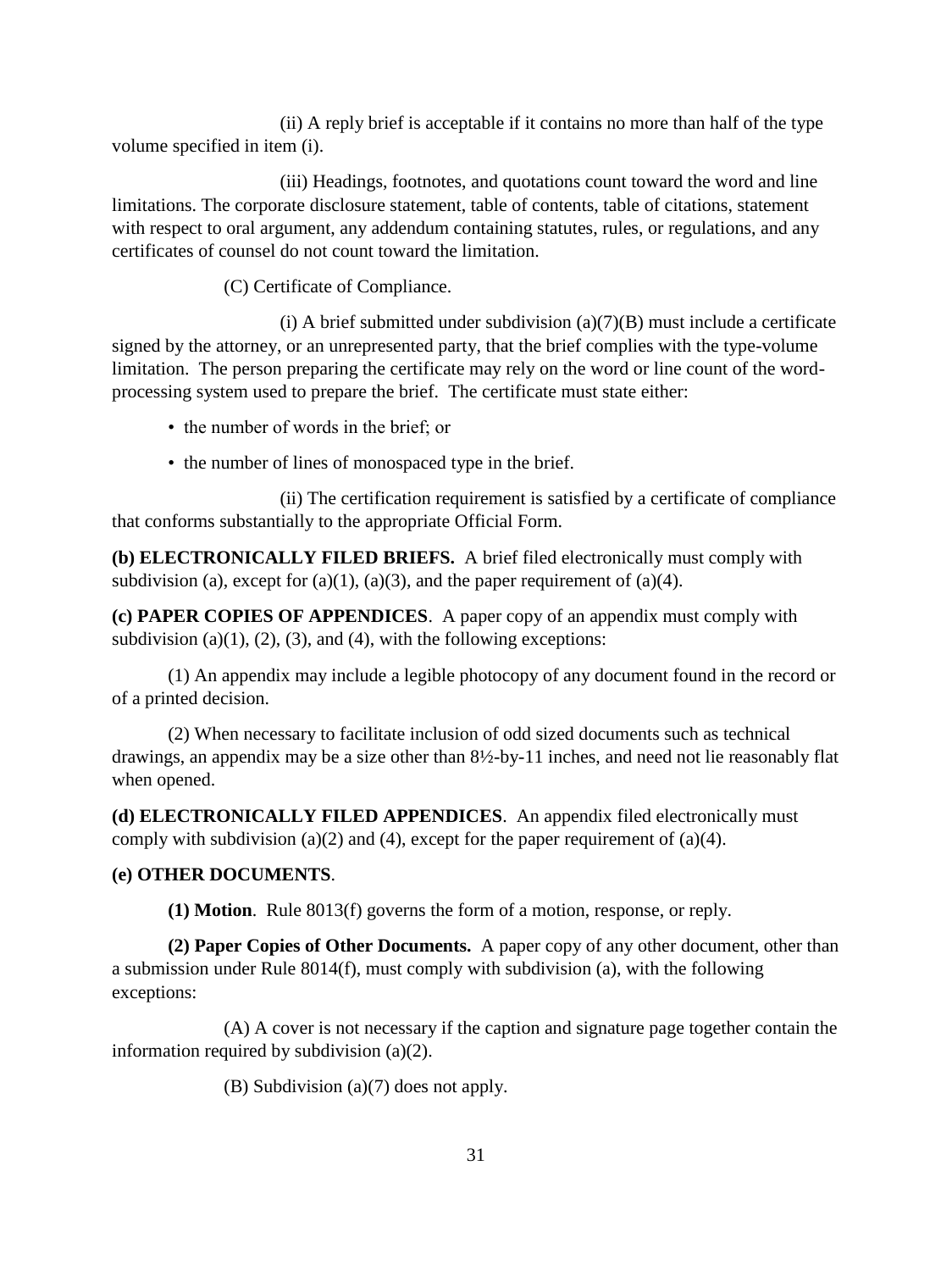**(3) Other Documents Filed Electronically**. Any other document filed electronically, other than a submission under Rule 8014(f), must comply with the appearance requirements of paragraph (2).

**(f) LOCAL VARIATION**. A district court or BAP must accept documents that comply with the applicable requirements of this rule. By local rule, a district court or BAP may accept documents that do not meet all of the requirements of this rule.

## <span id="page-31-0"></span>**1st Cir. BAP L.R. 8015-1. Form of Briefs, Appendices, and Other Documents**

**(a) Nonconforming Documents**. The BAP shall exercise its discretion in determining whether to accept documents which do not meet all the requirements of Fed. R. Bankr. P. 8014 and 8015.

## <span id="page-31-1"></span>**Fed. R. Bankr. P. 8016. Cross-Appeals**

**(a) APPLICABILITY**. This rule applies to a case in which a cross-appeal is filed. Rules 8014(a)-(c), 8015(a)(7)(A)-(B), and 8018(a)(1)-(3) do not apply to such a case, except as otherwise provided in this rule.

**(b) DESIGNATION OF APPELLANT**. The party who files a notice of appeal first is the appellant for purposes of this rule and Rules 8018(a)(4) and (b) and 8019. If notices are filed on the same day, the plaintiff, petitioner, applicant, or movant in the proceeding below is the appellant. These designations may be modified by the parties' agreement or by court order.

**(c) BRIEFS**. In a case involving a cross-appeal:

**(1) Appellant's Principal Brief**. The appellant must file a principal brief in the appeal. That brief must comply with Rule 8014(a).

**(2) Appellee's Principal and Response Brief**. The appellee must file a principal brief in the cross-appeal and must, in the same brief, respond to the principal brief in the appeal. That brief must comply with Rule 8014(a), except that the brief need not include a statement of the case unless the appellee is dissatisfied with the appellant's statement.

**(3) Appellant's Response and Reply Brief**. The appellant must file a brief that responds to the principal brief in the cross-appeal and may, in the same brief, reply to the response in the appeal. That brief must comply with Rule  $8014(a)(2)-(8)$  and (10), except that none of the following need appear unless the appellant is dissatisfied with the appellee's statement in the cross-appeal:

(A) the jurisdictional statement;

(B) the statement of the issues and the applicable standard of appellate review;

and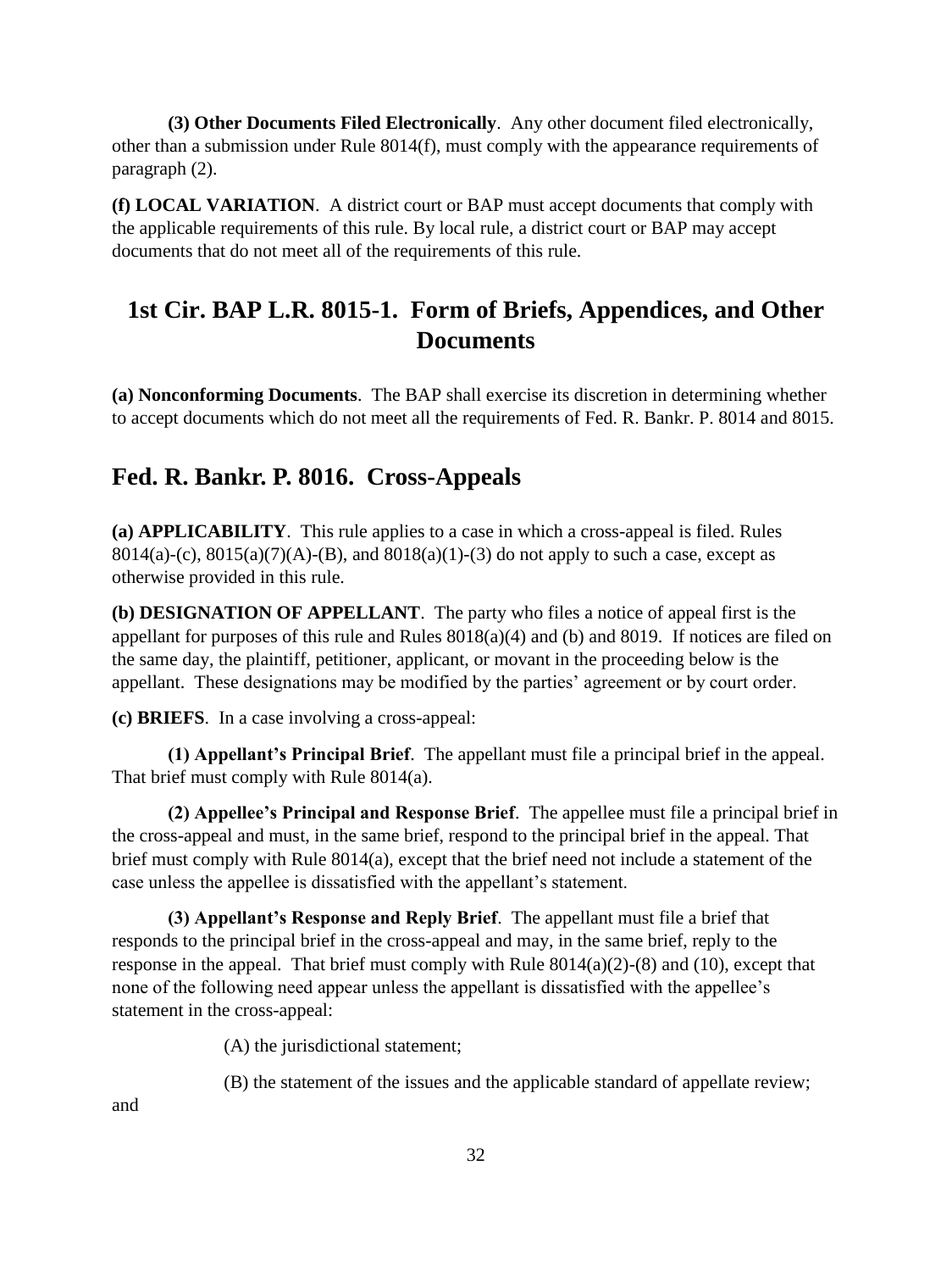(C) the statement of the case.

**(4) Appellee's Reply Brief**. The appellee may file a brief in reply to the response in the cross-appeal. That brief must comply with Rule  $8014(a)(2)-(3)$  and  $(10)$  and must be limited to the issues presented by the cross-appeal.

### **(d) LENGTH.**

**(1) Page Limitation**. Unless it complies with paragraphs (2) and (3), the appellant's principal brief must not exceed 30 pages; the appellee's principal and response brief, 35 pages; the appellant's response and reply brief, 30 pages; and the appellee's reply brief, 15 pages.

#### **(2) Type-Volume Limitation.**

(A) The appellant's principal brief or the appellant's response and reply brief is acceptable if:

(i) it contains no more than 14,000 words; or

(ii) it uses a monospaced face and contains no more than 1,300 lines of

text.

(B) The appellee's principal and response brief is acceptable if:

(i) it contains no more than 16,500 words; or

(ii) it uses a monospaced face and contains no more than 1,500 lines of

text.

(C) The appellee's reply brief is acceptable if it contains no more than half of the type volume specified in subparagraph (A).

(D) Headings, footnotes, and quotations count toward the word and line limitations. The corporate disclosure statement, table of contents, table of citations, statement with respect to oral argument, any addendum containing statutes, rules, or regulations, and any certificates of counsel do not count toward the limitation.

**(3) Certificate of Compliance**. A brief submitted either electronically or in paper form under paragraph (2) must comply with Rule  $8015(a)(7)(C)$ .

**(e) TIME TO SERVE AND FILE A BRIEF**. Briefs must be served and filed as follows, unless the district court or BAP by order in a particular case excuses the filing of briefs or specifies different time limits:

(1) the appellant's principal brief, within 30 days after the docketing of notice that the record has been transmitted or is available electronically;

(2) the appellee's principal and response brief, within 30 days after the appellant's principal brief is served;

(3) the appellant's response and reply brief, within 30 days after the appellee's principal and response brief is served; and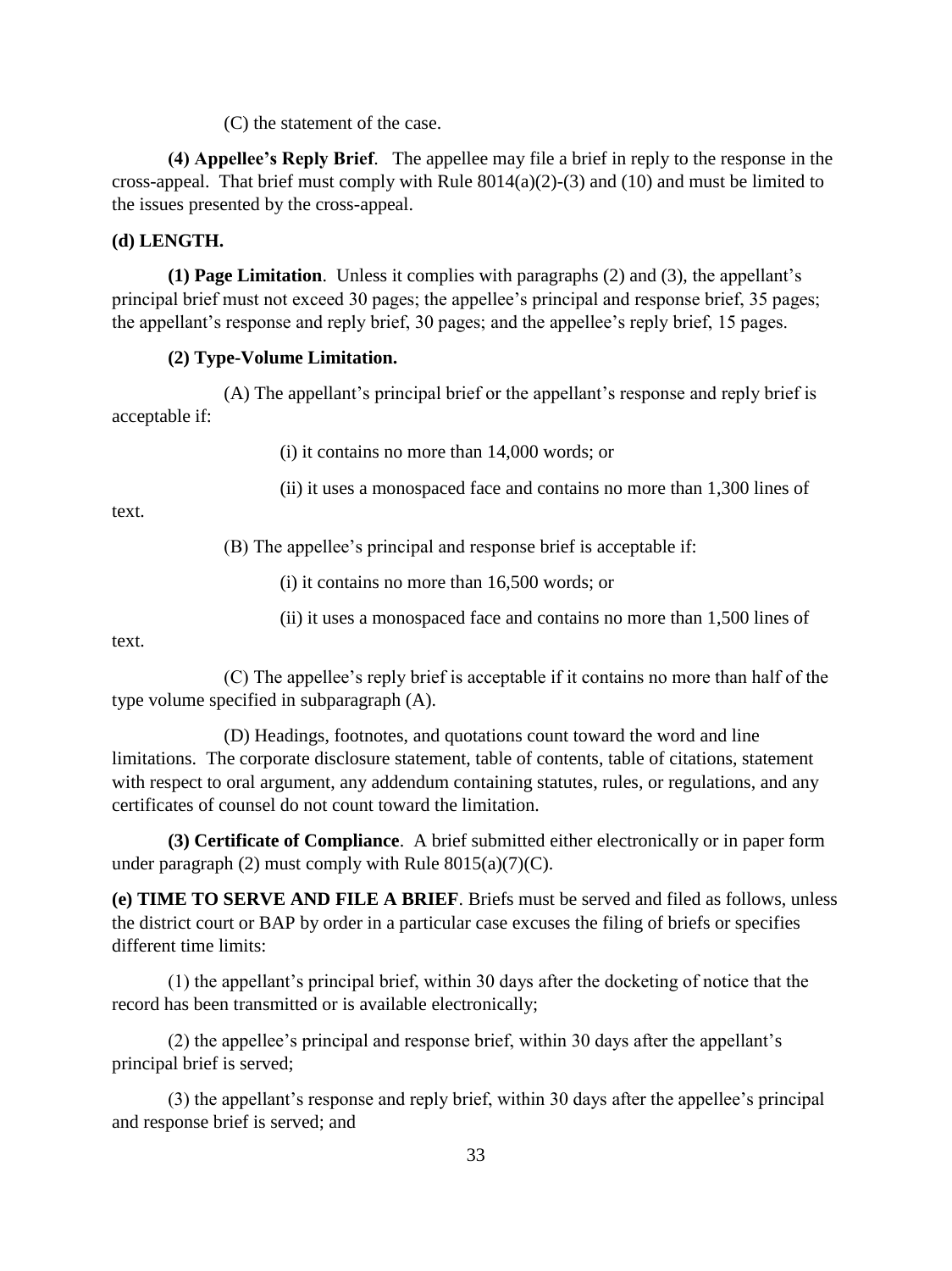(4) the appellee's reply brief, within 14 days after the appellant's response and reply brief is served, but at least 7 days before scheduled argument unless the district court or BAP, for good cause, allows a later filing.

## **No Local Rule For Fed. R. Bankr. P. 8016.**

## <span id="page-33-1"></span><span id="page-33-0"></span>**Fed. R. Bankr. P. 8017. Brief of an Amicus Curiae**

**(a) WHEN PERMITTED**. The United States or its officer or agency or a state may file an amicus-curiae brief without the consent of the parties or leave of court. Any other amicus curiae may file a brief only by leave of court or if the brief states that all parties have consented to its filing. On its own motion, and with notice to all parties to an appeal, the district court or BAP may request a brief by an amicus curiae.

**(b) MOTION FOR LEAVE TO FILE**. The motion must be accompanied by the proposed brief and state:

(1) the movant's interest; and

(2) the reason why an amicus brief is desirable and why the matters asserted are relevant to the disposition of the appeal.

**(c) CONTENTS AND FORM**. An amicus brief must comply with Rule 8015. In addition to the requirements of Rule 8015, the cover must identify the party or parties supported and indicate whether the brief supports affirmance or reversal. If an amicus curiae is a corporation, the brief must include a disclosure statement like that required of parties by Rule 8012. An amicus brief need not comply with Rule 8014, but must include the following:

(1) a table of contents, with page references;

(2) a table of authorities—cases (alphabetically arranged), statutes, and other authorities—with references to the pages of the brief where they are cited;

(3) a concise statement of the identity of the amicus curiae, its interest in the case, and the source of its authority to file;

(4) unless the amicus curiae is one listed in the first sentence of subdivision (a), a statement that indicates whether:

(A) a party's counsel authored the brief in whole or in part;

(B) a party or a party's counsel contributed money that was intended to fund preparing or submitting the brief; and

(C) a person—other than the amicus curiae, its members, or its counsel contributed money that was intended to fund preparing or submitting the brief and, if so, identifies each such person;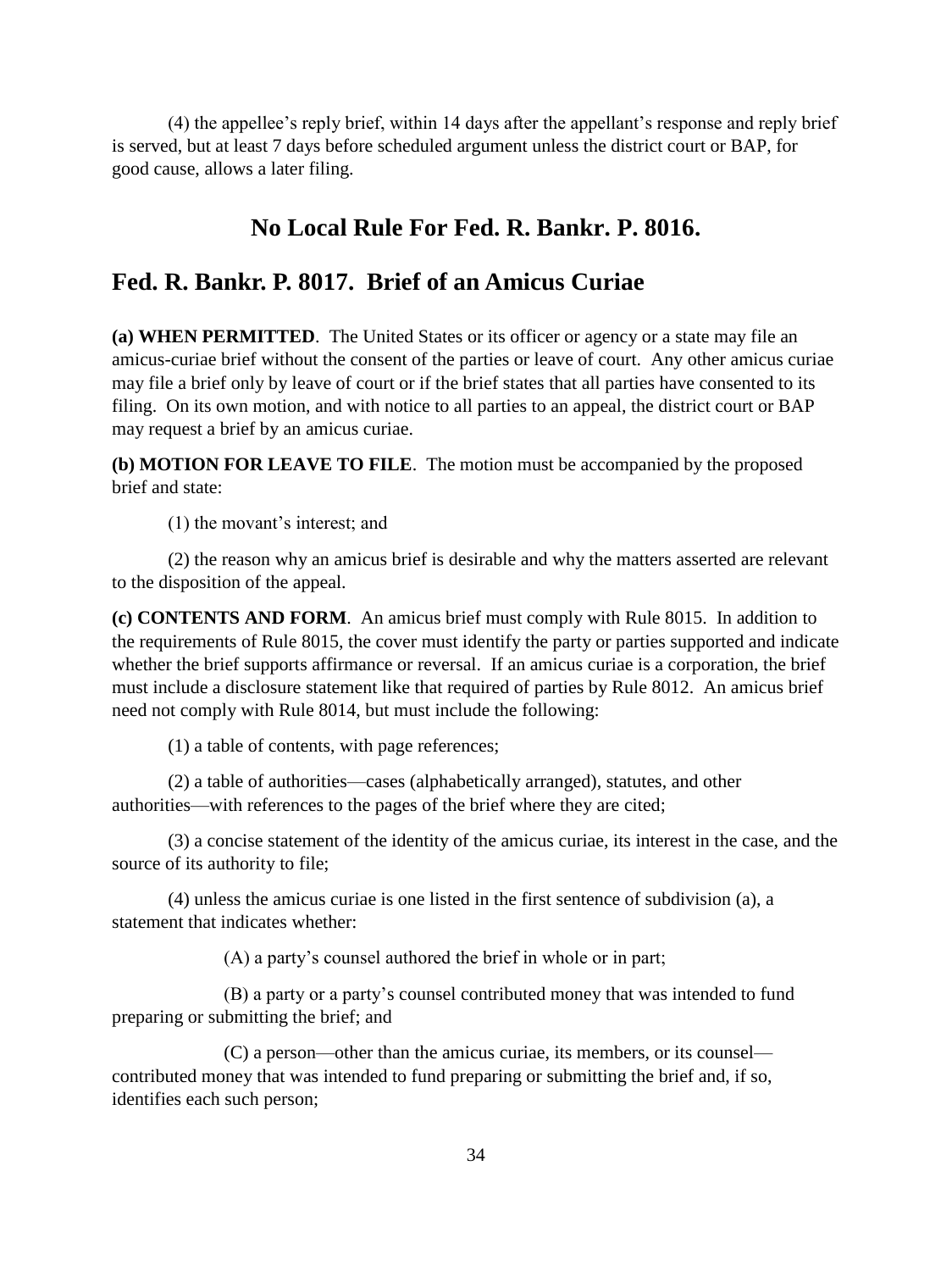(5) an argument, which may be preceded by a summary and need not include a statement of the applicable standard of review; and

(6) a certificate of compliance, if required by Rule  $8015(a)(7)(C)$  or  $8015(b)$ .

**(d) LENGTH**. Except by the district court's or BAP's permission, an amicus brief must be no more than one-half the maximum length authorized by these rules for a party's principal brief. If the court grants a party permission to file a longer brief, that extension does not affect the length of an amicus brief.

**(e) TIME FOR FILING**. An amicus curiae must file its brief, accompanied by a motion for filing when necessary, no later than 7 days after the principal brief of the party being supported is filed. An amicus curiae that does not support either party must file its brief no later than 7 days after the appellant's principal brief is filed. The district court or BAP may grant leave for later filing, specifying the time within which an opposing party may answer.

**(f) REPLY BRIEF**. Except by the district court's or BAP's permission, an amicus curiae may not file a reply brief.

<span id="page-34-0"></span>**(g) ORAL ARGUMENT**. An amicus curiae may participate in oral argument only with the district court's or BAP's permission.

# **No Local Rule For Fed. R. Bankr. P. 8017.**

## <span id="page-34-1"></span>**Fed. R. Bankr. P. 8018. Serving and Filing Briefs; Appendices**

**(a) TIME TO SERVE AND FILE A BRIEF**. The following rules apply unless the district court or BAP by order in a particular case excuses the filing of briefs or specifies different time limits:

(1) The appellant must serve and file a brief within 30 days after the docketing of notice that the record has been transmitted or is available electronically.

(2) The appellee must serve and file a brief within 30 days after service of the appellant's brief.

(3) The appellant may serve and file a reply brief within 14 days after service of the appellee's brief, but a reply brief must be filed at least 7 days before scheduled argument unless the district court or BAP, for good cause, allows a later filing.

(4) If an appellant fails to file a brief on time or within an extended time authorized by the district court or BAP, an appellee may move to dismiss the appeal—or the district court or BAP, after notice, may dismiss the appeal on its own motion. An appellee who fails to file a brief will not be heard at oral argument unless the district court or BAP grants permission.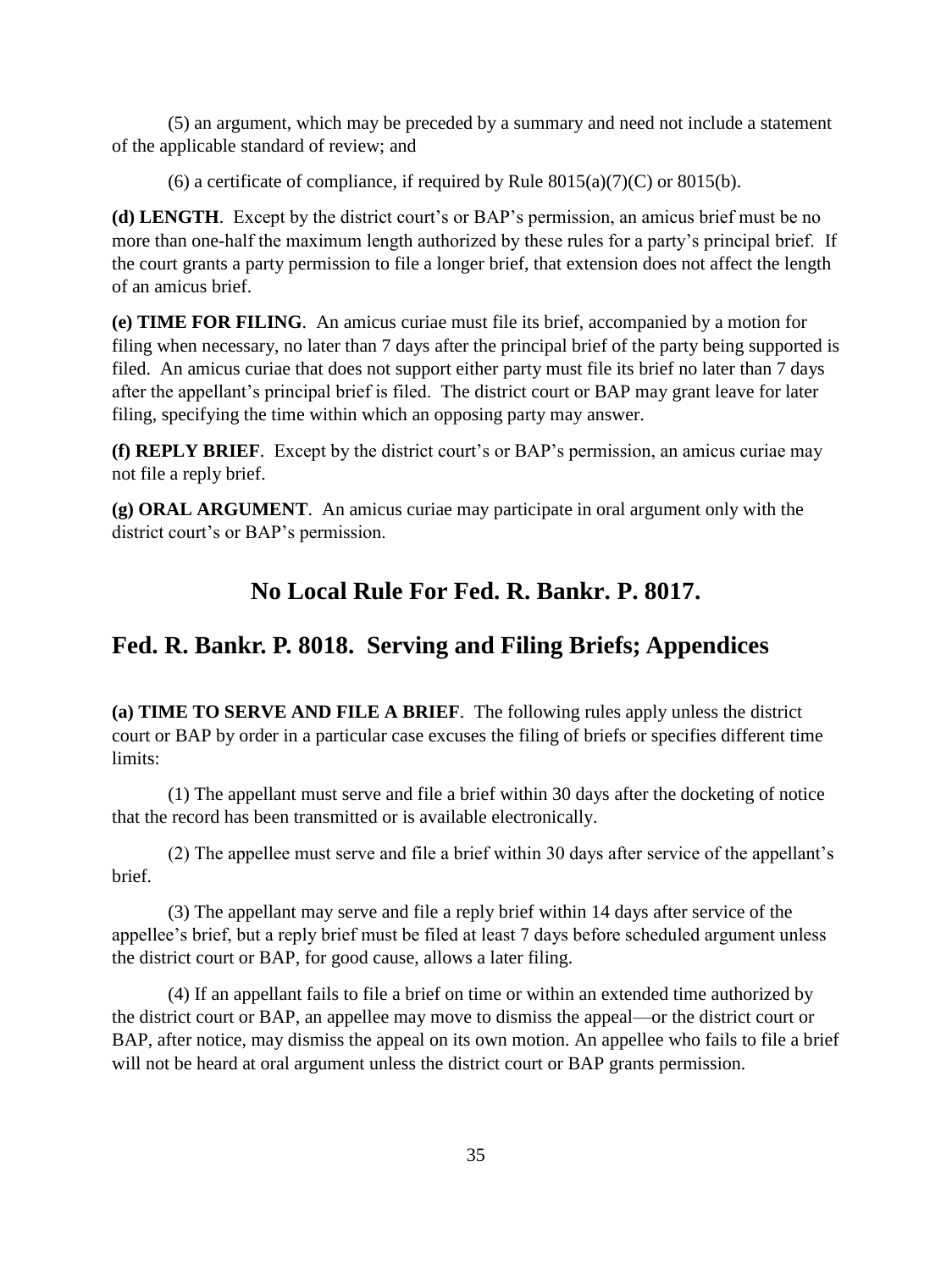#### **(b) DUTY TO SERVE AND FILE AN APPENDIX TO THE BRIEF**.

**(1) Appellant**. Subject to subdivision (e) and Rule 8009(d), the appellant must serve and file with its principal brief excerpts of the record as an appendix. It must contain the following:

(A) the relevant entries in the bankruptcy docket;

(B) the complaint and answer, or other equivalent filings;

(C) the judgment, order, or decree from which the appeal is taken;

(D) any other orders, pleadings, jury instructions, findings, conclusions, or opinions relevant to the appeal;

(E) the notice of appeal; and

(F) any relevant transcript or portion of it.

**(2) Appellee**. The appellee may also serve and file with its brief an appendix that contains material required to be included by the appellant or relevant to the appeal or crossappeal, but omitted by the appellant.

**(3) Cross-Appellee**. The appellant as cross-appellee may also serve and file with its response an appendix that contains material relevant to matters raised initially by the principal brief in the cross-appeal, but omitted by the cross-appellant.

**(c) FORMAT OF THE APPENDIX**. The appendix must begin with a table of contents identifying the page at which each part begins. The relevant docket entries must follow the table of contents. Other parts of the record must follow chronologically. When pages from the transcript of proceedings are placed in the appendix, the transcript page numbers must be shown in brackets immediately before the included pages. Omissions in the text of documents or of the transcript must be indicated by asterisks. Immaterial formal matters (captions, subscriptions, acknowledgments, and the like) should be omitted.

**(d) EXHIBITS**. Exhibits designated for inclusion in the appendix may be reproduced in a separate volume or volumes, suitably indexed.

**(e) APPEAL ON THE ORIGINAL RECORD WITHOUT AN APPENDIX**. The district court or BAP may, either by rule for all cases or classes of cases or by order in a particular case, dispense with the appendix and permit an appeal to proceed on the original record, with the submission of any relevant parts of the record that the district court or BAP orders the parties to file.

### <span id="page-35-0"></span>**1st Cir. BAP L.R. 8018-1. Filing Briefs, Appendices, and Other Documents**

**(a) Filing of Briefs or Appendices.** After the BAP dockets the record, it will issue a briefing order setting forth the deadlines for the filing of all briefs and appendices. Briefs and appendices filed electronically must be filed on or before the date provided in the briefing order. Briefs and appendices not filed electronically may be timely filed if they are sent in compliance with Fed.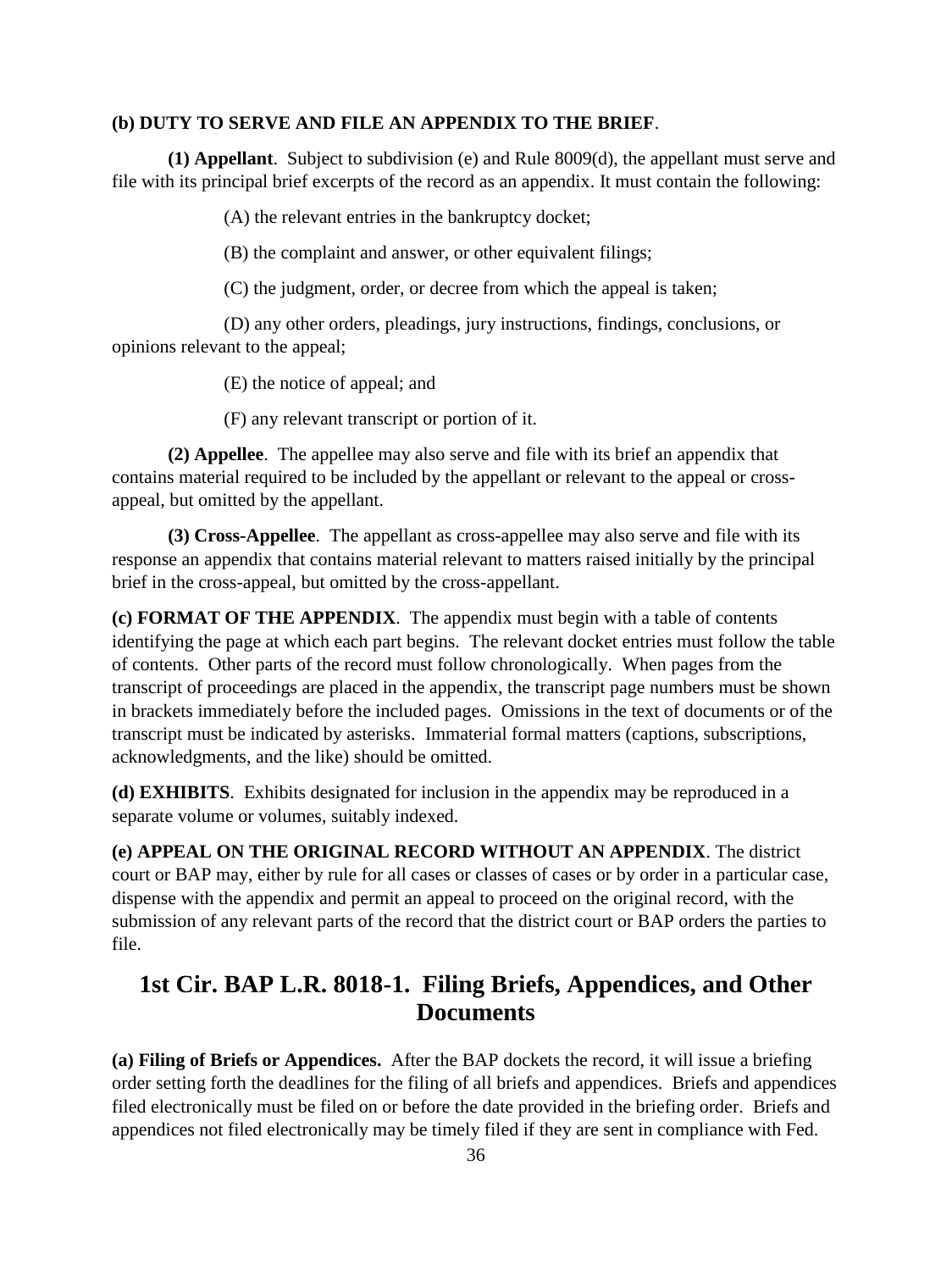R. Bankr. P. 8011(a)(2)(B). Under no circumstances will the BAP clerk accept for filing by facsimile briefs and appendices.

**(b) Form of Appendix**. In addition to the provisions for an appendix set forth in Fed. R. Bankr. P. 8009 and 8018, an appendix shall be a document separate from the brief, contain a cover page with the case caption, and be sequentially paginated. Only documents properly before the bankruptcy court may be included in the appendix.

#### **(c) Motion for Extension of Time for Filing a Brief**.

(1) Requirements. A motion for extension of time for filing a brief shall:

(A) be filed within the time limit established by the briefing order for the filing of such brief;

(B) be supported by a declaration setting forth any previous briefing deadlines; how many extensions of time, if any, have been granted; and whether any previous requests for extensions of time have been denied or denied in part; and

(C) briefly recite the reasons why such an extension is necessary and the amount of time requested.

(2) Consequence of Failure to File Brief Timely. An appellant's failure to file a brief timely may result in dismissal of the appeal. An appellee's failure to file a brief timely may result in loss of the right to be heard at oral argument. Briefs filed late shall be accompanied by a motion in accordance with subsection (c) of this rule. The BAP has no obligation to grant an untimely motion for an extension of time to file a brief or consider a late brief.

## <span id="page-36-0"></span>**Fed. R. Bankr. P. 8019. Oral Argument**

**(a) PARTY'S STATEMENT.** Any party may file, or a district court or BAP may require, a statement explaining why oral argument should, or need not, be permitted.

**(b) PRESUMPTION OF ORAL ARGUMENT AND EXCEPTIONS**. Oral argument must be allowed in every case unless the district judge—or all the BAP judges assigned to hear the appeal—examine the briefs and record and determine that oral argument is unnecessary because

(1) the appeal is frivolous;

(2) the dispositive issue or issues have been authoritatively decided; or

(3) the facts and legal arguments are adequately presented in the briefs and record, and the decisional process would not be significantly aided by oral argument.

**(c) NOTICE OF ARGUMENT; POSTPONEMENT**. The district court or BAP must advise all parties of the date, time, and place for oral argument, and the time allowed for each side. A motion to postpone the argument or to allow longer argument must be filed reasonably in advance of the hearing date.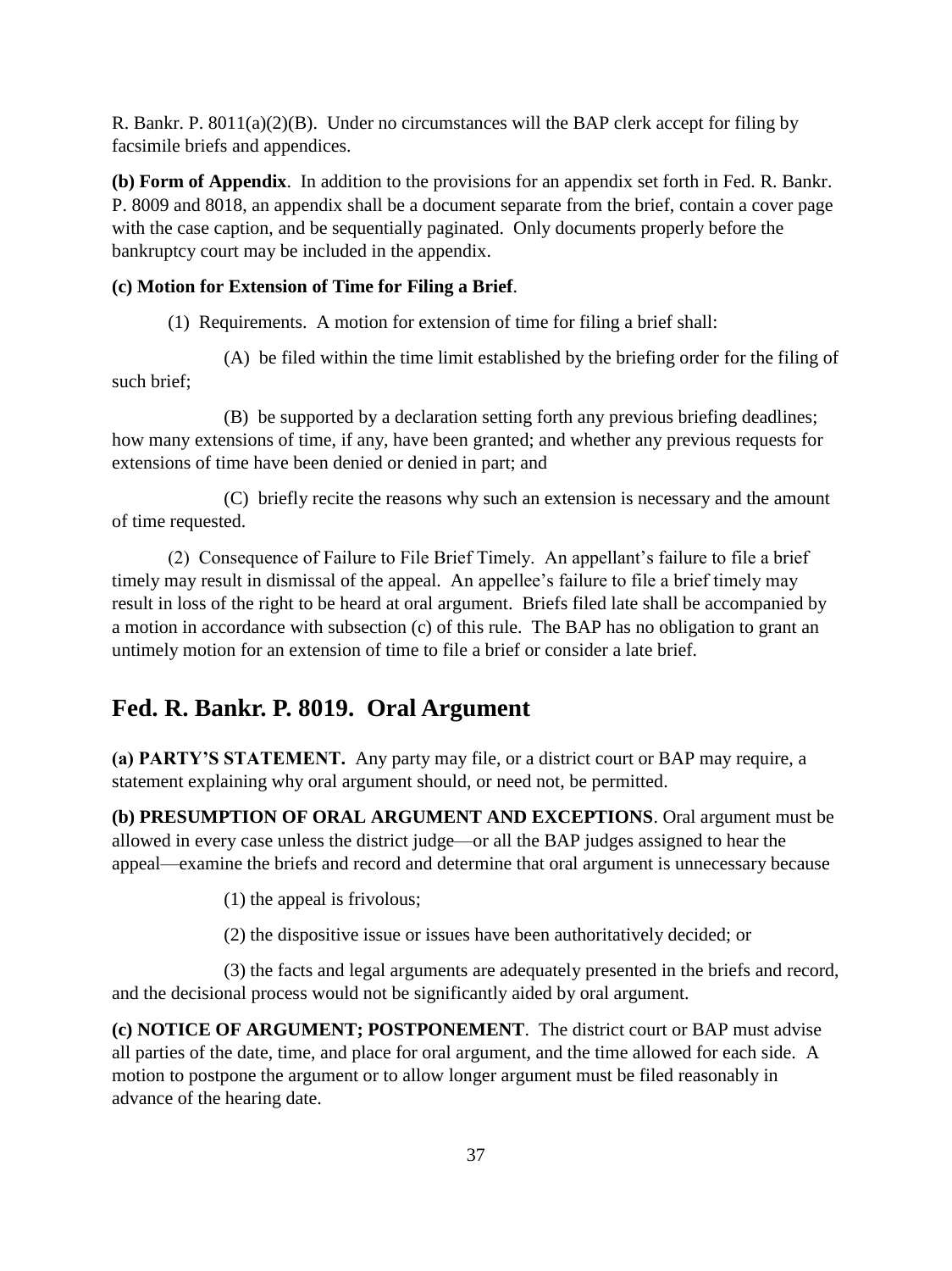**(d) ORDER AND CONTENTS OF ARGUMENT**. The appellant opens and concludes the argument. Counsel must not read at length from briefs, the record, or authorities.

**(e) CROSS-APPEALS AND SEPARATE APPEALS**. If there is a cross-appeal, Rule 8016(b) determines which party is the appellant and which is the appellee for the purposes of oral argument. Unless the district court or BAP directs otherwise, a cross-appeal or separate appeal must be argued when the initial appeal is argued. Separate parties should avoid duplicative argument.

**(f) NONAPPEARANCE OF A PARTY**. If the appellee fails to appear for argument, the district court or BAP may hear the appellant's argument. If the appellant fails to appear for argument, the district court or BAP may hear the appellee's argument. If neither party appears, the case will be decided on the briefs unless the district court or BAP orders otherwise.

**(g) SUBMISSION ON BRIEFS**. The parties may agree to submit a case for decision on the briefs, but the district court or BAP may direct that the case be argued.

**(h) USE OF PHYSICAL EXHIBITS AT ARGUMENT; REMOVAL**. Counsel intending to use physical exhibits other than documents at the argument must arrange to place them in the courtroom on the day of the argument before the court convenes. After the argument, counsel must remove the exhibits from the courtroom unless the district court or BAP directs otherwise. The clerk may destroy or dispose of the exhibits if counsel does not reclaim them within a reasonable time after the clerk gives notice to remove them.

## **1st Cir. BAP L.R. 8019-1. Oral Argument**

<span id="page-37-0"></span>**(a) Statement Regarding Oral Argument**. The parties shall include, either in the opening or answering brief, a statement limited to one-half page setting forth the reasons oral argument should, or need not, be heard (the "Statement"). The Statement shall be inserted immediately after the Table of Contents and Table of Authorities, and before the first page of the brief, and shall bear the caption "Statement Regarding Oral Argument." The Statement shall not be considered in determining the maximum number of pages in the brief.

**(b) Waiver of Oral Argument**. Oral argument may be waived upon written stipulation of the parties, unless the BAP orders otherwise.

**(c) Telephone or Videoconference**. A party may request in the Statement, or the BAP may determine, that oral argument shall be conducted by telephone or by videoconference.

**(d) Exceptions to Oral Argument**. If the BAP concludes that oral argument is unnecessary, based on the standards set forth in Fed. R. Bankr. P. 8019(b), it will promptly advise the parties.

**(e) Presentation of Oral Argument**. At oral argument the parties may expect the panel of judges to be familiar with the briefs and the record on appeal. The BAP will permit no more than 15 minutes per side for oral argument unless it announces otherwise. Counsel shall adhere to the prescribed time limit by their own devices. Where more than one counsel argues on one side of a case, it is their responsibility to assure a fair division of the total time allotted. One or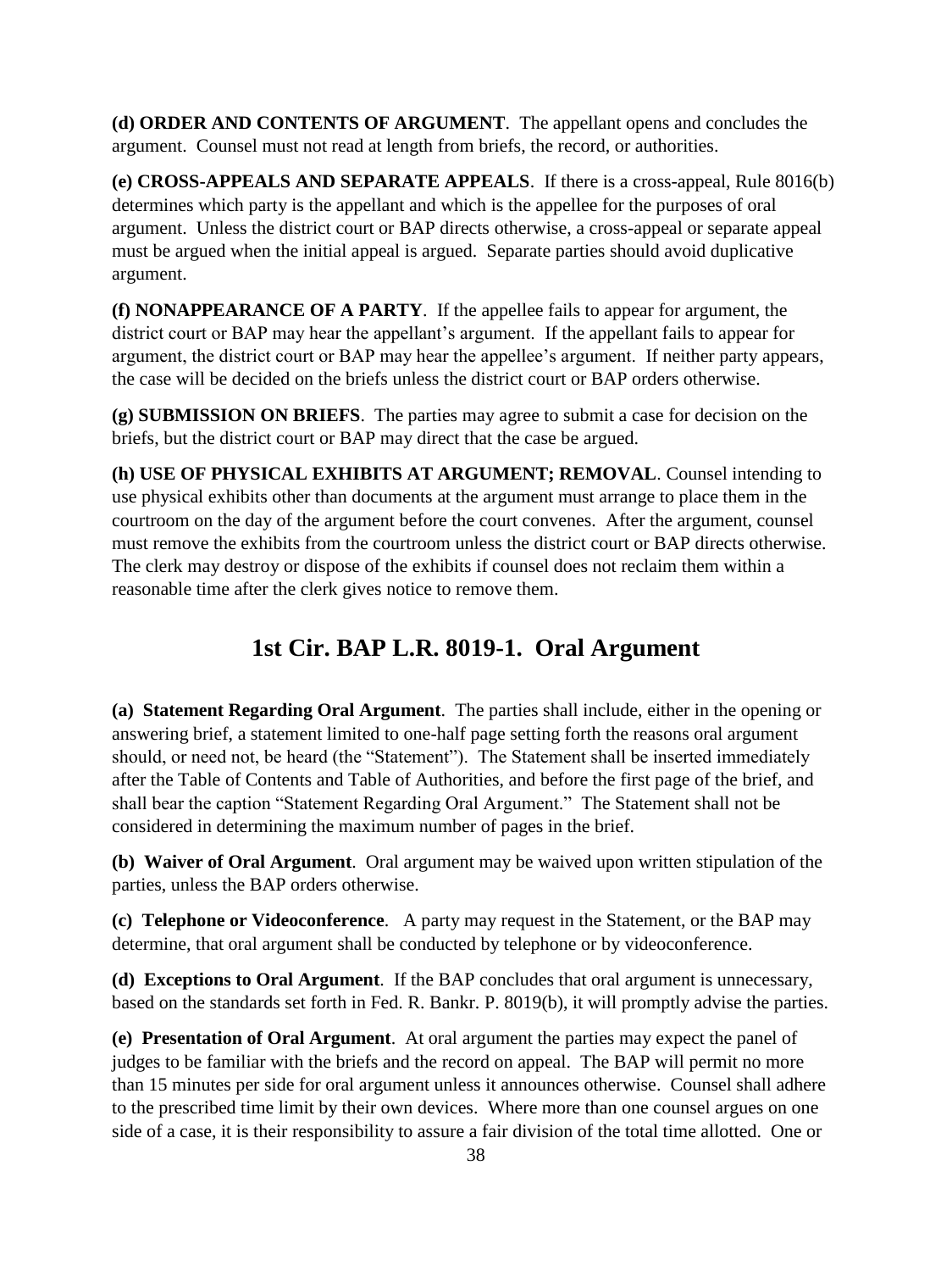more cases posing the same issues arising from the same factual context may be treated as a single case for the purposes of this rule.

**(f) Location of Oral Argument**. The BAP generally conducts oral argument monthly in Boston. For cases originating in Puerto Rico, Maine, New Hampshire, and Rhode Island, the BAP may conduct oral argument in those districts. The parties may set forth their preference for the timing or location of oral argument in the Statement. The BAP may accommodate those preferences depending on considerations of scheduling and caseload.

**(g) Change of Date, Method, or Place of Hearing**. Once the BAP schedules an appeal for oral argument, it will only grant motions to change the date, method, or location for good cause shown.

## <span id="page-38-0"></span>**Fed. R. Bankr. P. 8020. Frivolous Appeal and Other Misconduct**

**(a) FRIVOLOUS APPEAL—DAMAGES AND COSTS**. If the district court or BAP determines that an appeal is frivolous, it may, after a separately filed motion or notice from the court and reasonable opportunity to respond, award just damages and single or double costs to the appellee.

**(b) OTHER MISCONDUCT**. The district court or BAP may discipline or sanction an attorney or party appearing before it for other misconduct, including failure to comply with any court order. First, however, the court must afford the attorney or party reasonable notice, an opportunity to show cause to the contrary, and, if requested, a hearing.

## <span id="page-38-1"></span>**1st Cir. BAP L.R. 8020-1. Diligent Prosecution of Appeals**

**(a) Reporting Changes**. Attorneys who are not filing electronically and pro se parties shall immediately file with the BAP a statement of any address, telephone number, or facsimile number changes.

**(b) Dismissal for Failure to Prosecute**. If no party has elected to proceed before the district court and no appellant prosecutes the appeal in accordance with the requirements of the Federal Rules of Bankruptcy Procedure and the First Circuit BAP Local Rules, the BAP clerk may enter an order dismissing the appeal for failure to prosecute.

**(1) Discretion to Reinstate**. The BAP may reinstate the appeal upon a motion by a defaulting party, within 14 days of service of the order. Such a motion shall not be allowed absent a verified statement by counsel for the defaulting party or by the defaulting party, if pro se, showing special circumstances justifying the failure to comply with the requirements of the Federal Rules of Bankruptcy Procedure or these rules.

**(c) Sanctions for Vexatious Litigation**. When any party to a proceeding before the BAP or any attorney practicing before the BAP files a motion, brief, or other document that is frivolous or interposed for an improper purpose, such as to harass or to cause unnecessary delay, or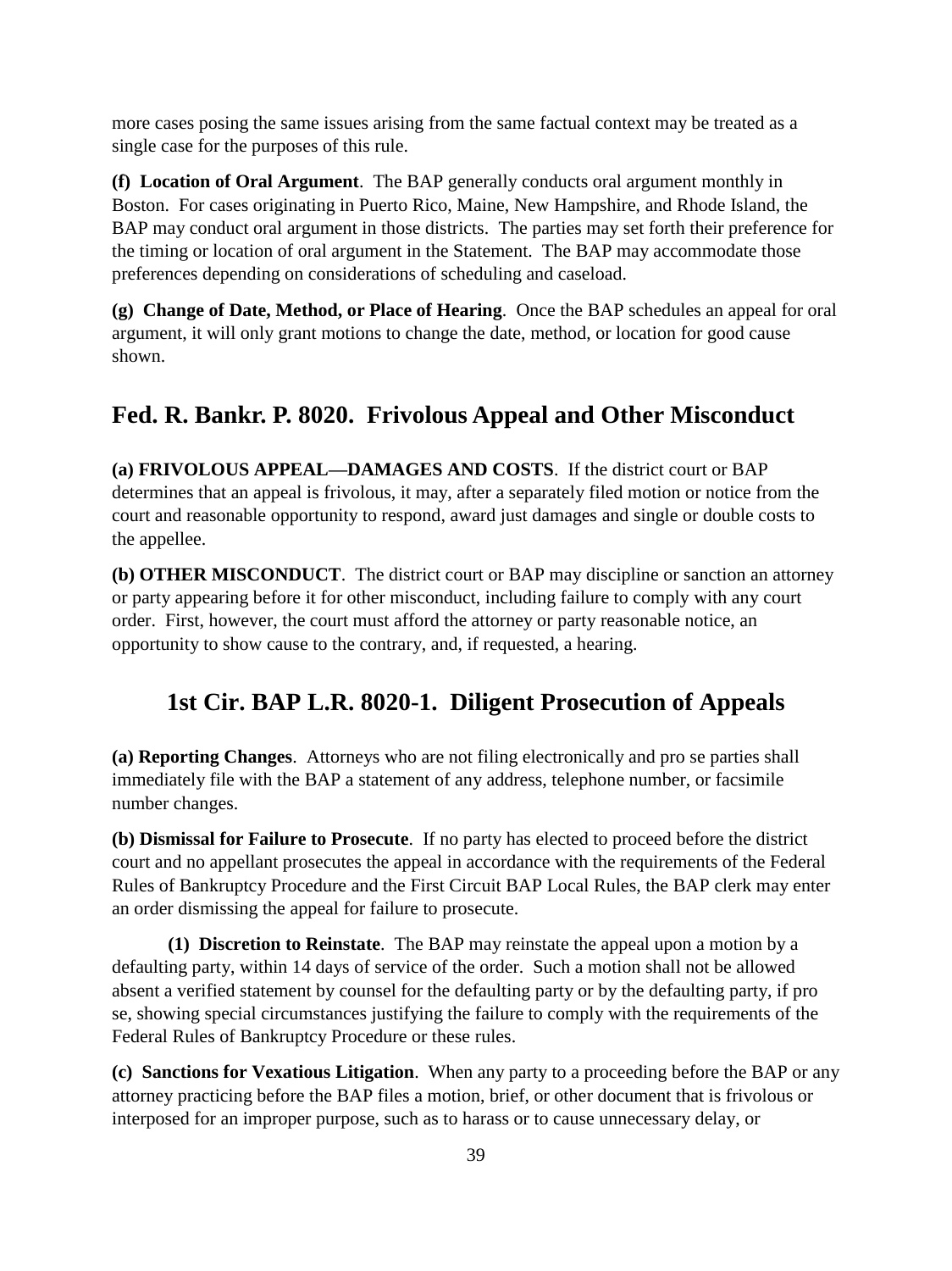unreasonably or vexatiously increases litigation costs, the BAP may, on its own motion, or on a motion of a party, impose appropriate sanctions on the offending party, the attorney, or both. . Any party or attorney on whom sanctions may be imposed under this rule shall be afforded an opportunity to respond within fourteen days of service of a motion or an order to show cause before sanctions are imposed by the court.

## <span id="page-39-0"></span>**Fed. R. Bankr. P. 8021. Costs**

**(a) AGAINST WHOM ASSESSED**. The following rules apply unless the law provides or the district court or BAP orders otherwise:

(1) if an appeal is dismissed, costs are taxed against the appellant, unless the parties agree otherwise;

(2) if a judgment, order, or decree is affirmed, costs are taxed against the appellant;

(3) if a judgment, order, or decree is reversed, costs are taxed against the appellee;

(4) if a judgment, order, or decree is affirmed or reversed in part, modified, or vacated, costs are taxed only as the district court or BAP orders.

**(b) COSTS FOR AND AGAINST THE UNITED STATES**. Costs for or against the United States, its agency, or its officer may be assessed under subdivision (a) only if authorized by law.

**(c) COSTS ON APPEAL TAXABLE IN THE BANKRUPTCY COURT**. The following costs on appeal are taxable in the bankruptcy court for the benefit of the party entitled to costs under this rule:

(1) the production of any required copies of a brief, appendix, exhibit, or the record;

(2) the preparation and transmission of the record;

(3) the reporter's transcript, if needed to determine the appeal;

(4) premiums paid for a supersedeas bond or other bonds to preserve rights pending appeal; and

(5) the fee for filing the notice of appeal.

<span id="page-39-1"></span>**(d) BILL OF COSTS; OBJECTIONS**. A party who wants costs taxed must, within 14 days after entry of judgment on appeal, file with the bankruptcy clerk, with proof of service, an itemized and verified bill of costs. Objections must be filed within 14 days after service of the bill of costs, unless the bankruptcy court extends the time.

## **No Local Rule For Fed. R. Bankr. P. 8021.**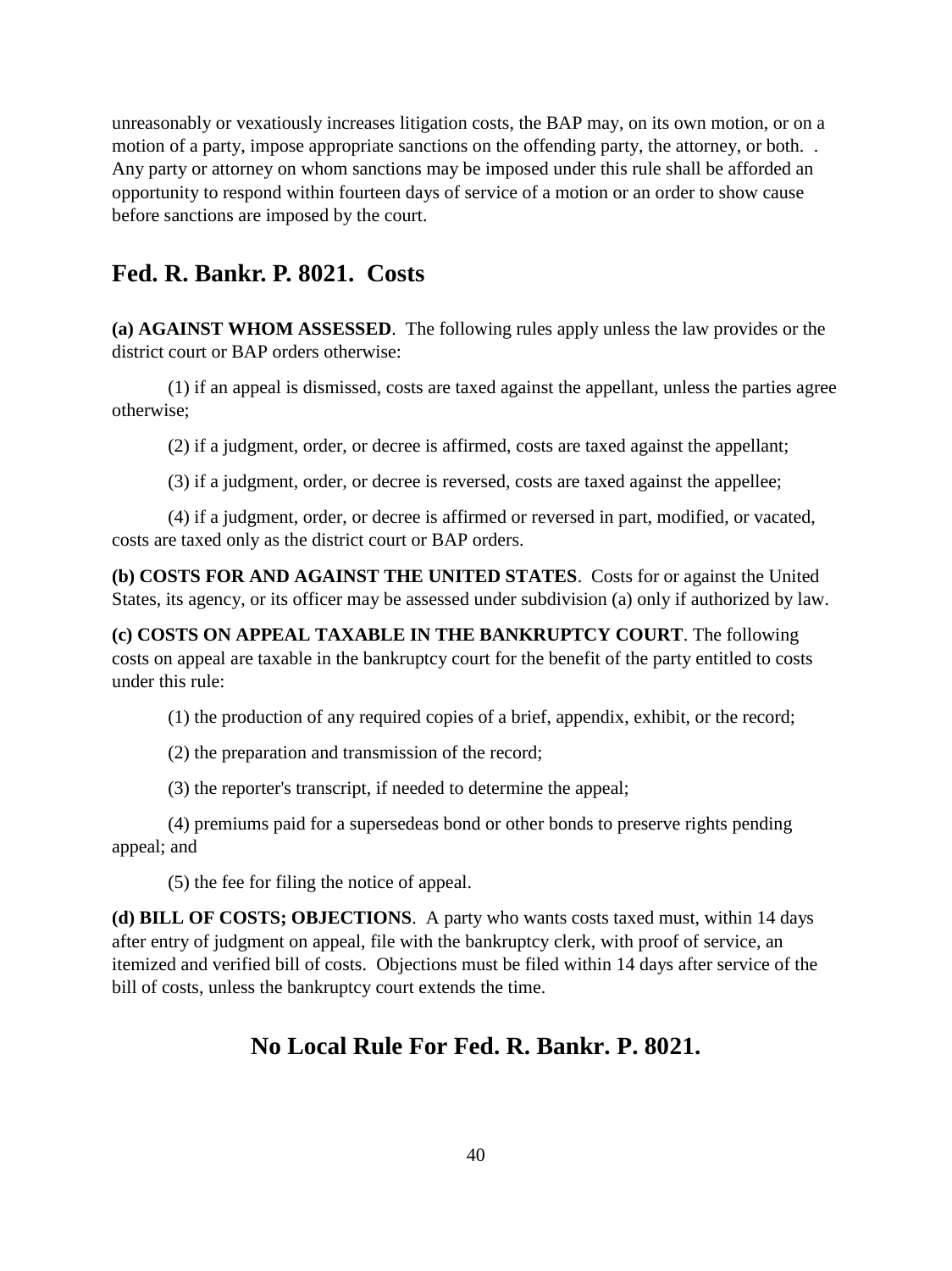## <span id="page-40-0"></span>**Fed. R. Bankr. P. 8022. Motion for Rehearing.**

### **(a) TIME TO FILE; CONTENTS; RESPONSE; ACTION BY THE DISTRICT COURT OR BAP IF GRANTED.**

**(1) Time**. Unless the time is shortened or extended by order or local rule, any motion for rehearing by the district court or BAP must be filed within 14 days after entry of judgment on appeal.

**(2) Contents**. The motion must state with particularity each point of law or fact that the movant believes the district court or BAP has overlooked or misapprehended and must argue in support of the motion. Oral argument is not permitted.

**(3) Response**. Unless the district court or BAP requests, no response to a motion for rehearing is permitted. But ordinarily, rehearing will not be granted in the absence of such a request.

**(4) Action by the District Court or BAP**. If a motion for rehearing is granted, the district court or BAP may do any of the following:

(A) make a final disposition of the appeal without reargument;

(B) restore the case to the calendar for reargument or resubmission; or

(C) issue any other appropriate order.

**(b) FORM OF THE MOTION; LENGTH**. The motion must comply in form with Rule 8013(f)(1) and (2). Copies must be served and filed as provided by Rule 8011. Unless the district court or BAP by local rule or order provides otherwise, a motion for rehearing must not exceed 15 pages.

## **1st Cir. BAP L.R. 8022-1. Motion for Rehearing**

<span id="page-40-1"></span>**(a) Responses**. Parties responding to a motion for rehearing may do so within 7 days after the serving of the motion.

## <span id="page-40-2"></span>**Fed. R. Bankr. P. 8023. Voluntary Dismissal**

<span id="page-40-3"></span>The clerk of the district court or BAP must dismiss an appeal if the parties file a signed dismissal agreement specifying how costs are to be paid and pay any fees that are due. An appeal may be dismissed on the appellant's motion on terms agreed to by the parties or fixed by the district court or BAP.

## **No Local Rule For Fed. R. Bankr. P. 8023.**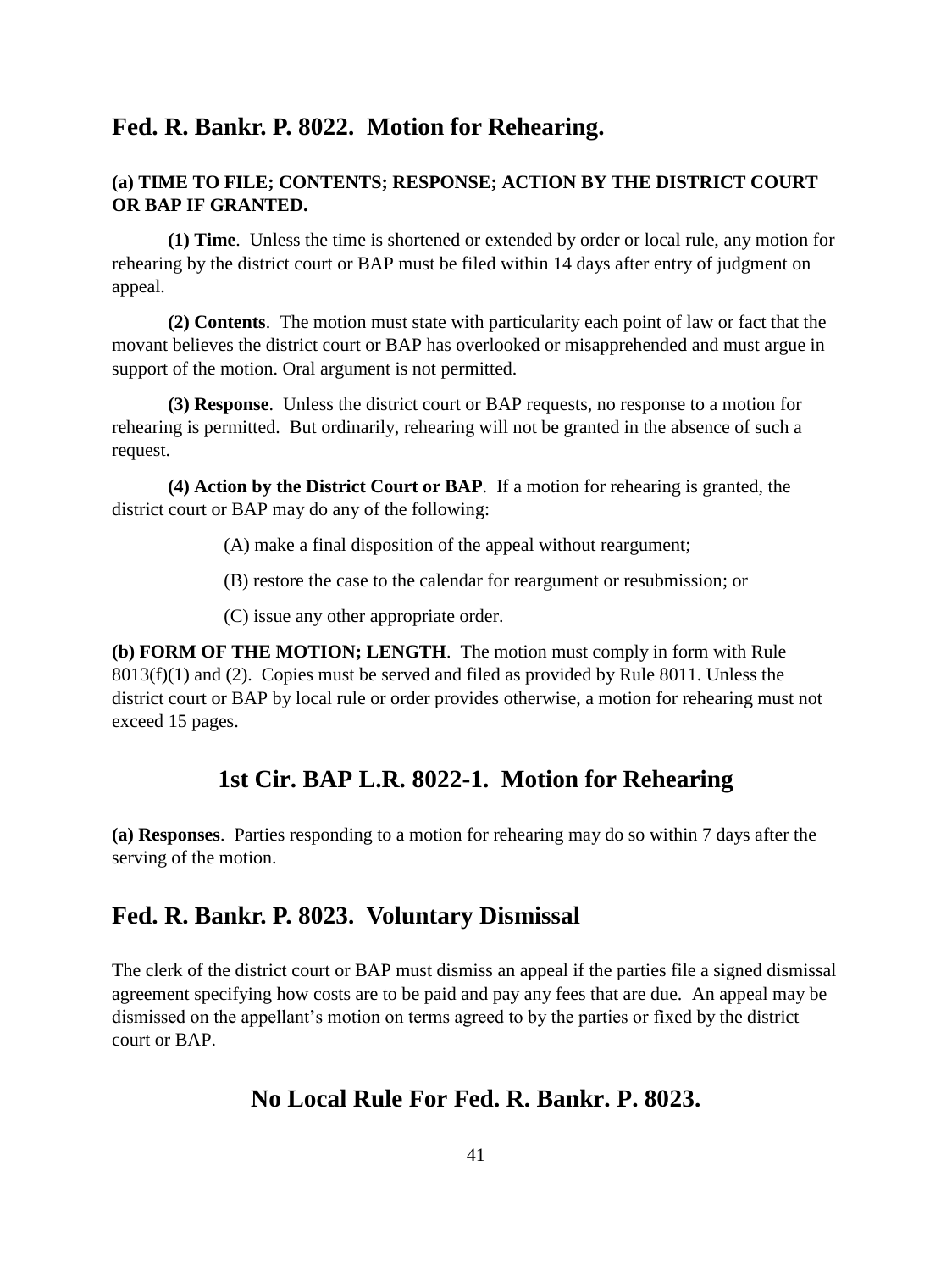### <span id="page-41-0"></span>**Fed. R. Bankr. P. 8024. Clerk's Duties on Disposition of the Appeal**

**(a) JUDGMENT ON APPEAL**. The district or BAP clerk must prepare, sign, and enter the judgment after receiving the court's opinion or, if there is no opinion, as the court instructs. Noting the judgment on the docket constitutes entry of judgment.

**(b) NOTICE OF A JUDGMENT**. Immediately upon the entry of a judgment, the district or BAP clerk must:

(1) transmit a notice of the entry to each party to the appeal, to the United States trustee, and to the bankruptcy clerk, together with a copy of any opinion; and

(2) note the date of the transmission on the docket.

<span id="page-41-1"></span>**(c) RETURNING PHYSICAL ITEMS.** If any physical items were transmitted as the record on appeal, they must be returned to the bankruptcy clerk on disposition of the appeal.

### **1st Cir. BAP L.R. 8024-1. Office of the Clerk**

**(a) Communication with the BAP.** All communication with the BAP shall be addressed to the BAP clerk at the following address:

U.S. Bankruptcy Appellate Panel for the First Circuit

John W. McCormack

Post Office and Court House

5 Post Office Square, Suite 910

Boston, MA 02109

(617) 748-9650

**(b) Hours of the BAP**. The office of the BAP clerk shall be open for business during the hours posted at the website located at http://www.bap1.uscourts.gov except for legal holidays as that term is defined in Fed. R. Bankr. P. 9006(a). For information regarding emergency or weather closings, parties may telephone the BAP clerk or consult the website.

### <span id="page-41-2"></span>**Fed. R. Bankr. P. 8025. Stay of a District Court or BAP Judgment**

**(a) AUTOMATIC STAY OF JUDGMENT ON APPEAL**. Unless the district court or BAP orders otherwise, its judgment is stayed for 14 days after entry.

### **(b) STAY PENDING APPEAL TO THE COURT OF APPEALS**.

**(1) In General.** On a party's motion and notice to all other parties to the appeal, the district court or BAP may stay its judgment pending an appeal to the court of appeals.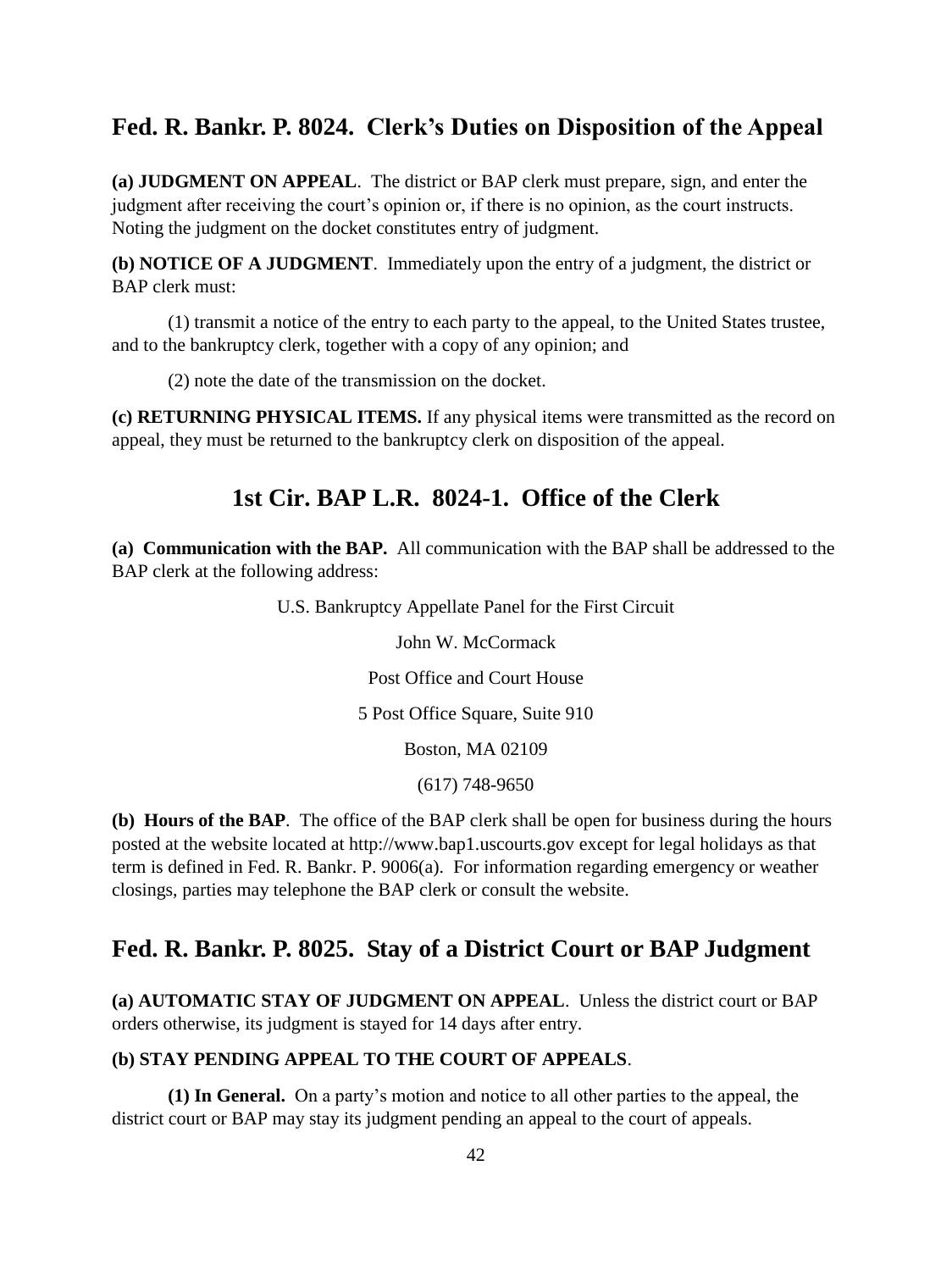**(2) Time Limit**. The stay must not exceed 30 days after the judgment is entered, except for cause shown.

**(3) Stay Continued**. If, before a stay expires, the party who obtained the stay appeals to the court of appeals, the stay continues until final disposition by the court of appeals.

**(4) Bond or Other Security**. A bond or other security may be required as a condition for granting or continuing a stay of the judgment. A bond or other security may be required if a trustee obtains a stay, but not if a stay is obtained by the United States or its officer or agency or at the direction of any department of the United States government.

#### **(c) AUTOMATIC STAY OF AN ORDER, JUDGMENT, OR DECREE OF A**

**BANKRUPTCY COURT**. If the district court or BAP enters a judgment affirming an order, judgment, or decree of the bankruptcy court, a stay of the district court's or BAP's judgment automatically stays the bankruptcy court's order, judgment, or decree for the duration of the appellate stay.

**(d) POWER OF A COURT OF APPEALS NOT LIMITED**. This rule does not limit the power of a court of appeals or any of its judges to do the following:

(1) stay a judgment pending appeal;

(2) stay proceedings while an appeal is pending;

(3) suspend, modify, restore, vacate, or grant a stay or an injunction while an appeal is pending; or

<span id="page-42-0"></span>(4) issue any order appropriate to preserve the status quo or the effectiveness of any judgment to be entered.

### **No Local Rule For Fed. R. Bankr. P. 8025.**

## <span id="page-42-1"></span>**Fed. R. Bankr. P. 8026. Rules by Circuit Councils and District Courts; Procedure When There is No Controlling Law**

#### **(a) LOCAL RULES BY CIRCUIT COUNCILS AND DISTRICT COURTS.**

**(1) Adopting Local Rules**. A circuit council that has authorized a BAP under 28 U.S.C. § 158(b) may make and amend rules governing the practice and procedure on appeal from a judgment, order, or decree of a bankruptcy court to the BAP. A district court may make and amend rules governing the practice and procedure on appeal from a judgment, order, or decree of a bankruptcy court to the district court. Local rules must be consistent with, but not duplicative of, Acts of Congress and these Part VIII rules. Rule 83 F.R.Civ.P. governs the procedure for making and amending rules to govern appeals.

(2) Numbering. Local rules must conform to any uniform numbering system prescribed by the Judicial Conference of the United States.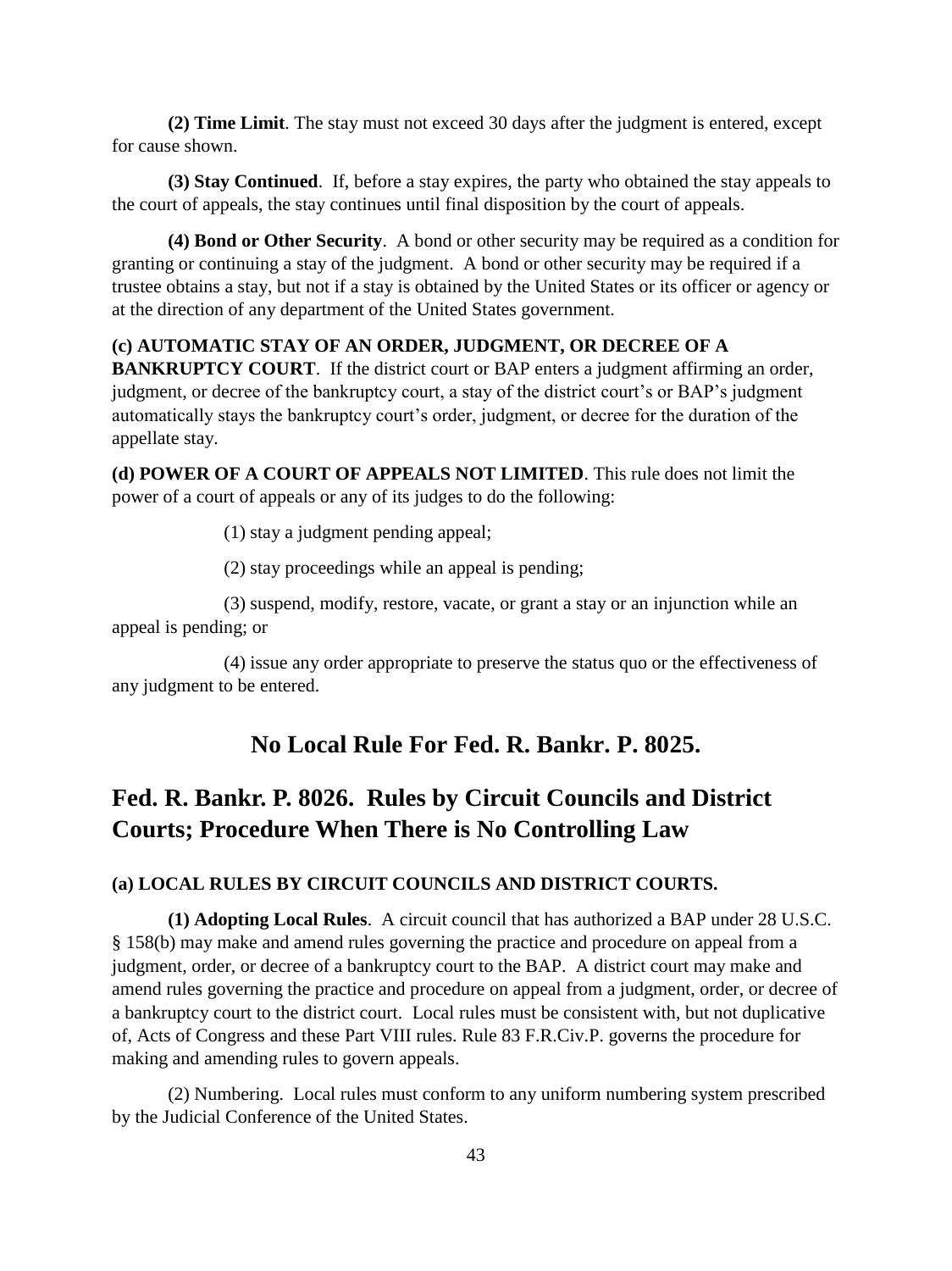(3) Limitation on Imposing Requirements of Form. A local rule imposing a requirement of form must not be enforced in a way that causes a party to lose any right because of a nonwillful failure to comply.

#### **(b) PROCEDURE WHEN THERE IS NO CONTROLLING LAW.**

**(1) In General**. A district court or BAP may regulate practice in any manner consistent with federal law, applicable federal rules, the Official Forms, and local rules.

**(2) Limitation on Sanctions**. No sanction or other disadvantage may be imposed for noncompliance with any requirement not in federal law, applicable federal rules, the Official Forms, or local rules unless the alleged violator has been furnished in the particular case with actual notice of the requirement.

## <span id="page-43-0"></span> **1st Cir. BAP L.R. 8026-1. Local Rules**

**(a) Application of the Federal Rules of Bankruptcy Procedure**. Unless otherwise altered or suspended by these rules or by court order, Part VIII of the Federal Rules of Bankruptcy Procedure and all relevant Official Forms apply to BAP proceedings.

**(b) Silence of the Local Rules**. To the extent the Federal Rules of Bankruptcy Procedure and these rules are silent as to a particular matter of practice, the BAP may apply the Local Rules of the United States Court of Appeals for the First Circuit and the Federal Rules of Appellate Procedure.

**(c) Definitions**. The definitions set forth in 11 U.S.C. § 101 are applicable to the rules set forth in Fed. R. Bankr. P. 8000, et seq. and the First Circuit BAP Local Rules.

## <span id="page-43-1"></span>**Fed. R. Bankr. P. 8027. Notice of a Mediation Procedure**

If the district court or BAP has a mediation procedure applicable to bankruptcy appeals, the clerk must notify the parties promptly after docketing the appeal of:

(a) the requirements of the mediation procedure; and

<span id="page-43-2"></span>(b) any effect the mediation procedure has on the time to file briefs.

## **No Local Rule For Fed. R. Bankr. P. 8027.**

## <span id="page-43-3"></span>**Fed. R. Bankr. P. 8028. Suspension of Rules in Part VIII**

In the interest of expediting decision or for other cause in a particular case, the district court or BAP, or where appropriate the court of appeals, may suspend the requirements or provisions of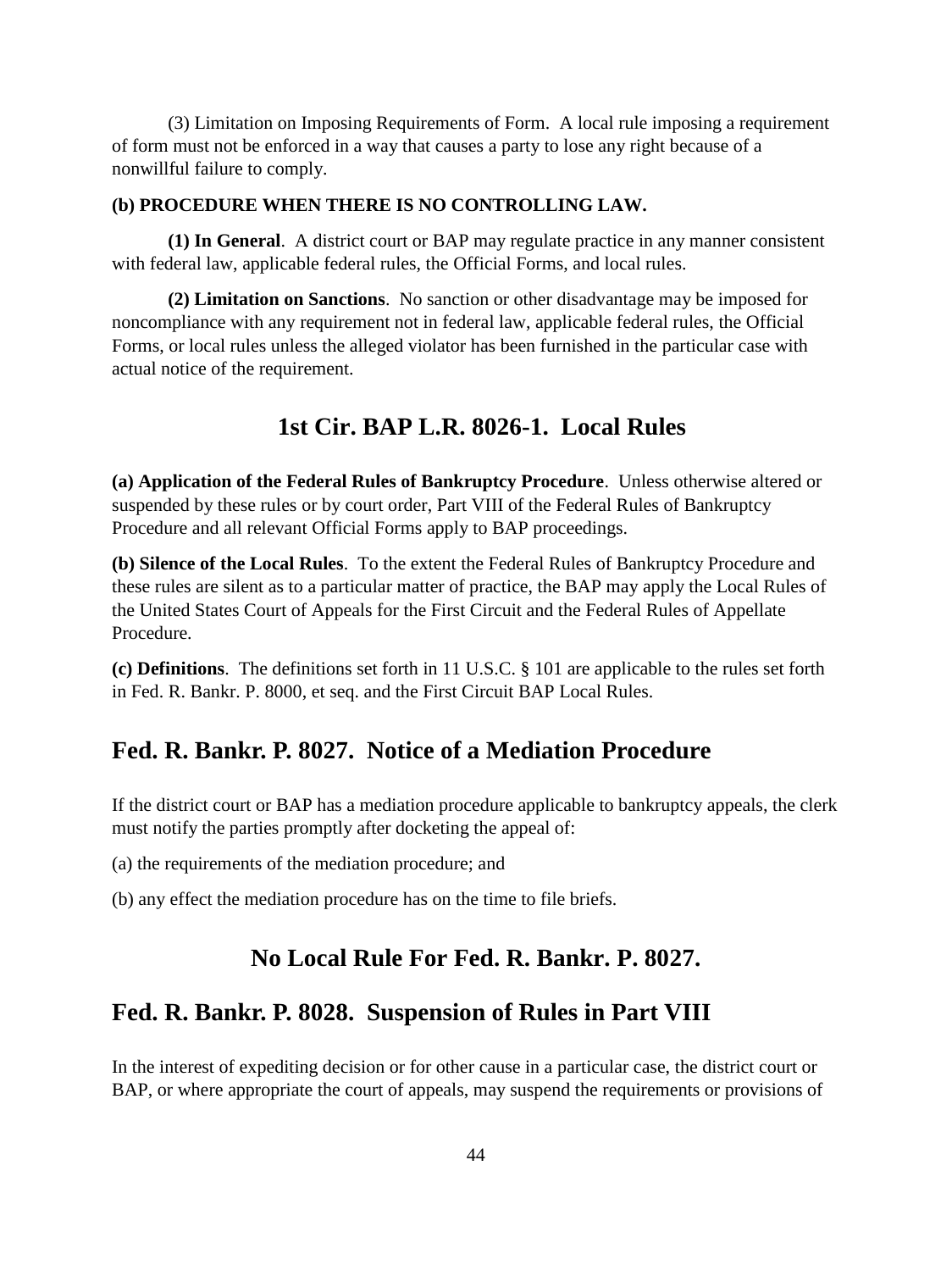<span id="page-44-0"></span>the rules in Part VIII, except Rules 8001, 8002, 8003, 8004, 8005, 8006, 8007, 8012, 8020, 8024, 8025, 8026, and 8028.

### **No Local Rule For Fed. R. Bankr. P. 8028.**

### <span id="page-44-1"></span>**Fed. R. Bankr. P. 9009-1. Forms**

Except as otherwise provided in Rule 3016(d), the Official Forms prescribed by the Judicial Conference of the United States shall be observed and used with alterations as may be appropriate. Forms may be combined and their contents rearranged to permit economies in their use. The Director of the Administrative Office of the United States Courts may issue additional forms for use under the Code. The forms shall be construed to be consistent with these rules and the Code.

### <span id="page-44-2"></span>**1st Cir. BAP L.R. 9009-1. Official Forms**

The BAP adopts the 1st Cir. BAP L.R. Official Forms appended hereto and such forms shall be utilized in cases and proceedings filed with the BAP under Title 11 of the United States Code. The 1st Cir. BAP L.R. Official Forms may be amended and supplemented from time to time.

## <span id="page-44-3"></span>**Fed. R. Bankr. P. 9010. Representation and Appearances; Powers of Attorney**

**(a) AUTHORITY TO ACT PERSONALLY OR BY ATTORNEY.**A debtor, creditor, equity security holder, indenture trustee, committee or other party may (1) appear in a case under the Code and act either in the entity's own behalf or by an attorney authorized to practice in the court, and (2) perform any act not constituting the practice of law, by an authorized agent, attorney in fact, or proxy.

**(b) NOTICE OF APPEARANCE***.* An attorney appearing for a party in a case under the Code shall file a notice of appearance with the attorney's name, office address and telephone number, unless the attorney's appearance is otherwise noted in the record.

**(c) POWER OF ATTORNEY.**The authority of any agent, attorney in fact, or proxy to represent a creditor for any purpose other than the execution and filing of a proof of claim or the acceptance or rejection of a plan shall be evidenced by a power of attorney conforming substantially to the appropriate Official Form. The execution of any such power of attorney shall be acknowledged before one of the officers enumerated in 28 U.S.C. § 459, § 953, Rule 9012, or a person authorized to administer oaths under the laws of the state where the oath is administered.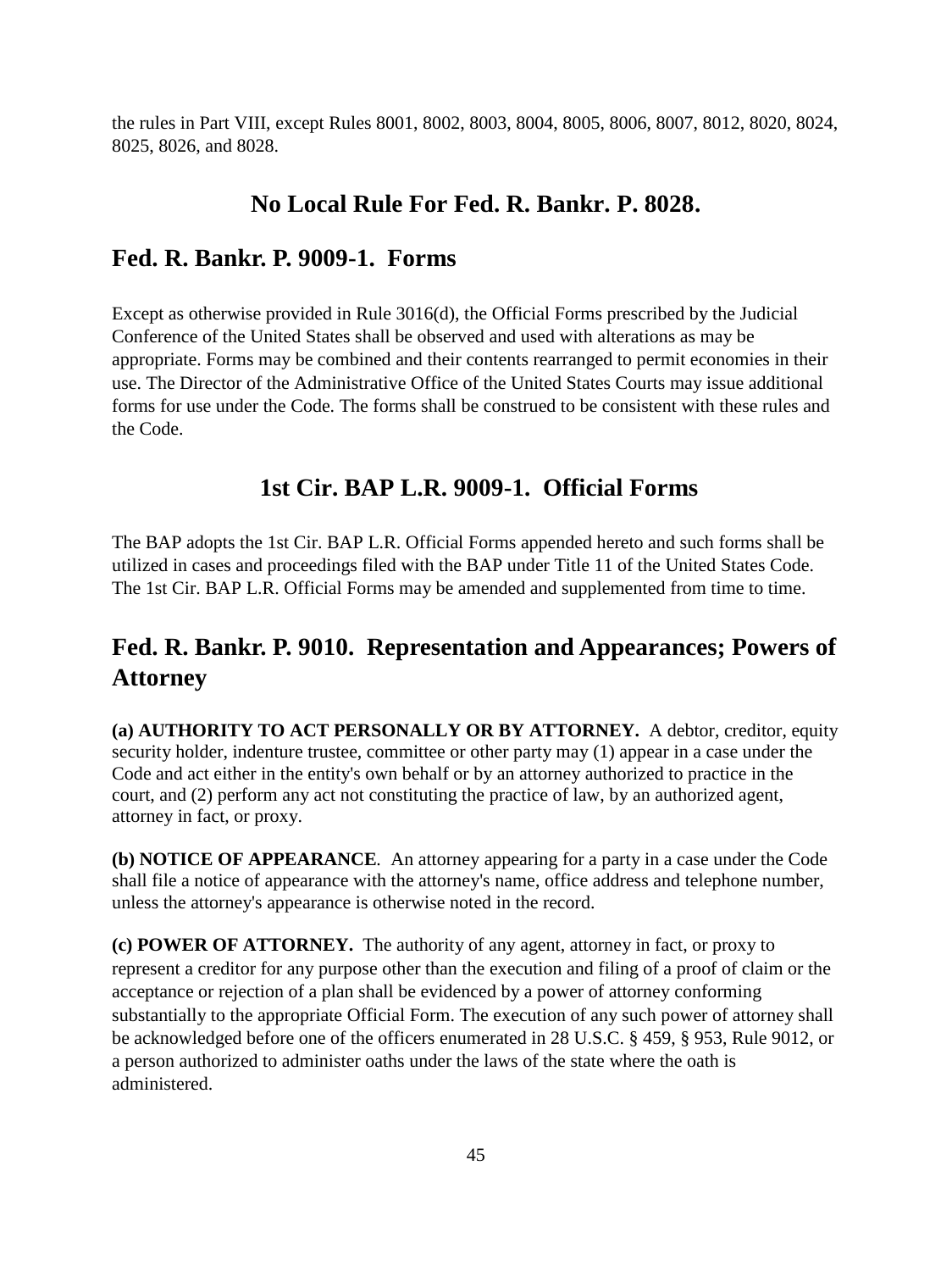## <span id="page-45-0"></span>**1st Cir. BAP L.R. 9010-1. Entry of Appearance and Admission to Practice**

**(a) Notice of Appearance**. An attorney who represents a party in an appeal, and who is not identified in the notice of appeal or a notice of substitution of attorney, shall immediately file and serve a notice of appearance containing the attorney's name, address, telephone number, bar number, and facsimile number.

**(b) Appearance**. Notwithstanding the previous subsection, an attorney who authorizes his or her name to appear on any pleading filed with the BAP has entered an appearance.

**(c) Withdrawal and Substitution**. An attorney who has entered an appearance may not withdraw without either:

(1) filing and serving a Notice of Substitution of Attorney. The notice shall contain substitute counsel's name, bar number, address, telephone number, facsimile number, and signature; or

(2) obtaining an order of the BAP allowing the attorney to withdraw. The BAP may grant such an order if an attorney files and serves on opposing counsel and the attorney's client a motion to withdraw as counsel. Any motion to withdraw shall include the client's current address and telephone number. Where an attorney appeared on behalf of a corporation, the motion to withdraw will be considered in conjunction with 1st Cir. BAP L.R. 9010-2.

**(d) Admission**. An attorney is admitted to practice before the BAP if the attorney is:

(1) admitted to practice by and a member in good standing of the United States Court of Appeals for the First Circuit;

(2) admitted to practice by and a member in good standing of a United States District Court within the First Circuit; or

(3) admitted to practice by a United States Bankruptcy Court in the case or proceeding on appeal.

**(e) Pro Hac Vice**. Any attorney not admitted to practice by the United States Court of Appeals for the First Circuit, a United States District Court within the First Circuit, or a United States Bankruptcy Court in the case or proceeding on appeal may, upon a motion, appear and practice before the BAP in a particular action at the BAP's discretion. All such motions shall have attached a supporting affidavit containing the following:

(1) the attorney's address, telephone number, and facsimile number;

(2) a listing of the court(s) to which the attorney has been admitted to practice and the date(s) of admission;

(3) a statement that the attorney is in good standing and eligible to practice in the court(s);